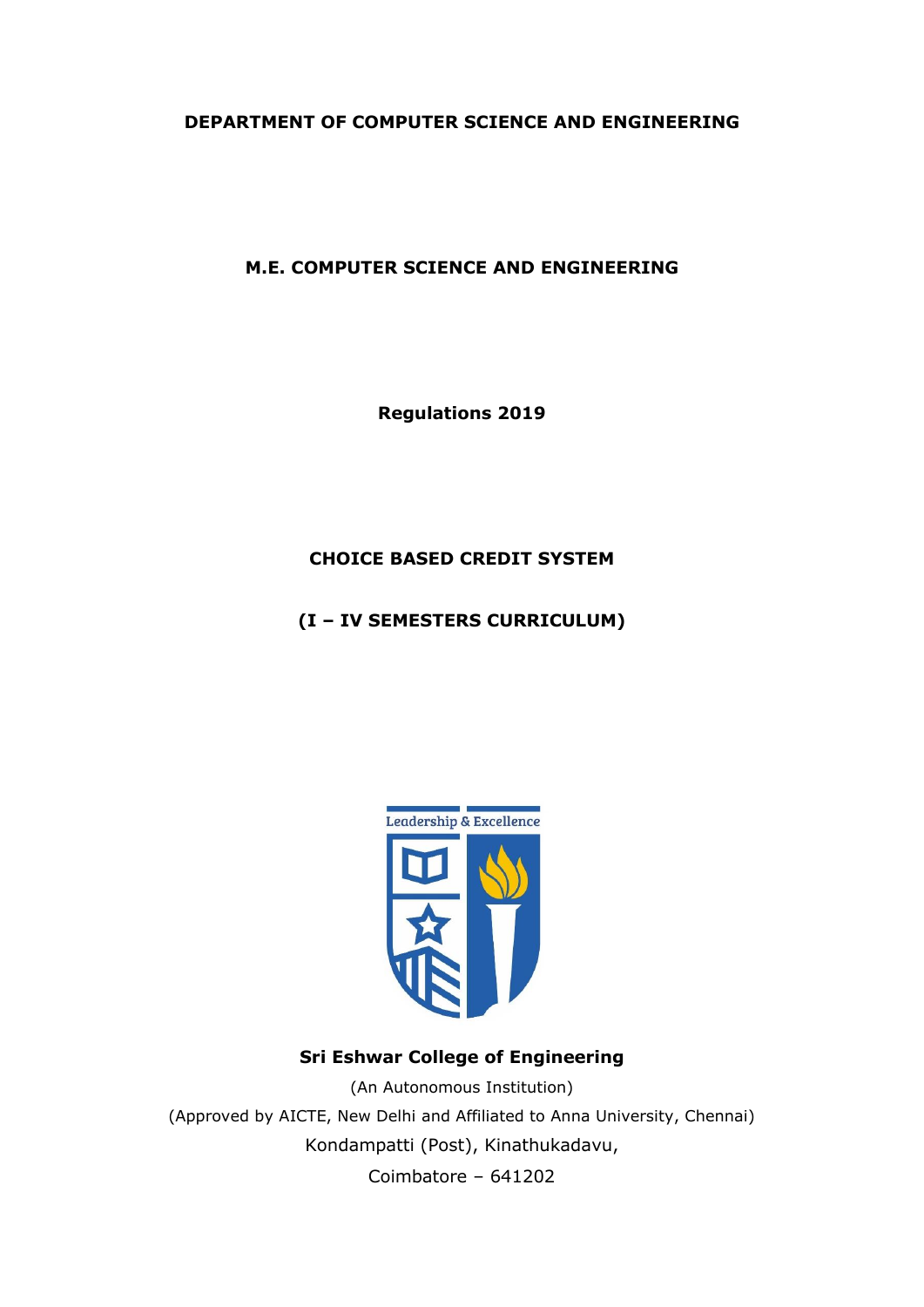# **M.E. COMPUTER SCIENCE AND ENGINEERING Regulations 2019**

|               |                   | JUIILJIUI A                                     |           |                                  |                |                |   |                |
|---------------|-------------------|-------------------------------------------------|-----------|----------------------------------|----------------|----------------|---|----------------|
| SI. No.       | Course<br>Code    | <b>Course Title</b>                             | Category  | <b>Contact</b><br><b>Periods</b> |                | т              | P | C              |
| <b>THEORY</b> |                   |                                                 |           |                                  |                |                |   |                |
| 1             | P19MA101          | Mathematical Foundations of<br>Computer Science | FC        | 5                                | 3              | $\overline{2}$ | 0 | 4              |
| $\mathcal{P}$ | P19CS101          | Advanced Data Structures and<br>Algorithms      | <b>PC</b> | 3                                | 3              | $\Omega$       | 0 | 3              |
| 3             | P19CS102          | Advanced Operating System                       | PC.       | 3                                | 3              | 0              | 0 | 3              |
| 4             | P19CS3XX          | Program Elective I                              | PE        | 3                                | 3              | $\Omega$       | 0 | 3              |
| 5.            | P19ED102          | Research Methodology and IPR                    | МC        | 3                                | 3              | $\Omega$       | 0 | 3              |
|               | <b>PRACTICALS</b> |                                                 |           |                                  |                |                |   |                |
| 6             | P19CS111          | Data Structures Laboratory                      | PC        | 4                                | $\Omega$       | $\Omega$       | 4 | 2              |
| 7             | P19CS112          | Operating System Laboratory                     | PC        | 4                                | $\Omega$       | $\Omega$       | 4 | $\overline{2}$ |
| 8             | P19AC5XX          | Audit Course I                                  | AC        | $\overline{2}$                   | $\overline{2}$ | $\Omega$       | 0 | NC.            |
|               |                   | TOTAL                                           |           | 26                               | 16             | 2              | 8 | 20             |

# **Semester I**

#### **Semester II**

| SI. No.       | Course<br>Code    | <b>Course Title</b>         | Category  | <b>Contact</b><br><b>Periods</b> |               | т        | P              | C         |
|---------------|-------------------|-----------------------------|-----------|----------------------------------|---------------|----------|----------------|-----------|
| <b>THEORY</b> |                   |                             |           |                                  |               |          |                |           |
| 1             | P19CS103          | Machine Learning            | PC        | 3                                | 3             | 0        | 0              | 3         |
| $\mathcal{P}$ | P19CS104          | Big Data Analytics          | PC        | 3                                | 3             | 0        | 0              | 3         |
| 3             | P19CS3XX          | Program Elective II         | PE        | 3                                | 3             | 0        | 0              | 3         |
| 4             | P19CS3XX          | Program Elective III        | PE        | 3                                | 3             | 0        | 0              | 3         |
|               | <b>PRACTICALS</b> |                             |           |                                  |               |          |                |           |
| 6             | P19CS113          | Data Analytics Laboratory   | РC        | $\overline{4}$                   | $\Omega$      | $\Omega$ | $\overline{4}$ | 2         |
| 7             | P19CS114          | Machine Learning Laboratory | PC        | $\overline{4}$                   | $\Omega$      | 0        | 4              | 2         |
| 8             | P19CS201          | Mini Project with Seminar   | <b>PW</b> | 4                                | $\Omega$      | 0        | 4              | 2         |
| 9             | P19AC5XX          | Audit Course II             | AC        | $\mathcal{P}$                    | $\mathcal{P}$ | $\Omega$ | $\Omega$       | <b>NC</b> |
|               |                   | TOTAL                       |           | 26                               | 14            | 0        | 12             | 18        |

|               |                       | <b>Semester II</b>     |          |                                  |          |   |    |    |
|---------------|-----------------------|------------------------|----------|----------------------------------|----------|---|----|----|
| SI. No.       | <b>Course</b><br>Code | <b>Course Title</b>    | Category | <b>Contact</b><br><b>Periods</b> | L        |   | P  |    |
| <b>THEORY</b> |                       |                        |          |                                  |          |   |    |    |
| 1             | P19CS3XX              | Program Elective IV    | PE       | 3                                | 3        | 0 | 0  | 3  |
| $\mathcal{P}$ | P19CS4XX              | Open Elective          | 0E       | 3                                | 3        | 0 | 0  | 3  |
|               | <b>PRACTICALS</b>     |                        |          |                                  |          |   |    |    |
| 6             | P19CS202              | Project Work - Phase I | PW       | 20                               | $\Omega$ | 0 | 20 | 10 |
|               | <b>TOTAL</b>          |                        |          |                                  |          | O | 20 | 16 |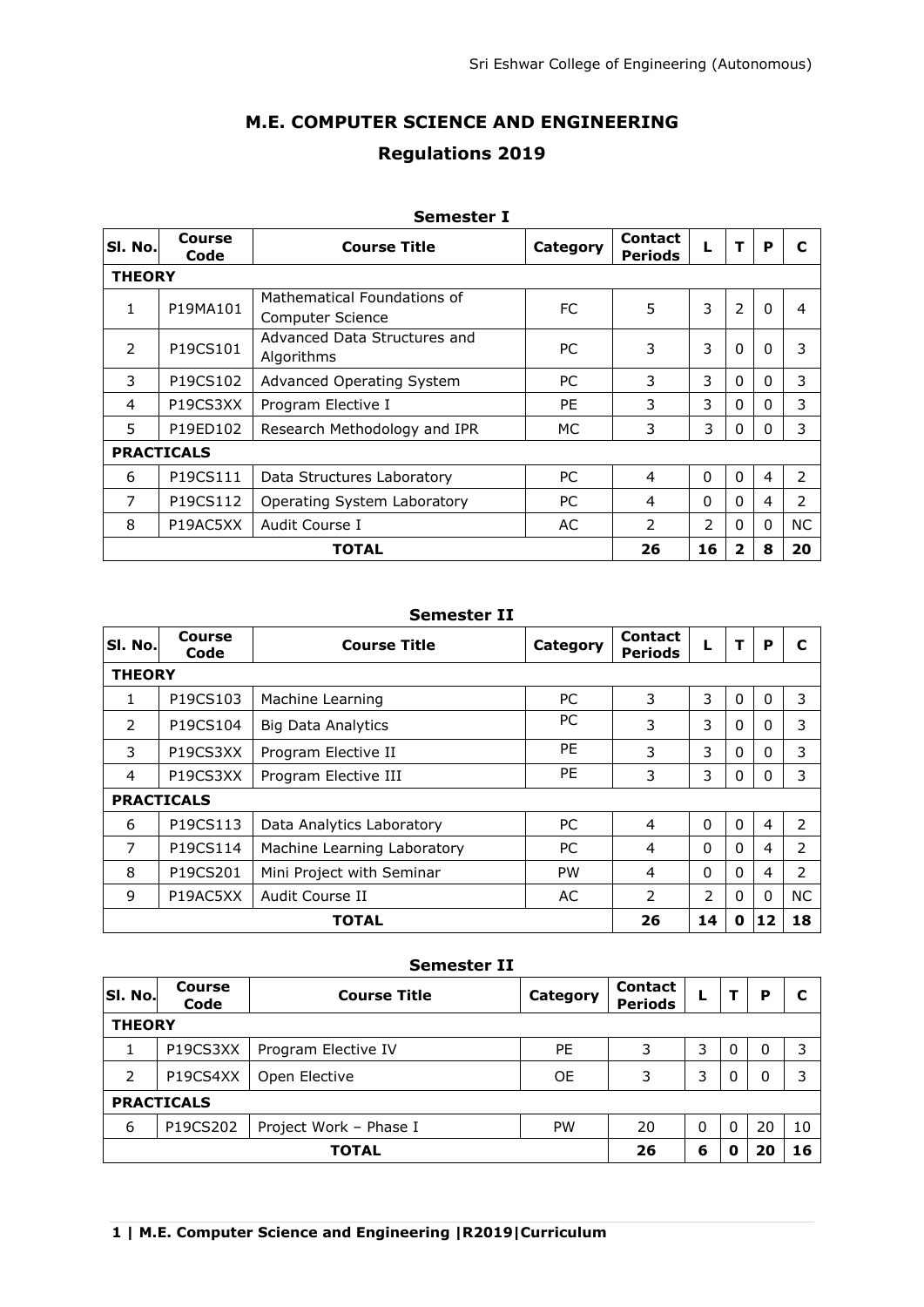|         | <b>Semester IV</b>    |                         |           |                                  |  |  |    |    |  |  |  |
|---------|-----------------------|-------------------------|-----------|----------------------------------|--|--|----|----|--|--|--|
| SI. No. | <b>Course</b><br>Code | <b>Course Title</b>     | Category  | <b>Contact</b><br><b>Periods</b> |  |  | D  | C  |  |  |  |
|         | <b>PRACTICALS</b>     |                         |           |                                  |  |  |    |    |  |  |  |
|         | P19CS203              | Project Work - Phase II | <b>PW</b> | 32                               |  |  | 32 | 16 |  |  |  |
|         |                       | <b>TOTAL</b>            |           | 32                               |  |  | 32 | 16 |  |  |  |

# **Total Number of Credits: 70**

# **SUMMARY**

|         | <b>Course</b> |                          |                          | <b>Credits Per Semester</b> |    | <b>Credits</b> | Credit % |
|---------|---------------|--------------------------|--------------------------|-----------------------------|----|----------------|----------|
| SI. No. | Category      | Ι                        | 11                       | III                         | IV |                |          |
| 1       | FC            | 4                        | $\overline{\phantom{0}}$ | $\overline{\phantom{0}}$    |    | 4              | 5.7%     |
| 2       | PC            | 10                       | 10                       | $\overline{\phantom{a}}$    |    | 20             | 28.6%    |
| 3       | <b>PE</b>     | 3                        | 6                        | 3                           |    | 12             | 17.1%    |
| 4       | <b>OE</b>     | $\overline{\phantom{0}}$ |                          | 3                           |    | 3              | 4.3%     |
| 5       | <b>PW</b>     | $\overline{\phantom{a}}$ | 2                        | 10                          | 16 | 28             | 40.0%    |
| 6       | МC            | 3                        |                          | $\overline{\phantom{a}}$    |    | 3              | 4.3%     |
| 7       | AC            |                          |                          | $\overline{\phantom{0}}$    |    |                |          |
|         | <b>Total</b>  | 20                       | 20                       | 16                          | 16 | 70             | 100%     |

# **FOUNDATION COURSES (FC)**

| SI. No. | <b>Course Code</b> | <b>Course Title</b>                             | Category |  |  |
|---------|--------------------|-------------------------------------------------|----------|--|--|
|         | P19MA101           | Mathematical Foundations of Computer<br>Science |          |  |  |

# **PROGRAM CORE (PC)**

| SI. No.       | <b>Course Code</b> | <b>Course Title</b>                     | Category  | L        |          | P | C             |
|---------------|--------------------|-----------------------------------------|-----------|----------|----------|---|---------------|
|               | P19CS101           | Advanced Data Structures and Algorithms | <b>PC</b> | 3        | 0        | 0 | 3             |
| $\mathcal{P}$ | P19CS102           | <b>Advanced Operating System</b>        | <b>PC</b> | 3        | 0        | 0 | 3             |
| 3             | P19CS103           | Machine Learning                        | <b>PC</b> | 3        | $\Omega$ | 0 | 3             |
| 4             | P19CS104           | <b>Big Data Analytics</b>               | <b>PC</b> | 3        | $\Omega$ | 0 | 3             |
| 5             | P19CS111           | Data Structures Laboratory              | <b>PC</b> | 0        | $\Omega$ | 4 | $\mathfrak z$ |
| 6             | P19CS112           | <b>Operating System Laboratory</b>      | <b>PC</b> | 0        | $\Omega$ | 4 | C             |
| 7             | P19CS113           | Data Analytics Laboratory               | <b>PC</b> | 0        | $\Omega$ | 4 | 2             |
| 8             | P19CS114           | Machine Learning Laboratory             | PC        | $\Omega$ | $\Omega$ | 4 | っ             |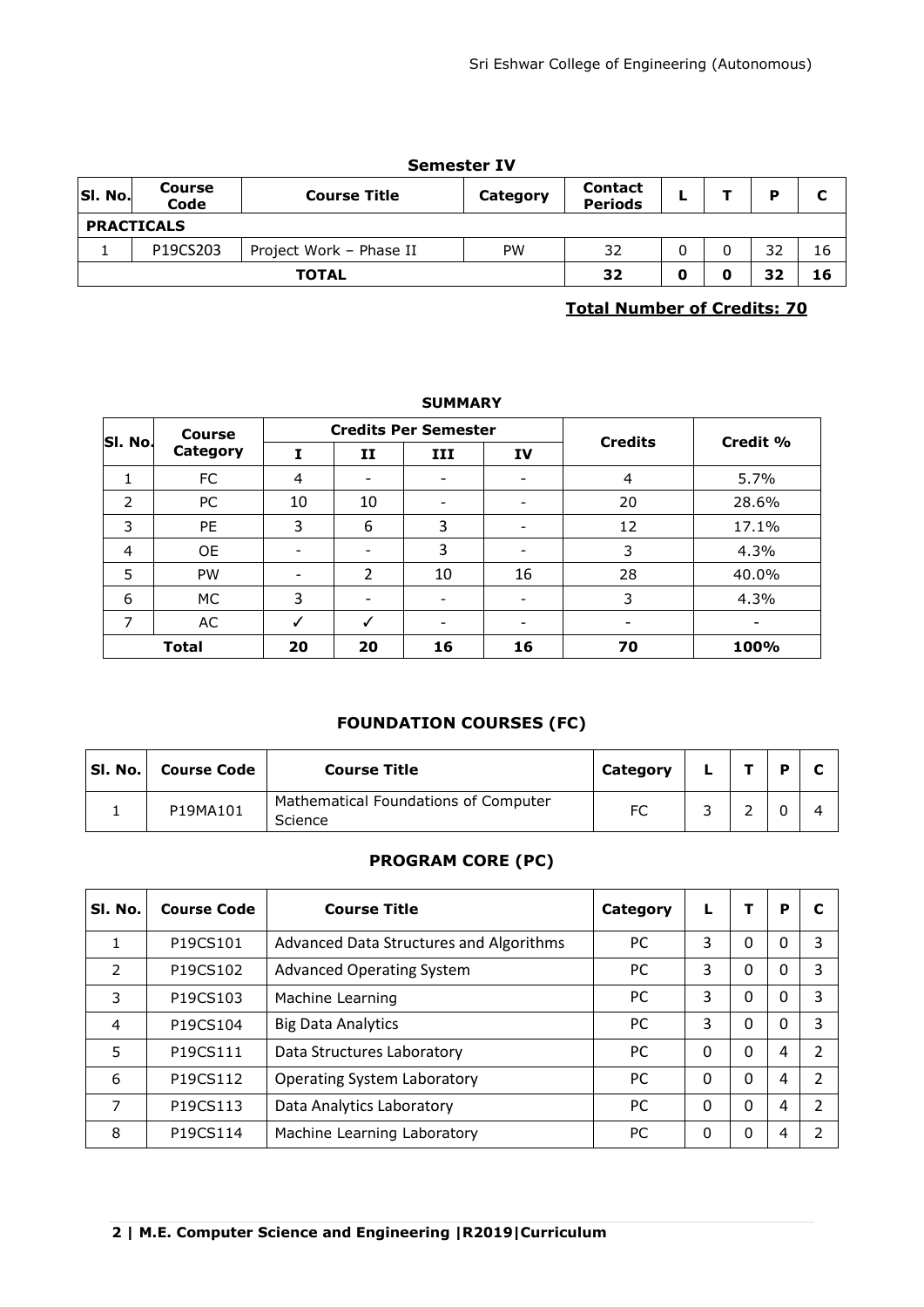# **PROGRAM ELECTIVES (PE)**

| SI. No.        | <b>Course Code</b> | <b>Course Title</b>                     | Category  | L | т        | P           | С |
|----------------|--------------------|-----------------------------------------|-----------|---|----------|-------------|---|
|                |                    | <b>SEMESTER I - ELECTIVE I</b>          |           |   |          |             |   |
| 1              | P19CS301           | <b>Advanced Databases</b>               | PF        | 3 | $\Omega$ | $\Omega$    | 3 |
| 2              | P19CS302           | <b>Ethical Hacking</b>                  | PE        | 3 | $\Omega$ | $\Omega$    | 3 |
| 3              | P19CS303           | Image Processing and Analysis           | PE        | 3 | 0        | $\Omega$    | 3 |
| 4              | P19CS304           | Web Engineering                         | <b>PE</b> | 3 | 0        | 0           | 3 |
| 5              | P19CS305           | Cloud Computing Technologies            | PE        | 3 | $\Omega$ | 0           | 3 |
| 6              | P19CS306           | Computational Intelligence              | <b>PE</b> | 3 | 0        | 0           | 3 |
|                |                    | <b>SEMESTER II - ELECTIVE II</b>        |           |   |          |             |   |
| $\overline{7}$ | P19CS307           | Real Time Systems                       | PE        | 3 | 0        | 0           | 3 |
| 8              | P19CS308           | Mobile and Pervasive Computing          | <b>PE</b> | 3 | 0        | 0           | 3 |
| 9              | P19CS309           | <b>Information Storage Management</b>   | PE        | 3 | $\Omega$ | $\Omega$    | 3 |
| 10             | P19CS310           | <b>Information Retrieval Techniques</b> | PE        | 3 | 0        | 0           | 3 |
| 11             | P19CS311           | Software Architectures and Design       | <b>PE</b> | 3 | $\Omega$ | $\Omega$    | 3 |
| 12             | P19CS312           | Wireless Sensor Networks                | PE        | 3 | 0        | 0           | 3 |
|                |                    | <b>SEMESTER II - ELECTIVE III</b>       |           |   |          |             |   |
| 13             | P19CS313           | Data Visualization Techniques           | <b>PE</b> | 3 | 0        | 0           | 3 |
| 14             | P19CS314           | Natural Language Processing             | PE        | 3 | $\Omega$ | $\Omega$    | 3 |
| 15             | P19CS315           | <b>Computer Vision</b>                  | <b>PE</b> | 3 | 0        | 0           | 3 |
| 16             | P19CS316           | Soft Computing                          | PE        | 3 | 0        | $\Omega$    | 3 |
| 17             | P19CS317           | Software Quality Assurance and Testing  | <b>PE</b> | 3 | 0        | 0           | 3 |
| 18             | P19CS318           | Object Oriented Design                  | <b>PE</b> | 3 | 0        | $\Omega$    | 3 |
|                |                    | <b>SEMESTER III - ELECTIVE IV</b>       |           |   |          |             |   |
| 19             | P19CS319           | <b>Bio Informatics</b>                  | <b>PE</b> | 3 | $\Omega$ | 0           | 3 |
| 20             | P19CS320           | Quantum Computing                       | PE        | 3 | 0        | 0           | 3 |
| 21             | P19CS321           | Social Network Analysis                 | <b>PE</b> | 3 | $\Omega$ | 0           | 3 |
| 22             | P19CS322           | <b>Bio-inspired Computing</b>           | <b>PE</b> | 3 | 0        | 0           | 3 |
| 23             | P19CS323           | <b>Compiler Optimization Techniques</b> | PE        | 3 | 0        | 0           | 3 |
| 24             | P19CS324           | Ubiquitous computing                    | PE        | 3 | 0        | $\mathbf 0$ | 3 |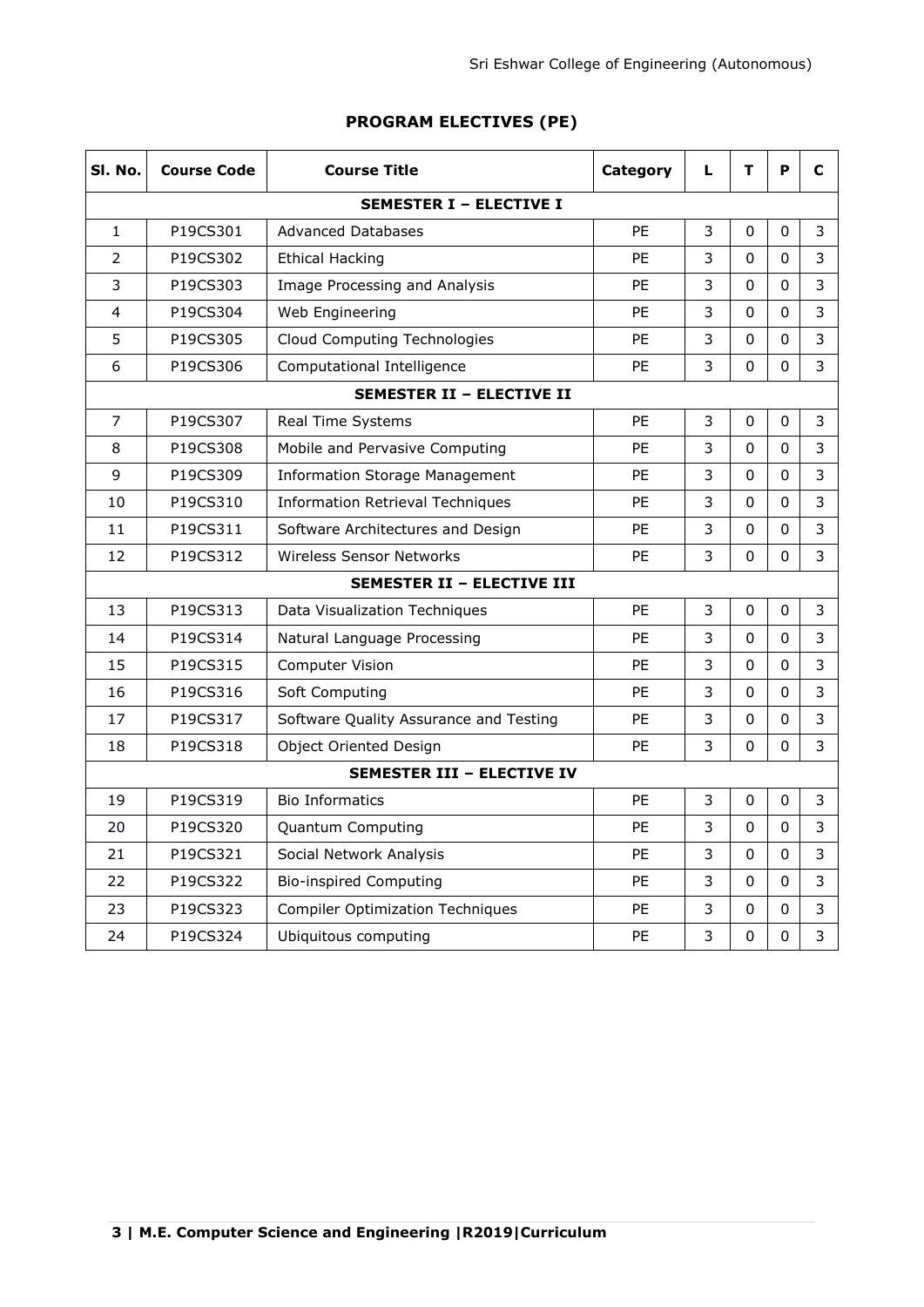| SI. No. | <b>Course Code</b> | <b>Course Title</b>                     | Category  |   |   | P        |   |
|---------|--------------------|-----------------------------------------|-----------|---|---|----------|---|
|         | P190E401           | <b>Business Analytics</b>               | <b>OE</b> | 3 | 0 | 0        | 3 |
| フ       | P190E402           | <b>Industrial Safety</b>                | <b>OE</b> | 3 | 0 | $\Omega$ | 3 |
| 3       | P190E403           | <b>Operations Research</b>              | <b>OE</b> | 3 | 0 | $\Omega$ | 3 |
| 4       | P190E404           | Cost Management of Engineering Projects | <b>OE</b> | 3 | 0 | $\Omega$ | 3 |
| 5       | P190E405           | Composite Materials                     | <b>OE</b> | 3 | 0 | $\Omega$ | 3 |
| 6       | P190E406           | Waste to Energy                         | <b>OE</b> | 3 | 0 | $\Omega$ | 3 |

# **OPEN ELECTIVES (OE)**

# **PROJECT WORK (PW)**

| SI. No. | <b>Course Code</b> | <b>Course Title</b>       | Category  |  |    |
|---------|--------------------|---------------------------|-----------|--|----|
|         | P19CS201           | Mini Project with Seminar | PW        |  |    |
|         | P19CS202           | Project Work - Phase I    | <b>PW</b> |  | 10 |
|         | P19CS203           | Project Work - Phase II   | PW        |  |    |

# **MANDATORY COURSE (MC)**

| SI. No. | Course<br>Code | <b>Course Title</b>          | Category |  | D |  |
|---------|----------------|------------------------------|----------|--|---|--|
|         | P19MC509       | Research Methodology and IPR | МC       |  |   |  |

# **AUDIT COURSES (AC)**

| SI. No.        | Course<br>Code | <b>Course Title</b>                                          | Category | L              | т        | P        | C         |
|----------------|----------------|--------------------------------------------------------------|----------|----------------|----------|----------|-----------|
|                | P19AC501       | English for Research Paper Writing                           | AC.      | 2              | $\Omega$ | 0        | <b>NC</b> |
| $\mathcal{P}$  | P19AC502       | Disaster Management                                          | AC       | 2              | $\Omega$ | $\Omega$ | <b>NC</b> |
| 3              | P19AC503       | Sanskrit for Technical Knowledge                             | AC       | 2              | $\Omega$ | $\Omega$ | <b>NC</b> |
| $\overline{4}$ | P19AC504       | Value Education                                              | AC       | $\overline{2}$ | $\Omega$ | 0        | <b>NC</b> |
| 5              | P19AC505       | Constitution of India                                        | AC       | $\mathcal{P}$  | $\Omega$ | $\Omega$ | <b>NC</b> |
| 6              | P19AC506       | Pedagogy Studies                                             | AC       | 2              | $\Omega$ | $\Omega$ | <b>NC</b> |
| $\overline{7}$ | P19AC507       | Stress Management by Yoga                                    | AC       | 2              | $\Omega$ | $\Omega$ | <b>NC</b> |
| 8              | P19AC508       | Personality Development through Life<br>Enlightenment Skills | AC       | 2              | $\Omega$ | 0        | <b>NC</b> |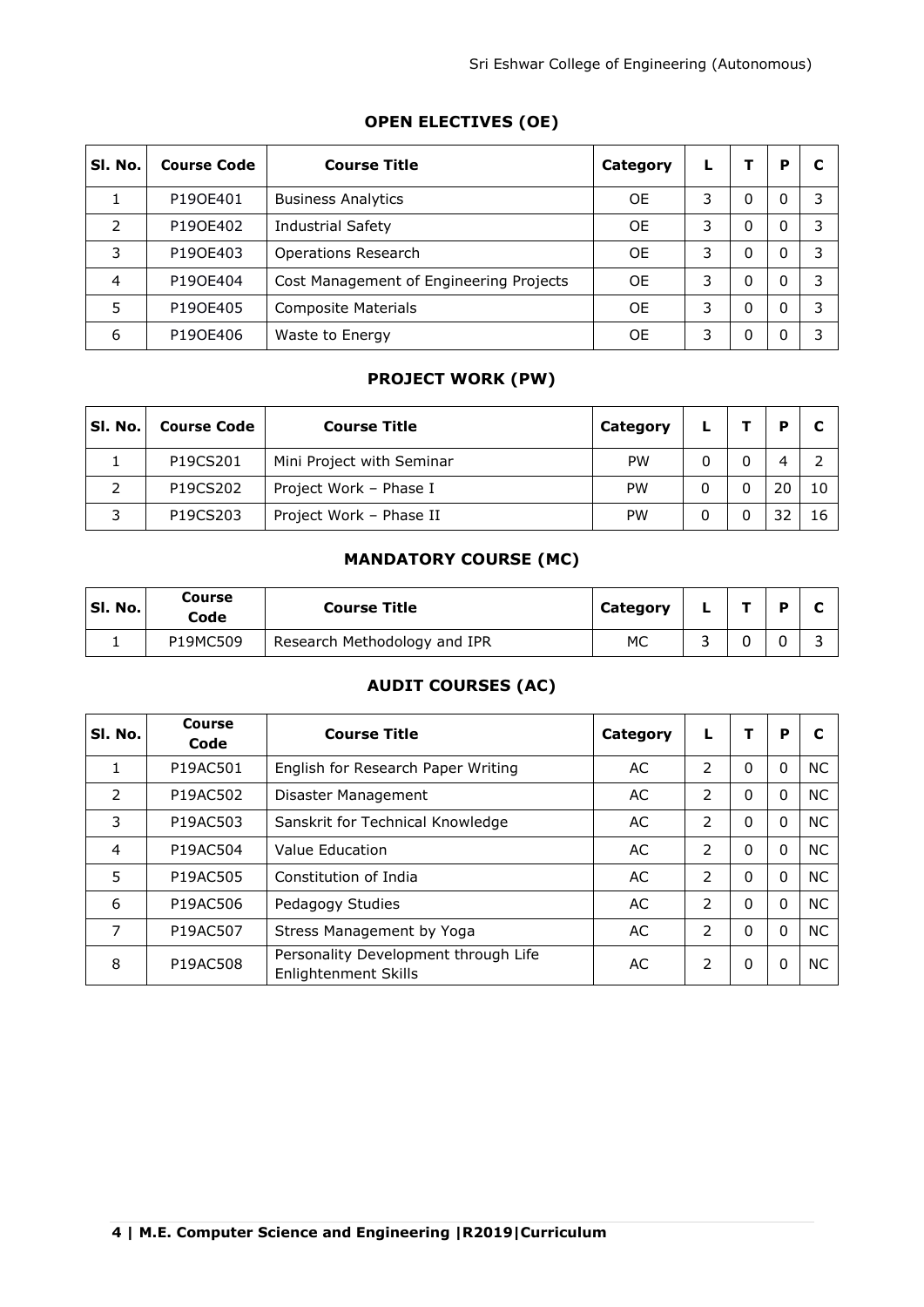# **SEMESTER – I**

|                               |                 | <b>MATHEMATICAL FOUNDATIONS FOR</b>                                                                                                                                      | L | т                      | Р           | C               |
|-------------------------------|-----------------|--------------------------------------------------------------------------------------------------------------------------------------------------------------------------|---|------------------------|-------------|-----------------|
| <b>P19MA101</b>               |                 | <b>COMPUTER SCIENCE</b>                                                                                                                                                  | 3 | $\mathbf{2}$           | $\mathbf 0$ | 4               |
|                               |                 | After completion of this course, students will be able to                                                                                                                |   |                        |             |                 |
|                               | CO <sub>1</sub> | (Analyze) Apply various methods in matrix theory to solve system                                                                                                         |   |                        |             | K4              |
|                               |                 | of linear equations.                                                                                                                                                     |   |                        |             |                 |
|                               | CO <sub>2</sub> | (Apply) Apply the fundamental concepts of advanced algebra and<br>their role in modern mathematics and applied contexts.                                                 |   |                        |             | K3              |
| Outcomes                      | CO <sub>3</sub> | (Analyze) Analyze the components of decision problems to                                                                                                                 |   |                        |             | K4              |
|                               |                 | formulate and solve linear programming problem.                                                                                                                          |   |                        |             |                 |
|                               | CO <sub>4</sub> | (Analyze) Estimate the values of parameters based on measured<br>empirical data that has a random component.                                                             |   |                        |             | K4              |
|                               | CO <sub>5</sub> | (Apply) Apply the concept of number theory in engineering.                                                                                                               |   |                        |             | K3              |
| <b>MODULE I</b>               |                 | <b>MATRIX THEORY</b>                                                                                                                                                     |   |                        |             | 12              |
|                               |                 | Cholesky decomposition - Generalized eigenvectors - QR factorization - Least squares method -                                                                            |   |                        |             |                 |
| Singular value decomposition. |                 |                                                                                                                                                                          |   |                        |             |                 |
| <b>MODULE II</b>              |                 | <b>VECTOR SPACES</b>                                                                                                                                                     |   |                        |             | 12              |
|                               |                 | Vector spaces - Subspaces - Linear combinations and linear system of equations - Linear<br>independence and linear dependence - Rank of a matrix - Bases and dimensions. |   |                        |             |                 |
| <b>MODULE III</b>             |                 | <b>LINEAR PROGRAMMING PROBLEM</b>                                                                                                                                        |   |                        |             | 12 <sub>2</sub> |
|                               |                 | Formulation of Linear programming problem - Simplex method - Dual simplex method -                                                                                       |   |                        |             |                 |
|                               |                 | Transportation problem - Assignment problem.                                                                                                                             |   |                        |             |                 |
| <b>MODULE IV</b>              |                 | <b>ESTIMATION THEORY</b>                                                                                                                                                 |   |                        |             | 12              |
|                               |                 | Unbiased estimators - Method of moments - Maximum likelihood estimation - Curve fitting by<br>principle of least squares - Linear regression.                            |   |                        |             |                 |
| <b>MODULE V</b>               |                 | DIOPHANTINE EQUATIONS AND CONGRUENCES                                                                                                                                    |   |                        |             | 12              |
|                               |                 | Linear Diophantine equations - Congruence's - Linear Congruence's - Applications: Divisibility tests                                                                     |   |                        |             |                 |
|                               |                 | - Modular exponentiation-Chinese remainder theorem $-2 \times 2$ linear systems.                                                                                         |   |                        |             |                 |
|                               |                 |                                                                                                                                                                          |   | <b>TOTAL: 60 Hours</b> |             |                 |
| <b>TEXT BOOKS:</b>            |                 | Taha, H.A., "Operations Research: An Introduction", 9 <sup>th</sup> Edition, Pearson Education, Asia, New                                                                |   |                        |             |                 |
| $\mathbf{1}$<br>Delhi, 2016.  |                 |                                                                                                                                                                          |   |                        |             |                 |
| 2                             |                 | Bronson, R., "Matrix Operations", Schaum's Outline Series, 2 <sup>nd</sup> Edition, McGraw Hill, 2011.                                                                   |   |                        |             |                 |
|                               |                 | Koshy, T., -Elementary Number Theory with Applications, 2ndEdition, Elsevier Publications,                                                                               |   |                        |             |                 |
| 3<br>New Delhi, 2002.         |                 |                                                                                                                                                                          |   |                        |             |                 |
| 4                             |                 | Friedberg, A.H., Insel, A.J. and Spence, L., "Linear Algebra", 4th Edition, Prentice Hall of India,                                                                      |   |                        |             |                 |
| New Delhi, 2004.              |                 |                                                                                                                                                                          |   |                        |             |                 |
|                               |                 |                                                                                                                                                                          |   |                        |             |                 |
|                               |                 | L                                                                                                                                                                        |   | Τ                      | P           | C               |
| P19CS101                      |                 | ADVANCED DATA STRUCTURES AND ALGORITHMS<br>3                                                                                                                             |   | 0                      | 0           | 3               |
|                               |                 | After completion of this course, the students will be able to                                                                                                            |   |                        |             |                 |
|                               | CO <sub>1</sub> | (Apply) Apply data structures and algorithms to solve computing                                                                                                          |   |                        |             | K3              |
|                               |                 | problems                                                                                                                                                                 |   |                        |             |                 |
| Outcomes                      | CO <sub>2</sub> | (Apply) Apply graph structure and various string matching algorithms<br>to solve real-life problems                                                                      |   |                        |             | K3              |
|                               | CO <sub>3</sub> | (Apply) Apply suitable design strategy for problem solving                                                                                                               |   |                        |             | K3              |
|                               | CO <sub>4</sub> | (Analyze) Analyze the structure of the non-linear data structures like                                                                                                   |   |                        |             | Κ4              |
|                               |                 | trees and graphs.<br>(Evaluate) Analyze the search complexity of the data arranged in                                                                                    |   |                        |             |                 |
|                               | CO <sub>5</sub> | non-linear structure                                                                                                                                                     |   |                        |             | K5              |
|                               |                 |                                                                                                                                                                          |   |                        |             |                 |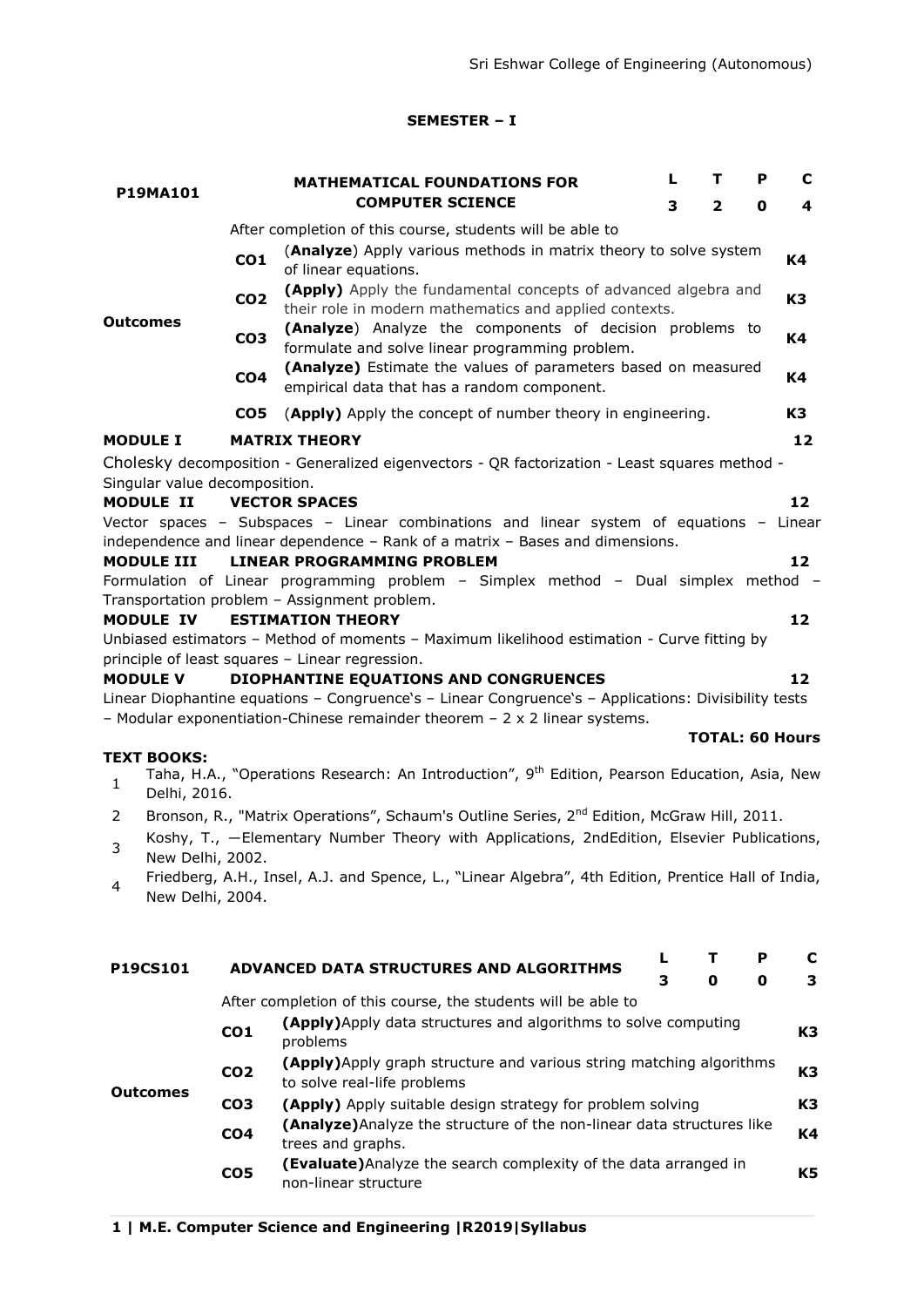#### **MODULE I ROLE OF ALGORITHMS IN COMPUTING 12**

Algorithms – Algorithms as a Technology- Insertion Sort – Analyzing Algorithms – Designing Algorithms- Growth of Functions: Asymptotic Notation – Standard Notations and Common Functions-Recurrences: The Substitution Method – The Recursion-Tree Method

#### **MODULE II HIERARCHICAL DATA STRUCTURES 12**

Binary Search Trees: Basics – Querying a Binary search tree – Insertion and Deletion- Red-Black trees: Properties of Red-Black Trees – Rotations – Insertion – Deletion -B-Trees: Definition of Btrees – Basic operations on B-Trees – Deleting a key from a B-Tree- Fibonacci Heaps: structure – Mergeable-heap operations- Decreasing a key and deleting a node-Bounding the maximum degree

#### **MODULE III GRAPHS 12**

Elementary Graph Algorithms: Representations of Graphs – Breadth-First Search – Depth-First Search – Topological Sort – Strongly Connected Components- Minimum Spanning Trees: Growing a Minimum Spanning Tree – Kruskal and Prim- Single-Source Shortest Paths: The Bellman-Ford algorithm – Single-Source Shortest paths in Directed Acyclic Graphs - Dijkstra's Algorithm; All-Pairs Shortest Paths: Shortest Paths and Matrix Multiplication – The Floyd Warshall Algorithm.

#### **MODULE IV ALGORITHM DESIGN TECHNIQUES 12**

Dynamic Programming: Matrix-Chain Multiplication – Elements of Dynamic Programming – Longest Common Subsequence- Greedy Algorithms: An Activity-Selection Problem – Elements of the Greedy Strategy- Huffman Codes.

#### **MODULE V NP COMPLETE AND NP HARD 12** 12

NP-Completeness: Polynomial Time – Polynomial-Time Verification – NP- Completeness and Reducability – NP-Completeness Proofs – NP-Complete Problems

#### **TEXT BOOK**

- 1 Alfred V. Aho, John E. Hopcroft, Jeffrey D. Ullman, "Data Structures and Algorithms", Pearson
- Education, Reprint 2006.
- 2 Robert Sedgewick and Kevin Wayne, "ALGORITHMS", Fourth Edition, Pearson Education.

#### **REFERENCES**

- 1 S.Sridhar, Design and Analysis of Algorithms", First Edition, Oxford University Press. 2014
- $\overline{2}$ Thomas H. Cormen, Charles E. Leiserson, Ronald L. Rivest, Clifford Stein, "Introduction to Algorithms‖, Third Edition, Prentice-Hall, 2011.

|                                                                           |                 | <b>ADVANCED OPERATING SYSTEM</b>                                                                                                               |    |   | P            | C              |
|---------------------------------------------------------------------------|-----------------|------------------------------------------------------------------------------------------------------------------------------------------------|----|---|--------------|----------------|
|                                                                           |                 |                                                                                                                                                | З. | O | <sup>0</sup> | 3              |
|                                                                           |                 | After completion of this course, the students will be able to                                                                                  |    |   |              |                |
|                                                                           | CO <sub>1</sub> | (Analyse) Knowledge about advanced concepts in OS.                                                                                             |    |   |              | K4             |
|                                                                           | CO <sub>2</sub> | <b>(Analyse)</b> Ability to develop OS for distributed systems.                                                                                |    |   |              | K4             |
| <b>P19CS102</b><br><b>Outcomes</b><br><b>MODULE I</b><br><b>MODULE II</b> | CO <sub>3</sub> | (Analyse) Ability to develop modules for mobile devices.                                                                                       |    |   |              | K4             |
|                                                                           | CO <sub>4</sub> | <b>(Understand)</b> To understand the basics of distributed scheduling.                                                                        |    |   |              | K <sub>2</sub> |
|                                                                           | CO <sub>5</sub> | (Analyse) To evaluate the impact of database Operating Systems<br>algorithms and validate the performance.                                     |    |   |              | K4             |
|                                                                           |                 | <b>MULTIPROCESSOR OPERATING SYSTEMS</b>                                                                                                        |    |   |              | 9              |
|                                                                           |                 | System Architectures- Structures of OS - OS design issues - Process synchronization - Process<br>Scheduling and Allocation- memory management. |    |   |              |                |
|                                                                           |                 | <b>DISTRIBUTED OPERATING SYSTEMS</b>                                                                                                           |    |   |              | 9              |

System Architectures- Design issues – Communication models – clock synchronization – mutual exclusion – election algorithms- Distributed Deadlock detection

#### **MODULE III DISTRIBUTED SCHEDULING 9**

Distributed scheduling - Distributed shared memory - Distributed File system – Multimedia file systems - File placement – Caching.

#### **TOTAL: 60HOURS**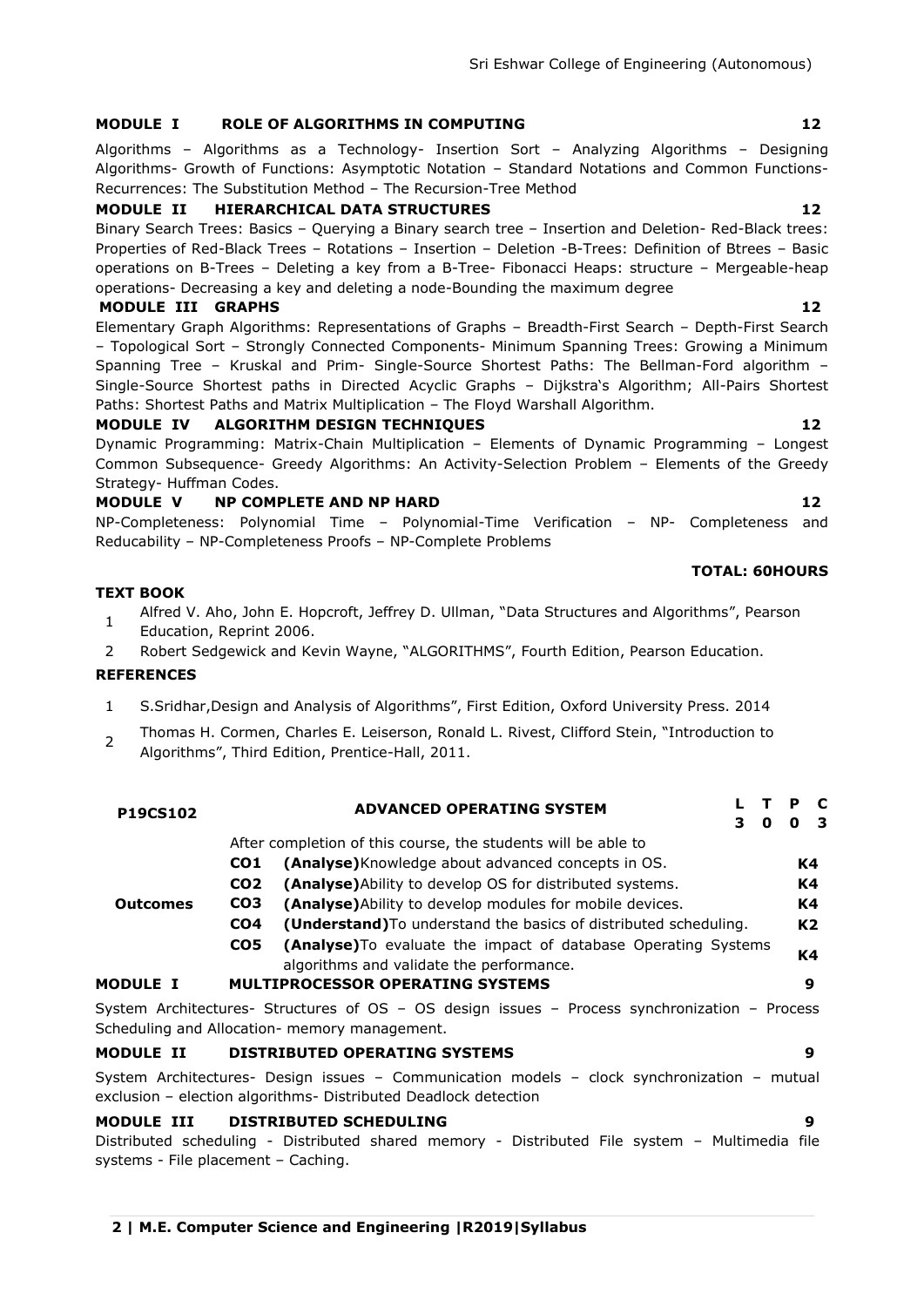### **MODULE IV DATABASE OPERATING SYSTEMS 9**

### Requirements of Database OS – Transaction process model – Synchronization primitives - Concurrency control algorithms.

### **MODULE V MOBILE OPERATING SYSTEMS 9**

ARM and Intel architectures - Power Management - Mobile OS Architectures - Underlying OS - Kernel structure and native level programming - Runtime issues- Approaches to power management

#### **TEXT BOOKS**

1 M Singhal and NG Shivaratri, "Advanced Concepts in Operating Systems:, Tata McGraw Hill Inc, 2001

### **REFERENCES**

- 1 A S Tanenbaum, Distributed Operating Systems, Pearson Education Asia,2015
- 2 ource Wikipedia, Mobile Operating Systems, General Books LLC,2010

#### **P19ED102 RESEARCH METHODOLOGY AND IPR <sup>L</sup> <sup>T</sup> <sup>P</sup> <sup>C</sup> 3 0 0 3 Outcomes** After completion of this course, the students will be able to **CO1 (Understand)** Understand research problem formulation **K2 CO2 (Analyze)** Analyze research related information and follow research ethics **K3 CO3** controls today's world but tomorrow world will be ruled by ideas, **(Understand)** Understand that Computer, Information Technology, concept, and creativity. **K2 CO4 (Understand)** Understanding that when IPR would take such important place in growth of individuals & nation, it is needless to emphasis the need of information about Intellectual Property Right to be promoted among students in general & engineering in particular. **K2 CO5 (Understand)** Understand that IPR protection provides an incentive to inventors for further research work and investment in R & D, which leads to creation of new and better products, and in turn brings about, economic growth and social benefits. **K2 MODULE I RESEARCH PROBLEM FORMULATION 9** Meaning of research problem, Sources of research problem, Criteria Characteristics of a good research

problem, Errors in selecting a research problem, Scope and objectives of research problem. Approaches of investigation of solutions for research problem, data collection, analysis, interpretation, Necessary instrumentations.

### **MODULE II LITERATURE REVIEW & TECHNICAL WRITING 9**

Effective literature studies approaches, analysis Plagiarism, Research ethics, Effective technical writing, how to write report, Paper Developing a Research Proposal, Format of research proposal, a presentation and assessment by a review committee.

### **MODULE III INTRODUCTION TO INTELLECTUAL PROPERTY RIGHTS (IPR) 9**

Nature of Intellectual Property: Patents, Designs, Trade and Copyright. Process of Patenting and Development: technological research, innovation, patenting, development. International Scenario: International cooperation on Intellectual Property. Procedure for grants of patents, Patenting under PCT.

### **MODULE IV PATENT RIGHTS 9**

Patent Rights: Scope of Patent Rights. Licensing and transfer of technology. Patent information and databases. Geographical Indications.

#### **MODULE V NEW DEVELOPMENTS IN IPR 9**

New Developments in IPR: Administration of Patent System. New developments in IPR; IPR of Biological Systems, Computer Software etc. Traditional knowledge Case Studies, IPR and IITs.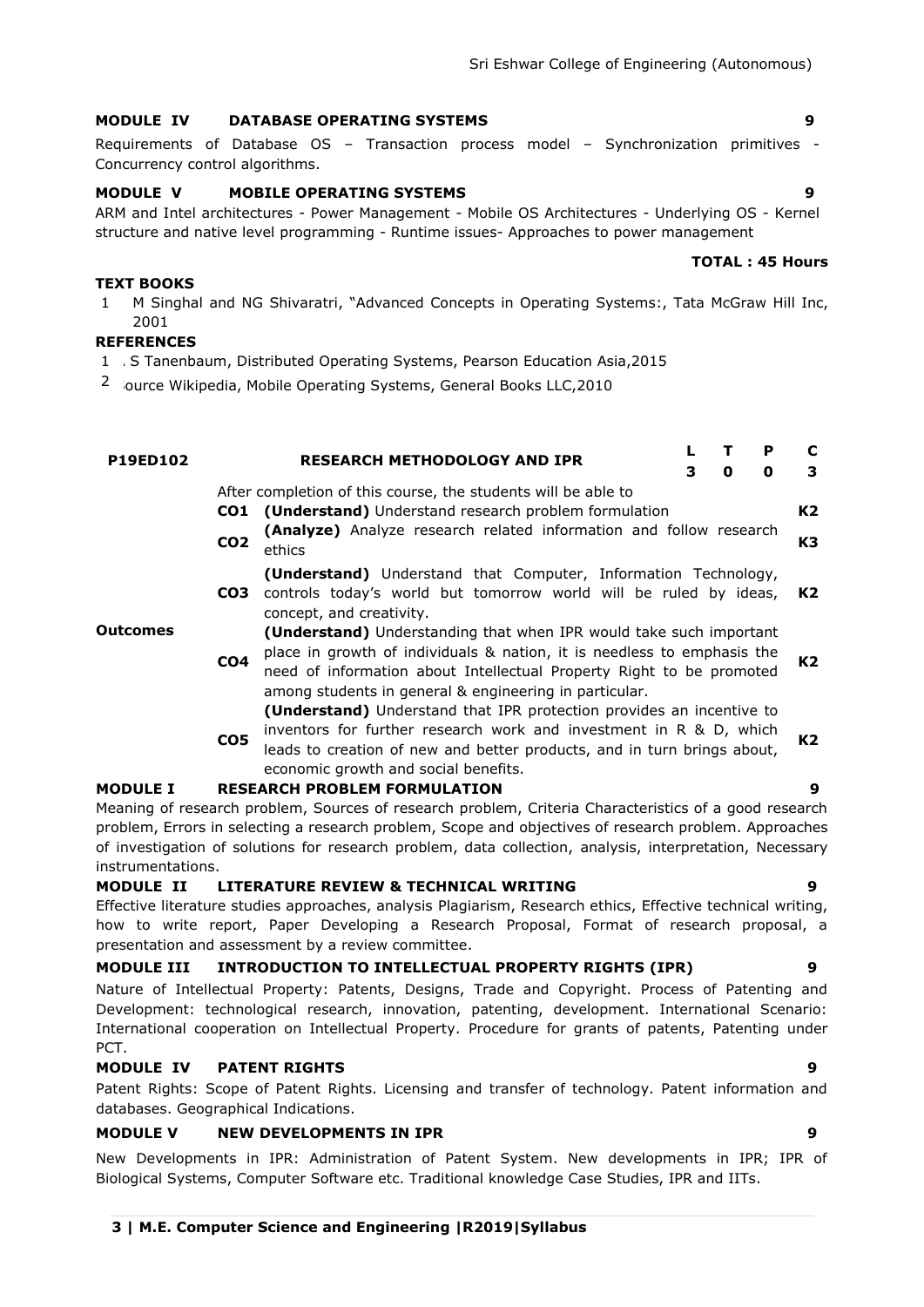### **TOTAL: 45 Hours**

#### **REFERENCES:**

- 1 Stuart Melville and Wayne Goddard, "Research methodology: An introduction for science & engineering students"
- <sup>2</sup> Wayne Goddard and Stuart Melville, "Research Methodology: An Introduction"
- 3 Ranjit Kumar, 2nd Edition, "Research Methodology: A Step by Step Guidefor beginners"
- 4 Halbert, "Resisting Intellectual Property", Taylor & Francis Ltd, 2007.
- 5 Mayall, "Industrial Design", McGraw Hill, 1992.
- 6 Niebel, "Product Design", McGraw Hill, 1974.
- 7 Asimov, "Introduction to Design", Prentice Hall, 1962.
- 8 Robert P. Merges, Peter S. Menell, Mark A. Lemley, "Intellectual Propertyin New Technological Age", 2016.
- 9 T. Ramappa, "Intellectual Property Rights Under WTO", S. Chand, 2008

| P19CS111                                                      |                 | <b>DATA STRUCTURES LABORATORY</b>                                                  |   |   | Р | C              |
|---------------------------------------------------------------|-----------------|------------------------------------------------------------------------------------|---|---|---|----------------|
|                                                               |                 |                                                                                    | 0 | 0 | 4 | $\overline{2}$ |
| After completion of this course, the students will be able to |                 |                                                                                    |   |   |   |                |
| Outcome(s)                                                    | CO <sub>1</sub> | (Analyse) Analyse and implement basic and advanced data structures<br>extensively. |   |   |   | K <sub>5</sub> |
|                                                               | CO <sub>2</sub> | (Apply) Apply algorithms using graph structures for the given<br>problem.          |   |   |   | K4             |
|                                                               | CO <sub>3</sub> | <b>(Create)</b> Develop efficient solutions using Stack and queues.                |   |   |   | K6             |
|                                                               | CO <sub>4</sub> | <b>(Apply)</b> Develop solutions using nonlinear data structures.                  |   |   |   | K3             |
|                                                               | CO <sub>5</sub> | <b>(Create)</b> Develop solutions which satisfies time and space Complexity.       |   |   |   | K <sub>6</sub> |
|                                                               |                 |                                                                                    |   |   |   |                |

# **Module – I LINEAR DATA STRUCTURES**

- Linked Lists Singly Linked List
- Circularly Linked List
- Doubly Linked lists
- Stack Queue Circular Queue Double Ended Queues

# **Module – II NON-LINEAR TREE STRUCTURES**

- Binary Tree
- Binary search tree
- AVL Tree B-Tree
- Heap

# **Module – III Graph Data structure**

- BFS
- DFS
- Hashing Algorithm-Key value pair
- Word Count program using Hashing
- Implementing Algorithms with Time and Space Complexity –Use case

# **Total: 60Hours**

| <b>P19CS112</b> |                 | <b>OPERATING SYSTEM LABORATORY</b>                         | O | Р<br>4 | C<br>2 |
|-----------------|-----------------|------------------------------------------------------------|---|--------|--------|
|                 |                 | After completion of this course, students will be able to  |   |        |        |
|                 | CO1             | (Apply) Apply the concepts of Semaphores.                  |   |        | K3     |
| <b>Outcomes</b> | CO <sub>2</sub> | (Apply) Apply the concepts of Network Operating Systems.   |   |        | K3     |
|                 | CO <sub>3</sub> | (Apply) Apply the concepts of Real time operating systems. |   |        | K3     |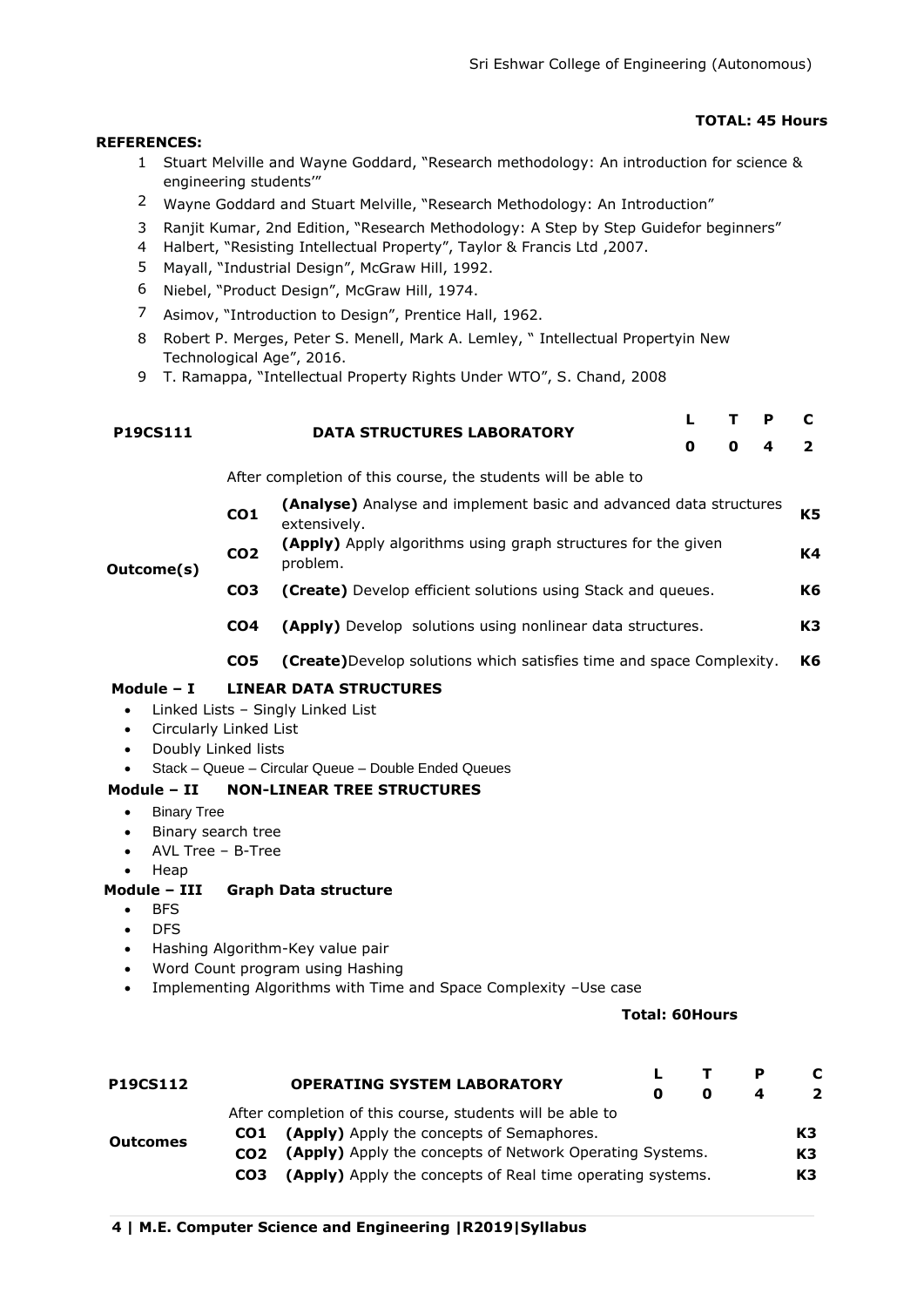| <b>CO4</b> (Apply) ApplyDatabase operating systems     | К3 |
|--------------------------------------------------------|----|
| <b>CO5</b> (Apply) Apply Distributed operating systems |    |

### **MODULE I MULTIPROCESSOR OPERATING SYSTEMS 6**

**Semaphores - Multiprocessor operating systems**

Assume there are three processes: Pa, Pb, and Pc.

Only Pa can output the letter A, Pb B, and Pc C. Utilizing only semaphores (and no other variables) the processes are synchronized so that the output satisfies the following conditions:

a) A B must be output before any C's can be output.

b) B's and C's must alternate in the output string, that is, after the first B is output, another B cannot be output until a C is output. Similarly, once a C is output, another C cannot be output until a B is output. c) The total number of B's and C's which have been output at any given point in the outpstring cannot exceed the number of A's which have been output up to that point.

### **Examples**

| AACB               |          | -- invalid, violates a) |  |
|--------------------|----------|-------------------------|--|
| ABACAC             |          | -- invalid, violates b) |  |
| AABCABC            |          | -- invalid, violates c) |  |
| AABCAAABC -- valid |          |                         |  |
| AAAABCBC -- valid  |          |                         |  |
| AB                 | -- valid |                         |  |
|                    |          |                         |  |

#### **Multiple sleeping barbers - Multiprocessor operating systems**

Write a multi-class multithreaded Java program that simulates multiple sleeping barbers, all in one barbershop that has a finite number of chairs in the waiting room. Each customer is instantiated from a single Customer class, each barber is instantiated from a single Barber class.

#### **MODULE II Network operating systems 6**

#### **Network operating systems**

Establish a Lab setup for the following network operating systems based programs based on the skills in networking on your own. E.g. for identifying networking hardware, identifying different kinds of network cabling and network interface cards can be done.

#### **Exercises**

- 1. Identifying Local Area Network Hardware
- 2. Exploring Local Area Network Configuration Options
- 3. Verifying TCP/IP Settings
- 4. Sharing Resources
- 5. Testing LAN Connections

# **MODULE III Real time operating systems 18 Real time operating systems**

A real-time program implementing an alarm clock shall be developed. [Alarm clock, using C and Simple\_OS]

The program shall fulfill the following requirements:

Clock with alarm functionality shall be implemented, It shall be possible to set the time, It shall be possible to set the alarm time, the alarm shall be *enabled* when the alarm time is set, the alarm shall be *activated* when the alarm is enabled, and when the current time is equal to the alarm time, an activated alarm must be acknowledged. Acknowledgement of an alarm shall lead to the alarm being *disabled, the* alarm is enabled again when a new alarm time is set, an alarm which is not acknowledged shall be repeated every 10 seconds. The program shall communicate with a graphical user interface, where the current time shall be displayed, and where the alarm time shall be displayed when the alarm is enabled. It shall be possible to terminate the program, using a command which is sent from the graphical user interface.

#### **MODULE IV Database operating systems 18**

### **Transactions and Concurrency -Database operating systemsExercises**

**Assume any application(e.g.banking) on your own and do the following exercises.** 

1. Investigate and implement the ObjectStore's concurrency options.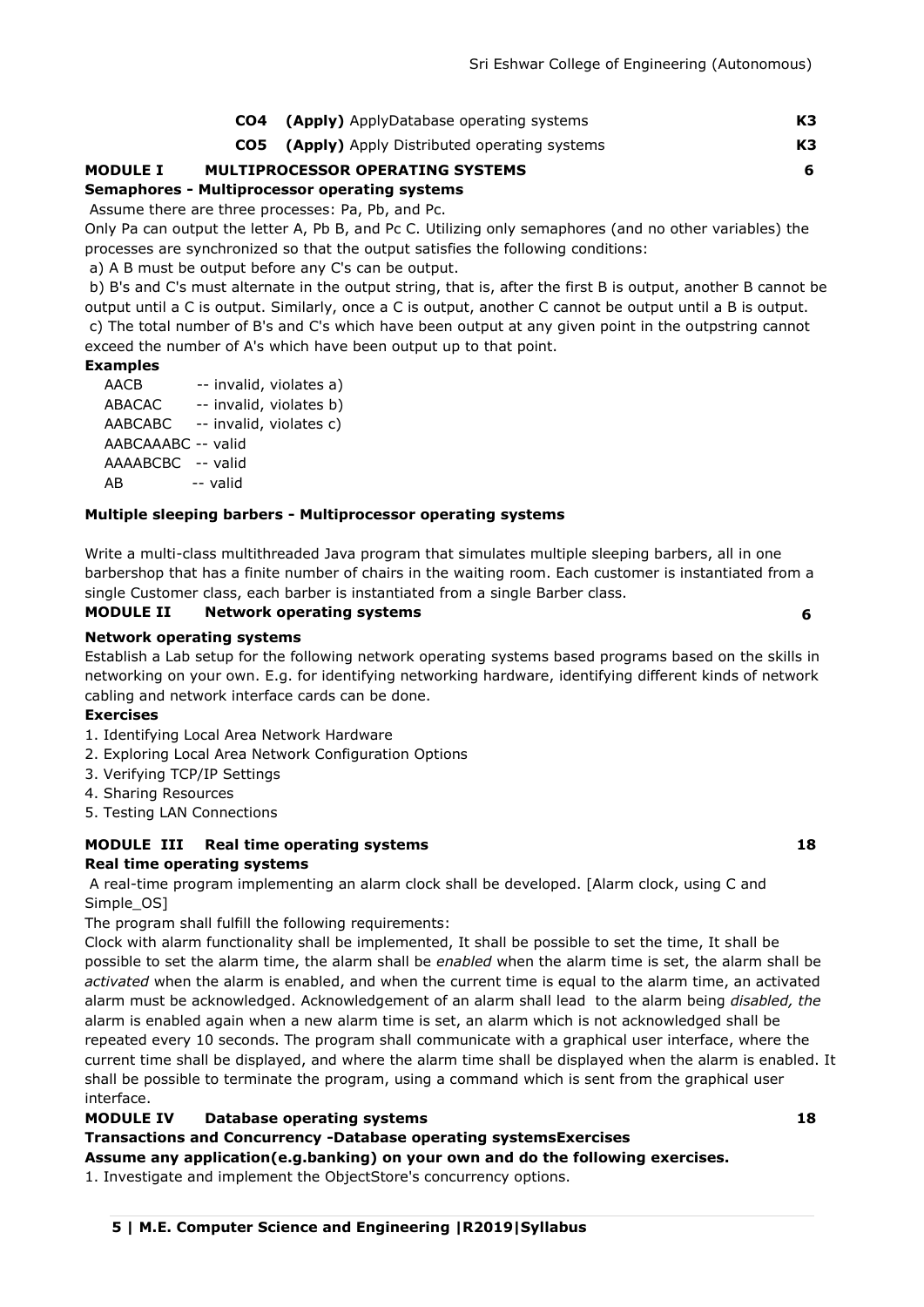2. Implement the concurrency conflict that occurs between multiple client applications.

3. Observe and implement the implication of nested transactions.

### **MODULE V Distributed operating systems 12 Distributed operating systems**

1.Design a RMI Lottery application. Each time you run the client program -- "java LotteryClient n", the server program "LotteryServer" will generate **n** set of Lottery numbers. Here **n** is a positive integer, representing the money you will spend on Lottery in sterling pounds. Write this program in a proper engineering manner, i.e. there should be specifications, design (flow chart, FD, or pseudo code), coding, test/debug, and documentation.

2. Consider a distributed system that consists of two processes which communicate with each other. Let P be a state predicate on the local state of one process and Q be a state predicate on the local state of the other process. Assume that neither P nor Q are stable (i.e. closed).

Design a superimposed computation which detects that there exists an interleaving of underlying events in this system where at some state  $P \wedge Q$  holds. (A superposed computation is one that does not a ect the underlying system; it may \read" but not \write" the state of the underlying system. Events in a superposed computation may occur in at the same instant as the underlying events and/or at di erent instants.) State any assumptions you make. [Hint: Use vector clocks.]

#### **TOTAL : 60 Hours**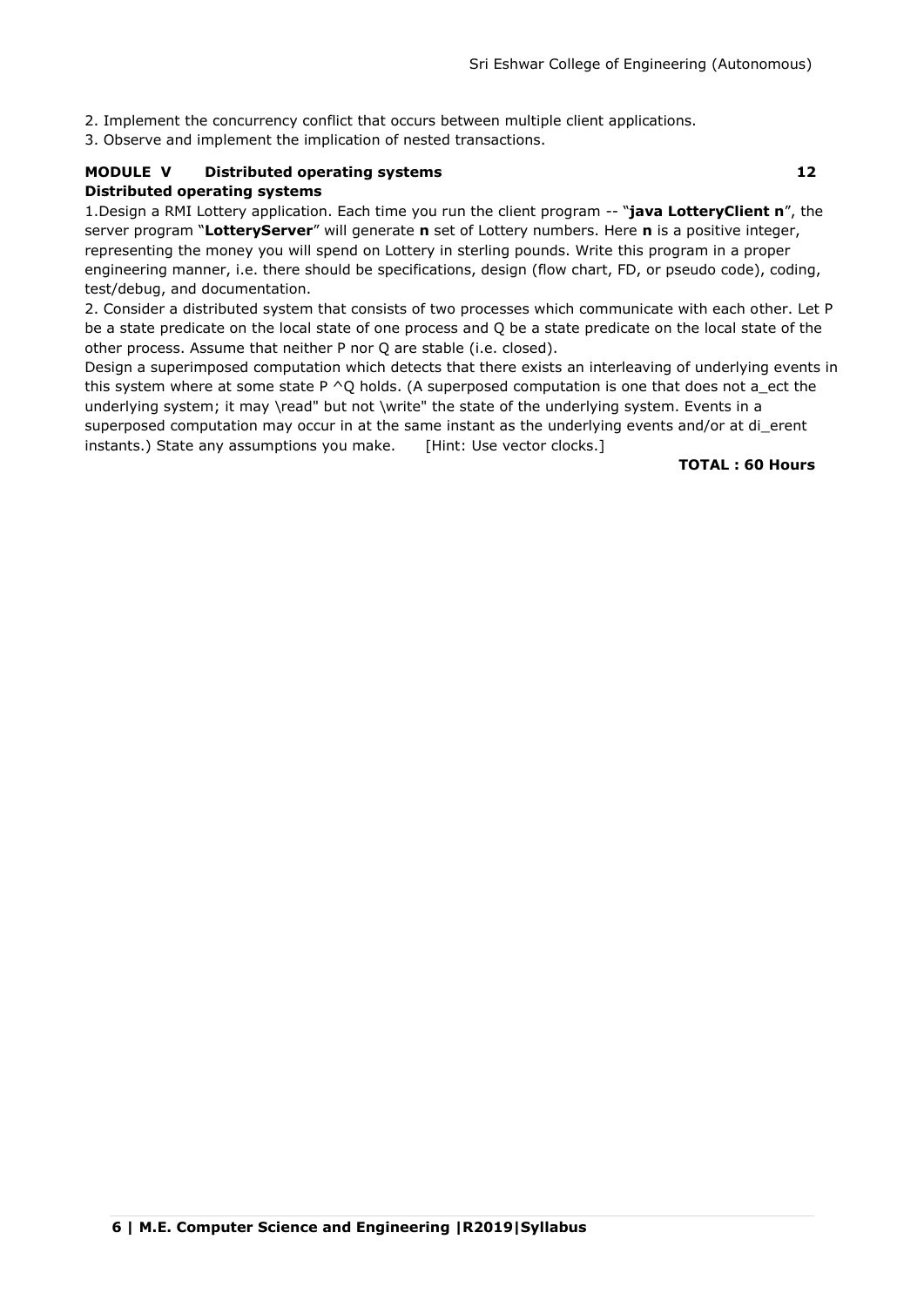### **Semester II**

| <b>P19CS103</b> |                                                                                                            |                                                                                                        |                                                                     | T. | P | C  |  |  |  |  |  |  |
|-----------------|------------------------------------------------------------------------------------------------------------|--------------------------------------------------------------------------------------------------------|---------------------------------------------------------------------|----|---|----|--|--|--|--|--|--|
|                 |                                                                                                            | <b>MACHINE LEARNING</b><br>3<br>0<br>O                                                                 |                                                                     |    |   |    |  |  |  |  |  |  |
|                 |                                                                                                            | After completion of this course, the students will be able to                                          |                                                                     |    |   |    |  |  |  |  |  |  |
|                 | CO <sub>1</sub>                                                                                            | supervised learning                                                                                    | (Analyse) Compare between, supervised, unsupervised and semi-<br>K4 |    |   |    |  |  |  |  |  |  |
|                 | CO <sub>2</sub>                                                                                            | (Apply) Apply the appropriate machine learning strategy for any<br>given problem                       |                                                                     |    |   |    |  |  |  |  |  |  |
| Outcomes        | CO <sub>3</sub>                                                                                            | (Apply)Choose supervised, unsupervised or semi-supervised<br>learning algorithms for any given problem |                                                                     |    |   |    |  |  |  |  |  |  |
|                 | (Analyse) Examine systems that uses the appropriate graph models<br>CO <sub>4</sub><br>of machine learning |                                                                                                        |                                                                     |    |   | K4 |  |  |  |  |  |  |
|                 | CO <sub>5</sub>                                                                                            | (Analyse) Analyse existing machine learning algorithms to improve<br>classification efficiency         |                                                                     |    |   | Κ4 |  |  |  |  |  |  |
| <b>MODULE</b>   |                                                                                                            | <b>FUNDAMENTALS OF MACHINE LEARNING</b>                                                                |                                                                     |    |   | 8  |  |  |  |  |  |  |

Learning – Types of Machine Learning – Supervised Learning – The Brain and the Neuron – Design a Learning System – Perspectives and Issues in Machine Learning – Concept Learning Task – Concept Learning as Search– Version Spaces and the Candidate Elimination Algorithm – Linear Discriminants – Perceptron – Linear Separability – Linear Regression.

#### **MODULE II LINEAR MODELS 9**

Multi-layer Perceptron – Going Forwards – Going Backwards: Back Propagation Error – Multi- layer Perceptron in Practice – Examples of using the MLP – Overview – Deriving Back- Propagation – Radial Basis Functions and Splines – Concepts – RBF Network – Curse of Dimensionality – Interpolations and Basis Functions – Support Vector Machines.

#### **MODULE III TREE AND PROBABILISTIC MODELS 8**

Learning with Trees – Decision Trees – Constructing Decision Trees – Classification and Regression Trees – Ensemble Learning – Boosting – Bagging

#### **MODULE IV PROBABILISTIC MODEL 9**

Different ways to Combine Classifiers – Probability and Learning – Data into Probabilities – Basic Statistics – Gaussian Mixture Models – Nearest Neighbour Methods – Unsupervised Learning – K means Algorithms –Vector Quantization – Self Organizing Feature Map

### **MODULE V DIMENSIONALITY REDUCTION AND GENETIC ALGORITHMS 11**

Dimensionality Reduction – Linear Discriminant Analysis – Principal Component Analysis – Factor Analysis – Independent Component Analysis – Locally Linear Embedding – Isomap – Least Squares Optimization - Genetic algorithms –Intuition behind Genetic Algorithms–Steps involved in Genetic Engineering–Applications-Getting Lost Example – Markov Decision Process

#### **TEXT BOOKS**

- 1 EthemAlpaydin, "Introduction to Machine Learning 3e (Adaptive Computation and Machine Learning Series)", Third Edition, MIT Press, 2014
- $\overline{2}$ Jason Bell, "Machine learning - Hands on for Developers and Technical Professionals", First Edition, Wiley, 2014

#### **REFERENCES**

- 1 Peter Flach, "Machine Learning: The Art and Science of Algorithms that Make Sense of Data", First Edition, Cambridge University Press, 2012.
- 2 Stephen Marsland, "Machine Learning - An Algorithmic Perspective", Second Edition, Chapman and Hall/CRC Machine Learning and Pattern Recognition Series, 2014
- 3 Tom M Mitchell, "Machine Learning", First Edition, McGraw Hill Education, 2013

# **TOTAL: 45 HOURS**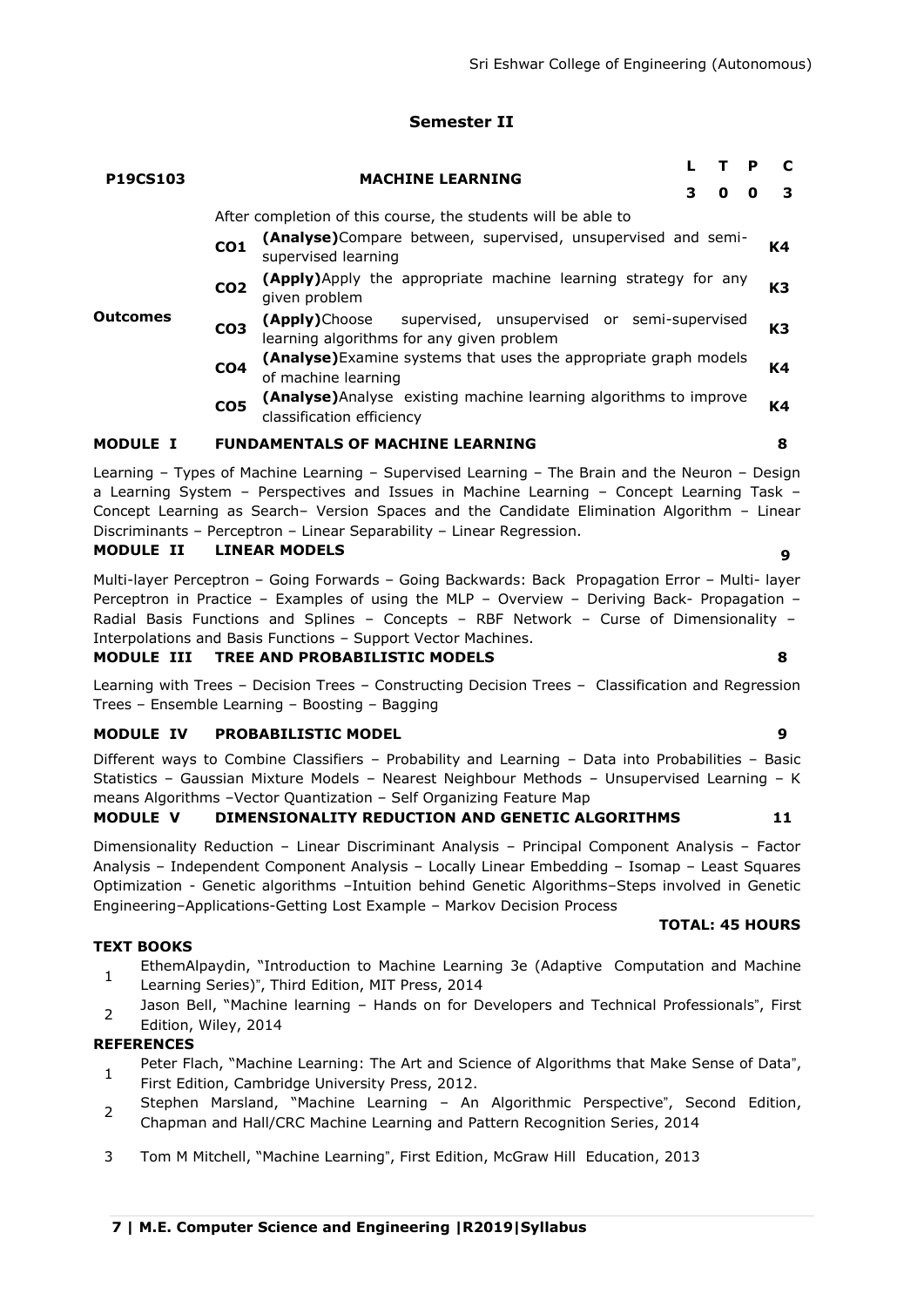| <b>P19CS104</b> |                 | <b>BIG DATA ANALYTICS</b>                                                                                | з | 0 | P<br>0 | 3  |  |  |
|-----------------|-----------------|----------------------------------------------------------------------------------------------------------|---|---|--------|----|--|--|
|                 |                 | After completion of this course, the students will be able to                                            |   |   |        |    |  |  |
|                 | CO <sub>1</sub> | <b>(Understand)</b> Classify and understand the insights from big data<br>analytics                      |   |   |        | К2 |  |  |
| <b>Outcomes</b> | CO <sub>2</sub> | (Analyze) Analyze data by utilizing various statistical and data mining<br>approaches                    |   |   |        |    |  |  |
|                 | CO3             | <b>(Apply)</b> Apply concepts of analytics on real-time streaming data                                   |   |   |        |    |  |  |
|                 | CO4             | (Analyze) Analyze the various NoSQL alternative database models                                          |   |   |        | К4 |  |  |
|                 | CO <sub>5</sub> | <b>(Evaluate)</b> Compare concepts of BigData Storage systems and<br>architecture                        |   |   |        | K5 |  |  |
| <b>MODULE I</b> |                 | <b>Basics of BigData</b>                                                                                 |   |   |        | 8  |  |  |
|                 |                 | Evolution of Big data - importance of structuring data- Best Practices for Big data Analytics - Big data |   |   |        |    |  |  |
|                 |                 | characteristics - Validating - Big Data elements- Characteristics of Big Data Applications - Perception  |   |   |        |    |  |  |

and Quantification of Value -Understanding Big Data Storage

# **MODULE II Understanding Hadoop2 Ecosystem and Map Reduce API 9**

HDFS Overview-Architecture – Components of Hadoop2 Ecosystem-role of map and reduce in MapReduce -MapReduce steps-Sort and Shuffle –Uses of MapReduce-Data flow in MapReduce-MapReduce API-Map Reduce Word Count Application- roles HBase and Hive play in processing of Big Data and some applications of MapReduce.

#### **MODULE III Working with MapReduce on YARN 9**

MapReduce 2 framework-YARN Architecture-Components Of YARN-Benefits of YARN-Job Running in YARN-Failure Cases in YARN

#### **MODULE IV Data Storage in Hadoop 2 - HDFS and HBase 9**

HDFS files-role of HDFS Federation- architecture -role of HBase-characteristics of HBase schema design-implement basic programming for Hbase-HBase concepts- Advanced Usage - capabilities of HBase and HDFS for effective data storage.

### **MODULE V Hive and Pig 10**

Hive Architecture - Data types - Hive Partioning-Hive Commands-Hive DDL and DML –Hive sort By – orderBy -Hive Joins-Pig Architecture–Usage of Pig-Pig Run modes-Pig Latin concepts-Pig data Types-PigUDF-Use case: Using Pig find the most occurred start letter.

#### **TOTAL: 45 Hours**

### **TEXT BOOKS**

- 1 Bill Franks, ―Taming the Big Data Tidal Wave: Finding Opportunities in Huge Data Streams with Advanced Analytics", Wiley and SAS Business Series, 2012.
- 2 David Loshin, "Big Data Analytics: From Strategic Planning to Enterprise Integration with Tools, Techniques, NoSQL, and Graph", 2013.
- 3 Michael Berthold, David J. Hand, ―Intelligent Data Analysis", Springer, Second Edition, 2007.

- 1 Michael Minelli, Michelle Chambers, and AmbigaDhiraj, "Big Data, Big Analytics: Emerging Business Intelligence and Analytic Trends for Today's Businesses", Wiley, 2013.
- $\overline{2}$ P. J. Sadalage and M. Fowler, "NoSQL Distilled: A Brief Guide to the Emerging World of Polyglot Persistence", Addison-Wesley Professional, 2012.
- 3 Richard Cotton, "Learning R - A Step-by-step Function Guide to Data Analysis, O'Reilly Media, 2013.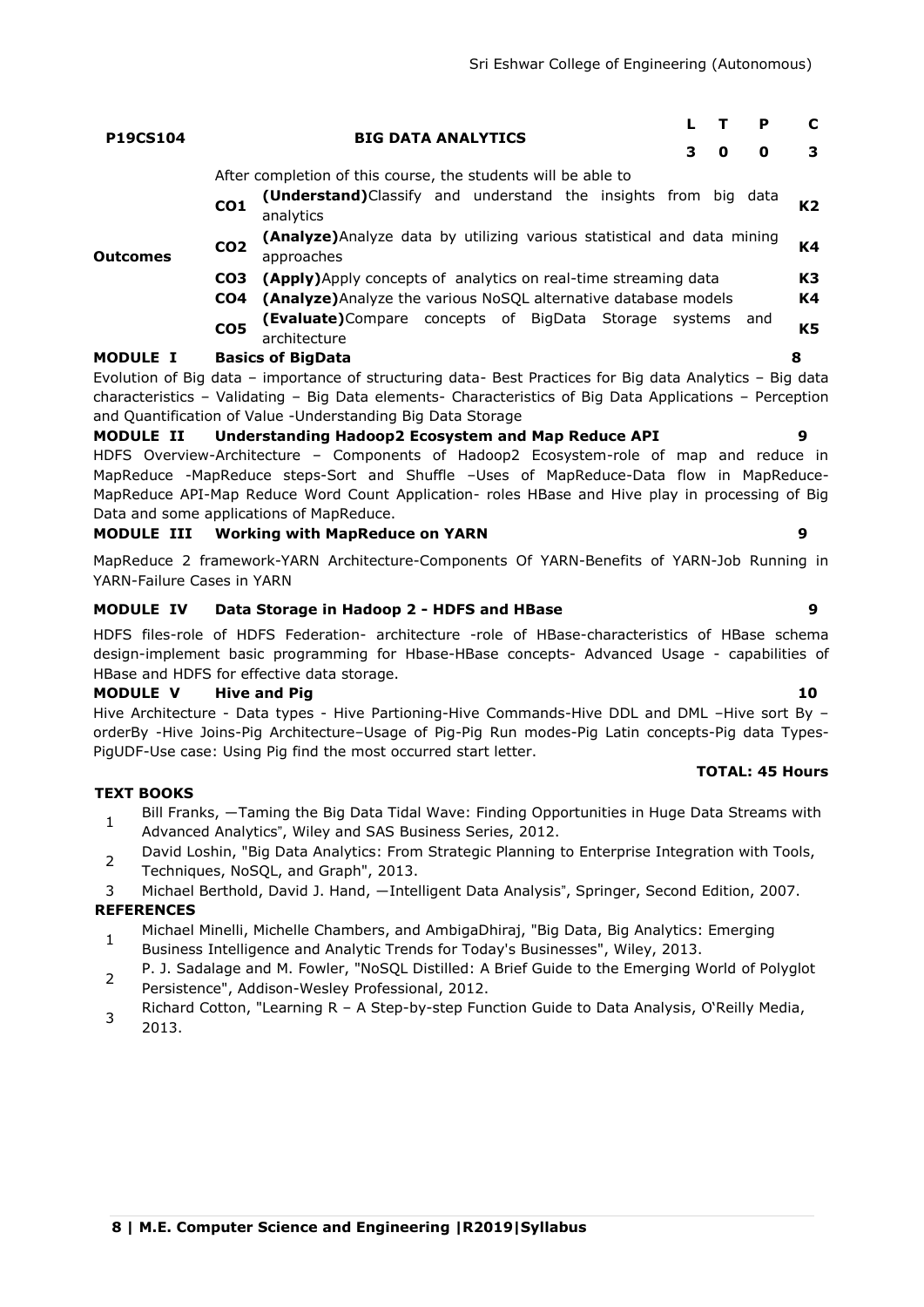|            |                 | <b>DATA ANALYTICS LABORATORY</b>                                    |   |   |                | C. |
|------------|-----------------|---------------------------------------------------------------------|---|---|----------------|----|
| P19CS113   |                 | O                                                                   | 0 | 4 | $\overline{2}$ |    |
|            |                 | After completion of this course, the students will be able to       |   |   |                |    |
|            | CO1             | (Apply) Build big data using Hadoop framework                       |   |   |                | K3 |
|            | CO <sub>2</sub> | (Apply) Build and apply linear and logistic regression models       |   |   |                | K3 |
| Outcome(s) | CO <sub>3</sub> | (Apply) Adapt data analysis with machine learning methods           |   |   |                | K3 |
|            | CO <sub>4</sub> | (Apply) Develop graphical data analysis                             |   |   | K3             |    |
|            | CO5             | (Apply) Develop an Application using BigData and analytics concepts |   |   |                | K3 |

#### **List of Experiments**

- 1. Install, configure and run Hadoop and HDFS
- 2. Create –Single Node Hadoop cluster
- 3. Create –Multi node Hadoop Cluster
- 4. Implement word count / char count programs using MapReduce
- 5. Implement HBase to import data of a file in HBase table.
- 6. Implement Hive joins
- 7. Using Pig find the most occurred start letter.
- 8. Convert Upper to lower case using Pig UDF in java
- 9. Implement an application that stores big data in Hbase / MongoDB / Pig using Hadoop / R

#### **REFERENCES**

- 1 Alan Gates and Daniel Dai, "Programming Pig – Dataflow scripting with Hadoop", O'Reilley, 2nd Edition, 2016.
- $\mathcal{L}$ Gareth James, Daniela Witten, Trevor Hastie and Robert Tibshirani, ―An Introduction to Statistical Learning with Applications in R", Springer Publications, 2015(Corrected 6th Printing)
- 3 Hadley Wickham,"ggplot2 – Elegant Graphics for Data Analysis", Springer Publications,2nd Edition, 2016
- 4 Kristina Chodorow, "MongoDB: The Definitive Guide – Powerful and Scalable Data Storage", O'Reilley, 2nd Edition, 2013.
- 5 Lars George, "HBase: The Definitive Guide", O'Reilley, 2015.

#### **Total: 60 Hours**

| <b>P19CS114</b> |                 | <b>MACHINE LEARNING LABORATORY</b>                                                             |   |   | P |                |
|-----------------|-----------------|------------------------------------------------------------------------------------------------|---|---|---|----------------|
|                 |                 |                                                                                                | 0 | O | 4 | $\overline{2}$ |
|                 |                 | After completion of this course, students will be able to                                      |   |   |   |                |
| <b>Outcomes</b> | CO <sub>1</sub> | (Understand) Understand the implementation procedures for the<br>machine learning algorithms   |   |   |   | K2             |
|                 | CO <sub>2</sub> | <b>(Apply)</b> Design python programs for various learning algorithms.                         |   |   |   | K3             |
|                 | CO <sub>3</sub> | (Apply) Apply appropriate data sets to the machine learning<br>algorithms.                     |   |   |   | K3             |
|                 | CO <sub>4</sub> | <b>(Apply)</b> Identify and apply machine learning algorithms to solve<br>real world problems. |   |   |   | K3             |
|                 | CO <sub>5</sub> | (Apply) Use data sets in implementing the machine learning<br>algorithms                       |   |   |   | K3             |

#### **List of Experiments**

- 1. Implement and demonstrate the **FIND-S algorithm** for finding the most specific hypothesis based on a given set of training data samples. Read the training data from a .CSV file.
- 2. For a given set of training data examples stored in a .CSV file, implement and demonstrate the **Candidate-Elimination algorithm** to output a description of the set of all hypotheses consistent with the training examples.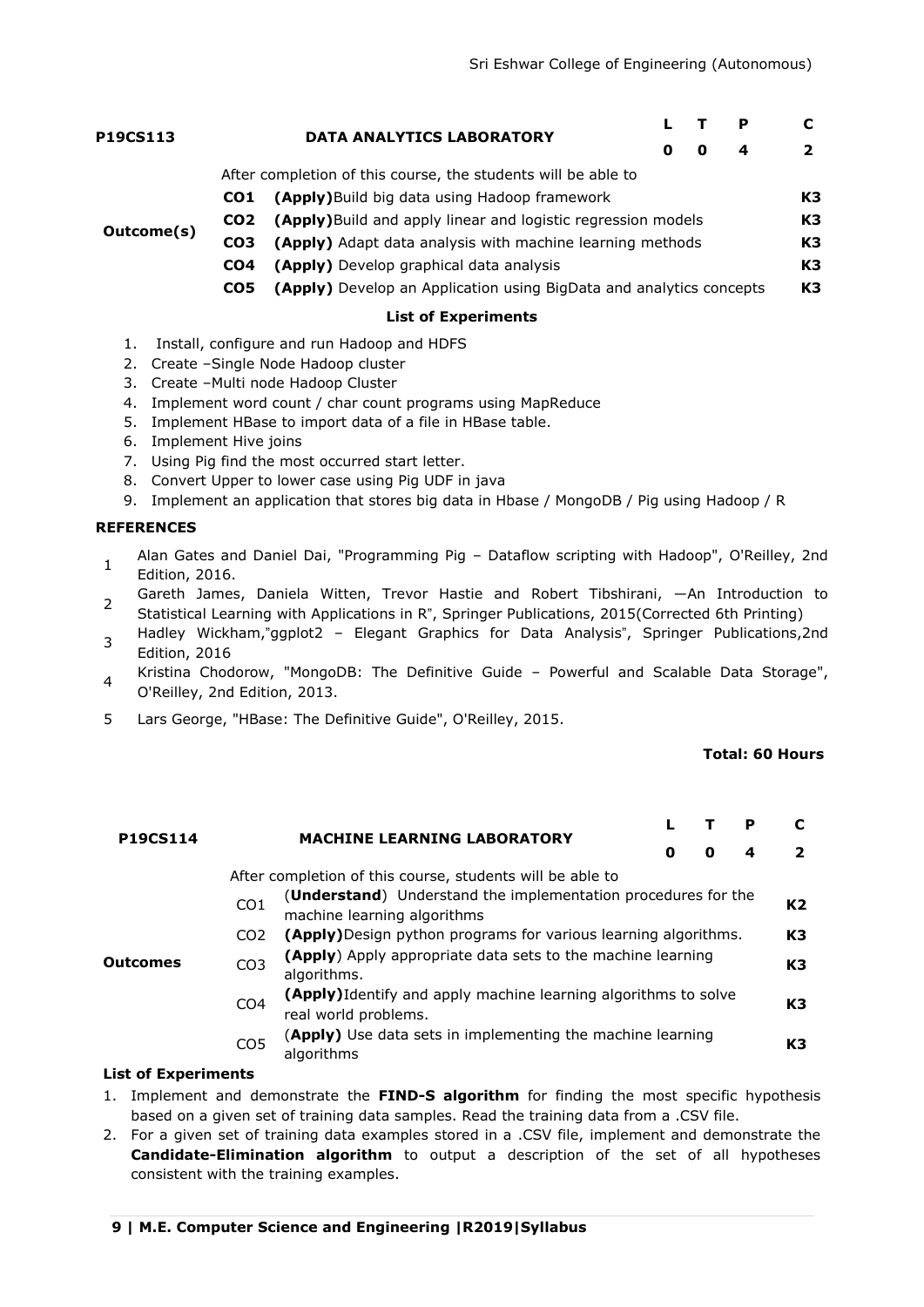**TOTAL: 60 Hours**

- 3. Write a program to demonstrate the working of the decision tree based **ID3 algorithm.** Use an appropriate data set for building the decision tree and apply this knowledge to classify a new sample.
- 4. Build an Artificial Neural Network by implementing the **Back propagation algorithm** and test the same using appropriate data sets.
- 5. Write a program to implement the **naïve Bayesian classifier** for a sample training data set stored as a .CSV file. Compute the accuracy of the classifier, considering few test data sets.
- 6. Assuming a set of documents that need to be classified, use the **naïve Bayesian Classifier**  model to perform this task. Built-in Java classes/API can be used to write the program. Calculate the accuracy, precision, and recall for your data set.
- 7. Write a program to construct a **Bayesian network** considering medical data. Use this model to demonstrate the diagnosis of heart patients using standard Heart Disease Data Set. You can use Java/Python ML library classes/API.
- 8. Apply **EM algorithm** to cluster a set of data stored in a .CSV file. Use the same data set for clustering using **k-Means algorithm**. Compare the results of these two algorithms and comment on the quality of clustering. You can add Java/Python ML library classes/API in the program.
- 9. Write a program to implement **k-Nearest Neighbor algorithm** to classify the iris data set. Print both correct and wrong predictions. Java/Python ML library classes can be used for this problem.
- 10. Implement the non-parametric **Locally Weighted Regression algorithm** in order to fit data points. Select appropriate data set for your experiment and draw graphs.

#### **REFERENCES**

# 1 Tom M. Mitchell, Machine Learning, India Edition 2013, McGraw Hill Education.

- 2 Trevor Hastie, Robert Tibshirani, Jerome Friedman, The Elements of Statistical Learning, 2nd edition, Springer series in statistics.
- 3 EthemAlpaydın, Introduction to machine learning, second edition, MIT press.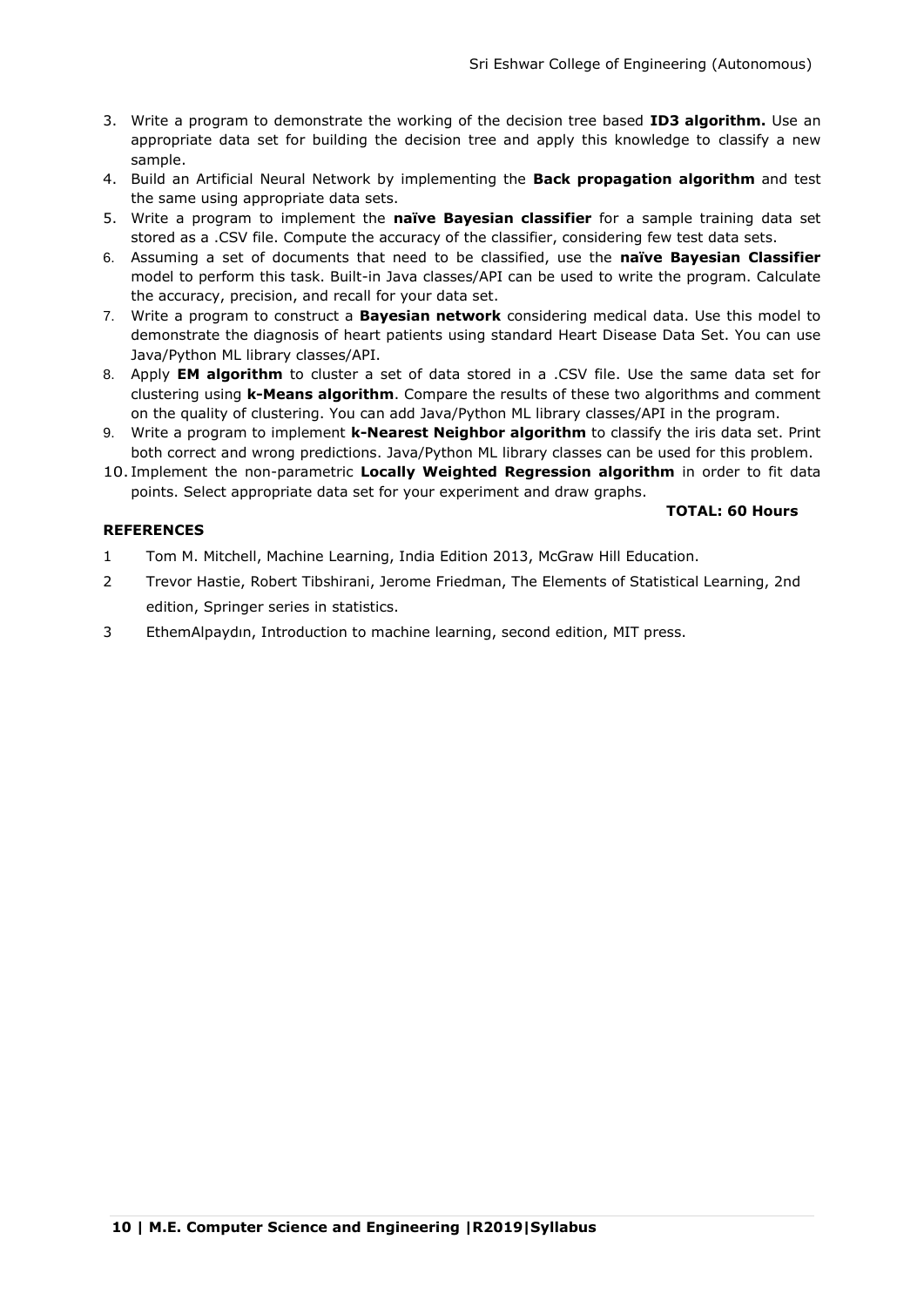#### **PROGRAM ELECTIVES**

#### **SEMESTER I – ELECTIVE I**

| <b>P19CS301</b> |                 | <b>ADVANCED DATABASES</b>                                                                                | T.<br>O | P<br>O | $\mathbf{C}$<br>3 |
|-----------------|-----------------|----------------------------------------------------------------------------------------------------------|---------|--------|-------------------|
|                 |                 | After completion of this course, the students will be able to                                            |         |        |                   |
| <b>Outcomes</b> | CO <sub>1</sub> | (Understand) Understand the storage and data access mechanisms of<br>parallel and distributed databases. |         |        | K2                |
|                 | CO <sub>2</sub> | Design faster algorithms in solving practical database<br>(Apply)<br>problems.                           |         |        | K3                |
|                 | CO <sub>3</sub> | (Understand) Gain Knowledge in the XML Databases.                                                        |         |        | K <sub>2</sub>    |
|                 | CO4             | (Understand) Understand the mechanism of Mobile Databases.                                               |         |        | K <sub>2</sub>    |
|                 |                 | <b>CO5</b> (Understand) Understand the Multimedia Databases                                              |         |        | K <sub>2</sub>    |
| <b>MODULE I</b> |                 | <b>PARALLEL AND DISTRIBUTED DATABASES</b>                                                                |         |        | 9                 |
|                 |                 | Database System Architectures: Centralized and Client-Server Architectures – Server System               |         |        |                   |
|                 |                 | Architectures - Parallel Systems- Distributed Systems - Parallel Databases: I/O Parallelism - Inter and  |         |        |                   |
|                 |                 |                                                                                                          |         |        |                   |

Intra Query Parallelism – Inter and Intra operation Parallelism – Design of Parallel Systems Distributed Database Concepts - Distributed Data Storage – Distributed Transactions – Commit Protocols – Concurrency Control – Distributed Query Processing – Case Studies

#### **MODULE II INTELLIGENT DATABASES 9**

Active Databases: Syntax and Semantics (Starburst, Oracle, DB2)- Taxonomy- Applications- Design Principles for Active Rules- Temporal Databases: Overview of Temporal Databases TSQL2- Deductive Databases-Recursive Queries in SQL- Spatial Databases- Spatial Data Types - Spatial Relationships-Spatial Data Structures-Spatial Access Methods- Spatial DB Implementation.

#### **MODULE III XML DATABASES 9**

XML Databases: XML Data Model – DTD – XML Schema – XML Querying – Web Databases – Open Database Connectivity.

#### **MODULE IV MOBILE DATABASES 9**

Mobile Databases: Location and Handoff Management - Effect of Mobility on Data Management - Location Dependent Data Distribution - Mobile Transaction Models - Concurrency Control - Transaction Commit Protocols

#### **MODULE V MULTIMEDIA DATABASES 9**

Multidimensional Data Structures – Image Databases – Text / Document Databases – Video Databases – Audio Databases – Multimedia Database Design.

#### **REFERENCES**

- 1 C.J.Date, A.Kannan, S. Swamynathan, "An Introduction to Database Systems", Eighth Edition, Pearson Education, 2006.
- 2 Carlo Zaniolo, Stefano Ceri, Christos Faloutsos, Richard T. Snodgrass, V.S. Subrahmanian, Roberto Zicari,'Advanced Database Systems',MorganKaufmannpublishers,2006.
- 3 Henry FKorth, Abraham Silberschatz, S. Sudharshan, 'Database System Concepts', Sixth Edition, McGraw Hill, 2011.
- 4 R. Elmasri, S. B. Navathe, "Fundamentals of Database Systems", Sixth Edition, Pearson Education/Addison Wesley, 2010.
- 5 Vijay Kumar, "Mobile Database Systems"", John Wiley & Sons, 2006.

| <b>P19CS302</b> |                                   | <b>ETHICAL HACKING</b>                                        |   | $\mathbf{T}$ | P |                |  |
|-----------------|-----------------------------------|---------------------------------------------------------------|---|--------------|---|----------------|--|
|                 |                                   |                                                               | 3 | 0            |   |                |  |
|                 |                                   | After completion of this course, the students will be able to |   |              |   |                |  |
| Outcomes        | CO <sub>1</sub>                   | (Understand) Comprehend the Cryptographic techniques and the  |   |              |   |                |  |
|                 | basic concepts of Ethical Hacking |                                                               |   |              |   | K <sub>2</sub> |  |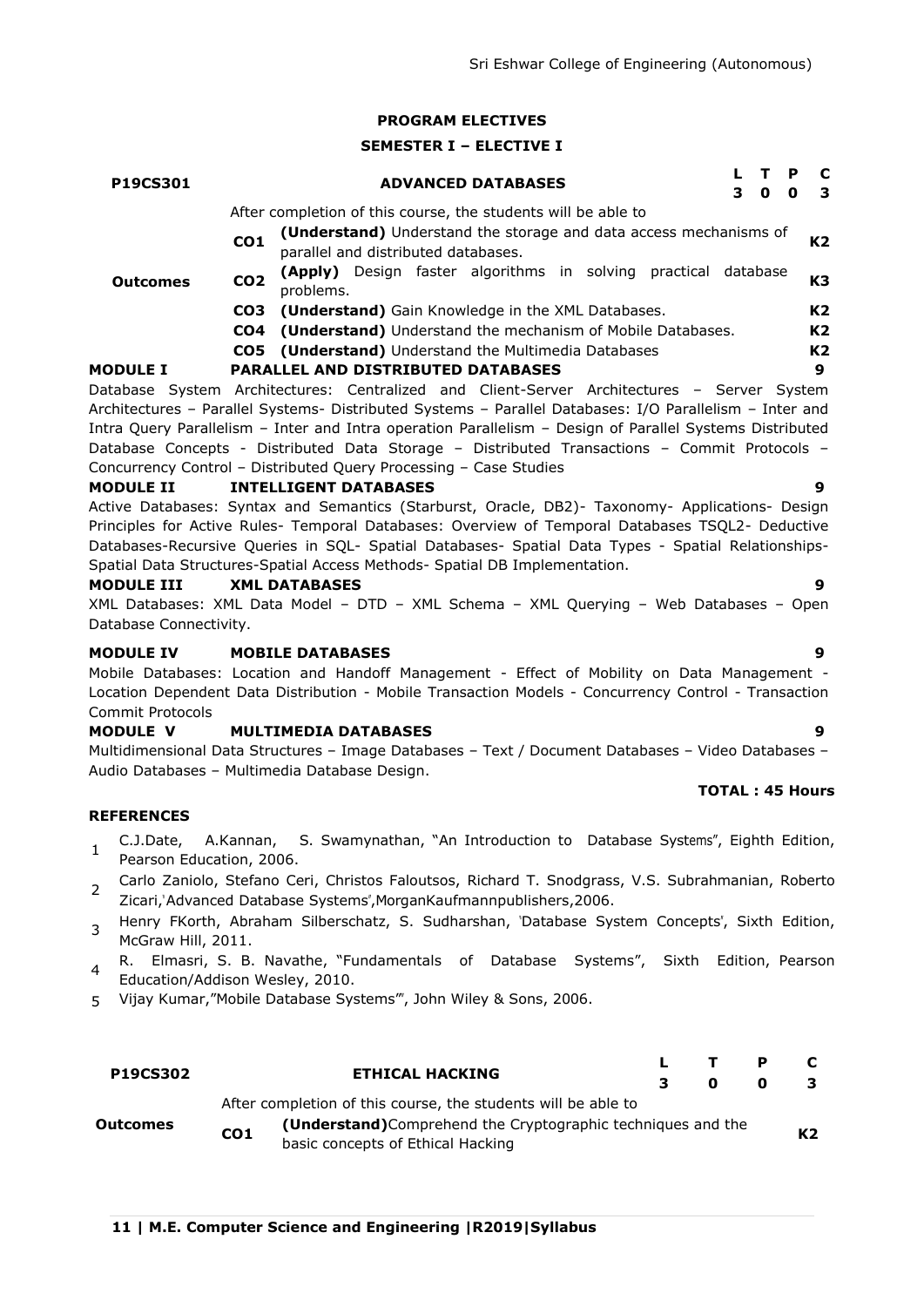| CO <sub>2</sub> | <b>(Apply)</b> Identify the DNS, IP address, range and Operating System<br>etc., related to a remote system. | K <sub>3</sub> |
|-----------------|--------------------------------------------------------------------------------------------------------------|----------------|
| CO3             | <b>(Analyze)</b> Analyze the packets and find the intruders                                                  | К3             |

- **CO4 (Analyze)** Discover the liabilities in a web application and servers. **K4**
- **CO5 (Evaluate)**Implement Penetration testing tools **K5**

#### **MODULE I ETHICAL HACKING BASICS 9**

Introduction to Ethical Hacking – Types of hacking – Phases of Ethical hacking. Cryptography: Cryptography and encryption – PKI, Digital certificates and digital signature – Encrypted communication and Cryptography attacks. Case Study: Sample problems in Encryption techniques

#### **MODULE II RECONNAISSANCE AND SCANNING 9**

Footprinting: Footprinting with DNS – Determining Network Range – Google Hacking. Scanning for targets: Identify Active machines – Port Scanning. Enumeration: Windows Security basics – Enumeration Techniques. Case Study: Gather complete information about a Computer System such as DNS, IP address, IP address range and finding the open ports

#### **MODULE III SYSTEM ATTACK 9**

Sniffing: Communications basics – Sniffing techniques and tools – Network Roadblocks: Intrusion Detection - Session hijacking, Firewalls and Honeypots, Denial of Service attacks. System Attack: Windows system hacking – Password Cracking – Exploiting privileges. Social Engineering: Human Based attack – Computer based attack. Case Study: Demonstration of Rainbow Crack, Cain & Abel tools to crack passwords and Kismet, Wireshark to intercept the messages.

#### **MODULE IV WEB BASED AND WIRELESS HACKING 9**

Physical Security. Web Server Hacking: Web service architecture – Web attacks. Web Applications: Web applications attack – Web resources protection. Wireless Attacks – Bluetooth attacks.Case Study: Cross-site Scripting, SQL –Injection demonstration

#### **MODULE V MALWARES AND PENETRATION TESTING 9**

Malware Attacks: Trojans, viruses and worms. Penetration Testing: Types of Penetration testing -Penetration testing methodologies – Penetration test tools. Case Study: Demonstration of pentest tools – Nmap, Wireshark.

#### **TOTAL: 45 HOURS**

### **TEXT BOOK**

- 1 Matt Walker, "CEH- Certified Ethical Hackers Guide ", 4th Edition, McGraHill Education, 2019.
- 2 Michael Gregg," Certified Ethical Hacker (CEH) Version 9 Cert Guide", 2nd Edition, Pearson Education, 2018
- 3 Patrick Engebretson, "The Basics of Hacking and Penetration Testing: Ethical Hacking and Penetration Testing Made Easy", 2nd Edition, Syngress, Elseveir, 2013

#### **REFERENCES**

**Outcomes**

- 1 Reginald Wong, "Mastering Reverse Engineering: Re-engineer your ethical hacking skills", Packt Publishing,2018.
- $\mathcal{L}$ Dafydd Stuttard, Marcus Pinto, "The Web Application Hacker's Handbook: Finding and Exploiting Security Flaws", 2nd Edition, John Weily & Sons, 2011

# **P19CS303 IMAGE PROCESSING AND ANALYSIS <sup>L</sup> <sup>T</sup> <sup>P</sup> <sup>C</sup> 3 0 0 3**

After completion of this course, the students will be able to

- **CO1 (Understand)** Understand and master in the fundamentals of Image Processing. **K2**
- **CO2 (Apply)** Make use of Image Enhancement and Restoration techniques. **K3**
	- **CO3 (Apply)** Experiment the images with various feature selection techniques. **K3**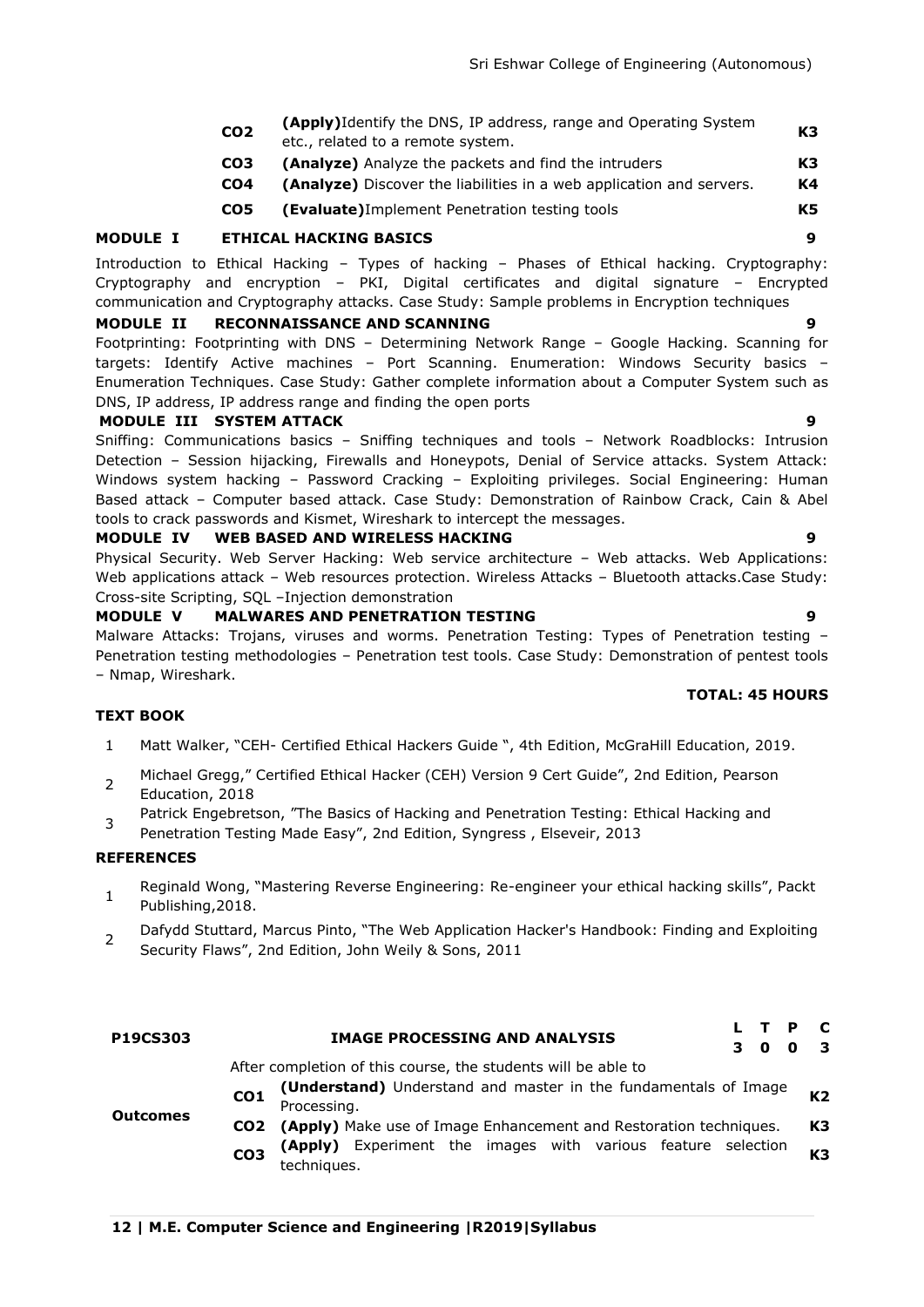**CO4 (Apply)** Apply segmentations and classify various Features. **K3**

**CO5 (Apply)** Experiment various visualization techniques on images. **K3**

### **MODULE I IMAGE PROCESSING FUNDAMENTALS 9**

Introduction – Elements of visual perception, Steps in Image Processing Systems – Digital Imaging System - Image Acquisition – Sampling and Quantization – Pixel Relationships – File Formats – colour images and models - Image Operations – Arithmetic, logical,

statistical and spatial operations.

# **MODULE II IMAGE ENHANCEMENT AND RESTORATION 9**

Image Transforms -Discrete and Fast Fourier Transform and Discrete Cosine Transform ,Spatial Domain - Gray level Transformations Histogram Processing Spatial Filtering – Smoothing and Sharpening. Frequency Domain: Filtering in Frequency Domain – Smoothing and Sharpening filters – Homomorphic Filtering., Noise models, Constrained and Unconstrained restoration models.

### **MODULE III IMAGE SEGMENTATION AND MORPHOLOGY 9**

Detection of Discontinuities – Edge Operators – Edge Linking and Boundary Detection – Thresholding – Region Based Segmentation – Motion Segmentation, Image Morphology: Binary and Gray level morphology operations - Erosion, Dilation, Opening and Closing Operations Distance Transforms- Basic morphological Algorithms. Features – Textures - Boundary representations and Descriptions-Component Labeling – Regional descriptors and Feature Selection Techniques.

#### **MODULE IV IMAGE ANALYSIS AND CLASSIFICATION 9**

Image segmentation- pixel based, edge based, Region based segmentation. Active contour models and Level sets for medical image segmentation, Image representation and analysis, Feature extraction and representation, Statistical, Shape, Texture, feature and statistical image classification.

#### **MODULE V IMAGE REGISTRATION AND VISUALIZATION 9**

Rigid body visualization, Principal axis registration, Interactive principal axis registration, Feature based registration, Elastic deformation based registration, Image visualization – 2D display methods, 3D display methods, virtual reality based interactive visualization.

#### **TOTAL : 45 Hours**

#### **REFERENCES**

- 1 Alasdair McAndrew, "Introduction to Digital Image Processing with Matlab", Cengage Learning 2011,India
- 2 Anil J Jain, "Fundamentals of Digital Image Processing", PHI, 2006.
- 3 Kavyan Najarianand Robert Splerstor,"Biomedical signals and Image processing",CRC – Taylor and Francis, New York,2006
- 4 Rafael C.Gonzalez and Richard E.Woods, "Digital Image Processing", Third Edition, Pearson Education, 2008, New Delhi
- 5 S.Sridhar, "Digital Image Processing", Oxford University Press, 2011

| <b>P19CS304</b> |                 | <b>WEB ENGINEERING</b>                                                                           |  | 0 | Đ<br>O | C<br>3         |
|-----------------|-----------------|--------------------------------------------------------------------------------------------------|--|---|--------|----------------|
|                 |                 | After completion of this course, the students will be able to                                    |  |   |        |                |
|                 | CO1             | (Understand) Understand the fundamentals of Web Engineering                                      |  |   |        | K <sub>2</sub> |
| <b>Outcomes</b> | CO <sub>2</sub> | Make use of different architectures and Model web<br>(Apply)<br>applications.                    |  |   |        | K3             |
|                 | CO <sub>3</sub> | <b>(Apply)</b> Design web applications.                                                          |  |   |        | K3             |
|                 |                 | <b>CO4</b> (Apply) Experiment with various testing approaches                                    |  |   |        | K3             |
|                 |                 | <b>CO5</b> (Apply) Make use of advanced concepts for building web applications                   |  |   |        | K3             |
| <b>MODULE I</b> |                 | <b>INTRODUCTION TO WEB ENGINEERING</b>                                                           |  |   |        | 9              |
|                 |                 | Motivation, Categories of Web Applications, Characteristics of Web Applications. Requirements of |  |   |        |                |

Engineering in Web Applications- Web Engineering-Components of Web Engineering-Web Engineering Process-Communication-Planning.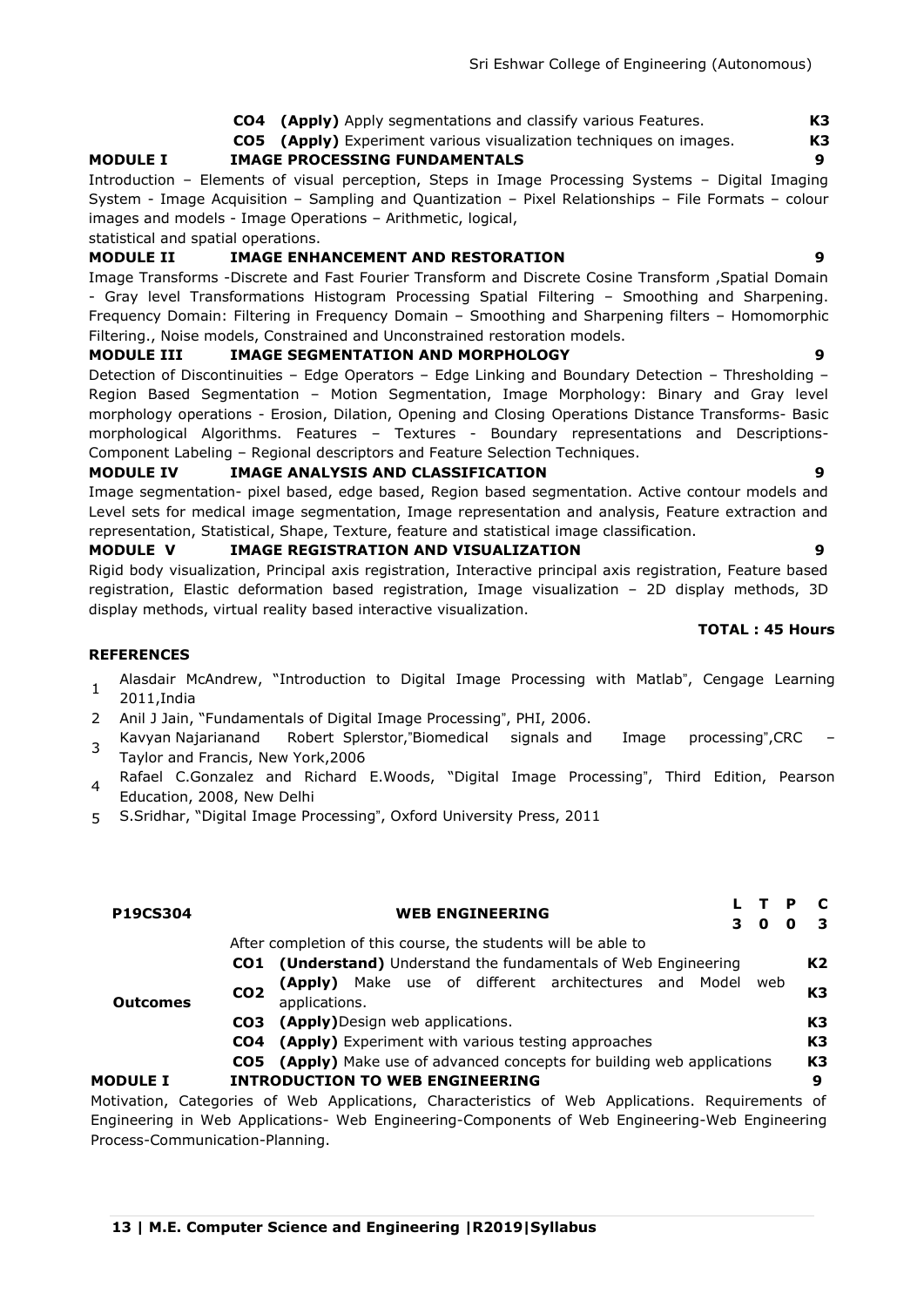#### **MODULE II WEB APPLICATION ARCHITECTURES & MODELLING WEB APPLICATION ARCHITECTORES & MODELLING WEB**<br>APPLICATIONS

Introduction- Categorizing Architectures- Specifics of Web Application Architectures, Components of a Generic Web Application Architecture- Layered Architectures, 2-Layer Architectures, N-Layer Architectures-Data-aspect Architectures, Database-centric Architectures- Architectures for Web Document Management- Architectures for Multimedia Data- Modeling Specifics in Web Engineering, Levels, Aspects, Phases Customization, Modeling Requirements, Hypertext Modeling, Hypertext Structure Modeling Concepts, Access Modeling Concepts, Relation to Content Modeling, Presentation Modeling, Relation to Hypertext Modeling, Customization Modeling, Modelling Framework-Modeling languages- Analysis Modeling for Web Apps-The Content Model-The Interaction Model-Configuration Model.

### **MODULE III WEB APPLICATION DESIGN 9**

Design for WebApps- Goals-Design Process-Interactive Design- Principles and Guidelines- Workflow-Preliminaries-Design Steps- Usability- Issues- Information Design- Information Architecturestructuring- Accessing Information-Navigation Design- Functional Design-Wep App Functionality- Design Process- Functional Architecture- Detailed Functional Design

#### **MODULE IV TESTING WEB APPLICATIONS 9**

Introduction-Fundamentals-Test Specifics in Web Engineering-Test Approaches- Conventional Approaches, Agile Approaches- Testing concepts- Testing Process -Test Scheme- Test Methods and Techniques- Link Testing- Browser Testing-Usability Testing- Load, Stress, and Continuous Testing, Testing Security, Test-driven Development, -Content Testing-User Interface testing-Usability Testing-Compatibility Testing-Component Level Testing-Navigation Testing-Configuration testing-Security and Performance Testing- Test Automation

**MODULE V PROMOTING WEB APPLICATIONS AND WEB PROJECTMANAGEMENT 9** Introduction-challenges in launching the web Application-Promoting Web Application- Content Management-Usage Analysis-Web Project Management-Challenges in Web Project Management-Managing Web Team- Managing the Development Process of a Web Application- Risk, Developing a Schedule, Managing Quality, Managing Change, Tracking the Project. Introduction to node JS - web sockets

#### **TOTAL : 45 Hours**

### **REFERENCES**

- 1 Chris Bates, "Web Programming: Building Internet Applications", 3<sup>rd</sup>Edition, Wiley India Edition, 2007.
- 2 GertiKappel, BirgitProll, 'WebEngineering', John Wileyand SonsLtd, 2006.
- 3 Guy W. Lecky-Thompson, "Web Programming", Cengage Learning, 2008.
- 4 John Paul Mueller, "Web Development with Microsoft Visual Studio 2005", WileyDream tech, 2006.
- 5 Roger S. Pressman, David Lowe, 'Web Engineering', Tata McGraw Hill Publication, 2007

| <b>P19CS305</b> |                 | <b>CLOUD COMPUTING TECHNOLOGIES</b>                                                                        | $\mathbf{0}$ | P<br>0 | <b>C</b><br>3 |
|-----------------|-----------------|------------------------------------------------------------------------------------------------------------|--------------|--------|---------------|
|                 |                 | After completion of this course, the students will be able to                                              |              |        |               |
|                 | CO <sub>1</sub> | (Understand) Classify the concepts of storage virtualization, network<br>virtualization and its management |              |        | K2            |
| <b>Outcomes</b> | CO <sub>2</sub> | <b>(Apply)</b> Apply the concept of virtualization in the cloud computing                                  |              |        | K3            |
|                 | CO <sub>3</sub> | (Apply)Identify the architecture, infrastructure and delivery models of<br>cloud computing                 |              |        | K3            |
|                 |                 | <b>CO4</b> (Analyze) Examine services using Cloud computing                                                |              |        | K4            |
|                 |                 | <b>CO5</b> (Apply) Apply the security models in the cloud environment                                      |              |        | K3            |
| <b>MODULE I</b> |                 | <b>VIRTUALIZATION</b>                                                                                      |              |        | 9             |
|                 |                 | Basics of Virtual Machines - Process Virtual Machines - System Virtual Machines -Emulation -               |              |        |               |
|                 |                 | Interpretation - Binary Translation - Taxonomy of Virtual Machines. Virtualization -Management             |              |        |               |
|                 |                 | Virtualization -Hardware Maximization - Architectures - Virtualization Management - Storage                |              |        |               |

Virtualization – Network Virtualization.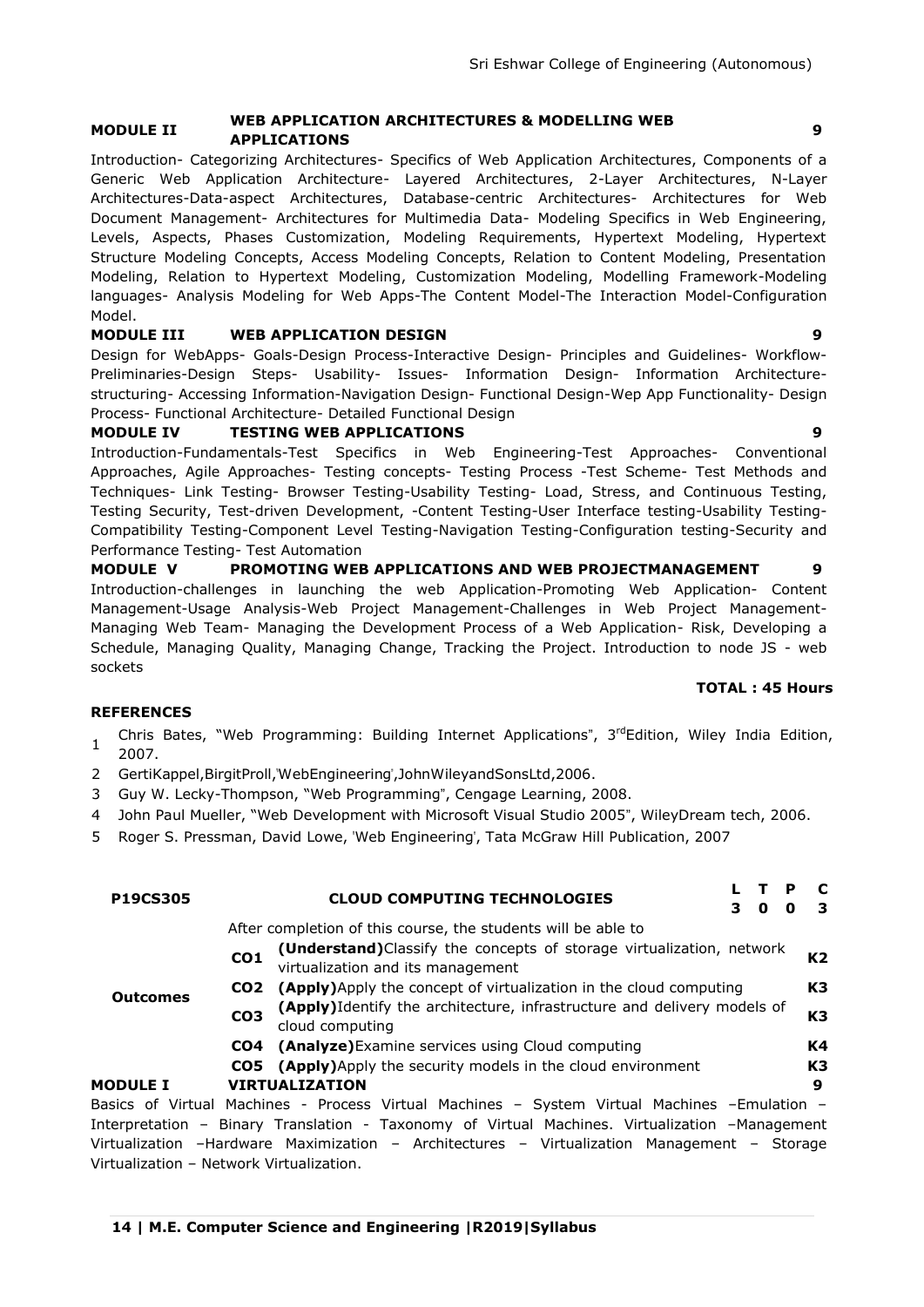#### **MODULE II VIRTUALIZATION INFRASTRUCTURE 9**

Comprehensive Analysis – Resource Pool – Testing Environment – Server Virtualization – Virtual Workloads – Provision Virtual Machines – Desktop Virtualization – Application Virtualization – Implementation levels of virtualization- virtualization structure – virtualization of CPU , Memory and I/O devices – virtual clusters and resource management – virtualization for data center automation.

#### **MODULE III CLOUD PLATFORM ARCHITECTURE 9**

Cloud deployment models: public, private, hybrid, community – Categories of cloud computing: Everything as a service: Infrastructure, platform, software- A Generic Cloud Architecture Design – Layered cloud Architectural Development – Virtualization Support and Disaster Recovery –Architectural Design Challenges - Public Cloud Platforms : GAE,AWS – Inter-cloud Resource Management.

#### **MODULE IV PROGRAMMING MODEL 9**

Introduction to Hadoop Framework – Map reduce, Input splitting, map and reduce functions, specifying input and output parameters, configuring and running a job –Developing Map Reduce Applications - Design of Hadoop file system –Setting up Hadoop Cluster - Cloud Software Environments -Eucalyptus, Open Nebula, Open Stack, Nimbus.

#### **MODULE V CLOUD SECURITY 9**

Cloud Infrastructure security: network, host and application level – aspects of data security, provider data and its security, Identity and access management architecture, IAM practices in the cloud, SaaS, PaaS, IaaS availability in the cloud - Key privacy issues in the cloud –Cloud Security and Trust Management.

#### **TOTAL : 45 Hours**

### **REFERENCES**

- 1 Danielle Ruest, Nelson Ruest, —Virtualization: A Beginner's Guidell, McGraw-Hill Osborne Media, 2009.
- 2 Jim Smith, Ravi Nair , "Virtual Machines: Versatile Platforms for Systems and Processes", Elsevier/Morgan Kaufmann, 2005.
- 3 John W.Rittinghouse and James F.Ransome, "Cloud Computing: Implementation, Management, and Security", CRC Press, 2010.
- 4 Kai Hwang, Geoffrey C Fox, Jack G Dongarra, "Distributed and Cloud Computing, From Parallel Processing to the Internet of Things", Morgan Kaufmann Publishers, 2012.
- 5 Tim Mather, Subra Kumaraswamy, and Shahed Latif ,"Cloud Security and Privacy", O'Reilly Media, Inc.,2009.
- 6 Toby Velte, Anthony Velte, Robert Elsenpeter, "Cloud Computing, A Practical Approach", McGraw-Hill Osborne Media, 2009.
- 7 Tom White, "Hadoop: The Definitive Guide", Yahoo Press, 2012.

| <b>P19CS306</b> |                 | <b>COMPUTATIONAL INTELLIGENCE</b>                                                                          |  |  | O |  |    |  |
|-----------------|-----------------|------------------------------------------------------------------------------------------------------------|--|--|---|--|----|--|
|                 |                 | After completion of this course, the students will be able to                                              |  |  |   |  |    |  |
|                 | CO <sub>1</sub> | (Understand) Classify the concepts of storage virtualization, network<br>virtualization and its management |  |  |   |  | K2 |  |
|                 | CO <sub>2</sub> | (Apply) Apply the concept of virtualization in the cloud computing                                         |  |  |   |  |    |  |
| <b>Outcomes</b> | CO <sub>3</sub> | (Apply) Identify the architecture, infrastructure and delivery models of<br>cloud computing                |  |  |   |  | KЗ |  |
|                 | CO4             | (Analyze) Examine services using Cloud computing                                                           |  |  |   |  | K4 |  |
|                 | CO5             | (Apply) Apply the security models in the cloud environment                                                 |  |  |   |  | K3 |  |
| <b>MODULE I</b> |                 | <b>COMPUTATIONAL INTELLIGENCE</b>                                                                          |  |  |   |  | 9  |  |
|                 |                 | Computational intelligence (CI): Adaptation, Self-organization and Evolution, Biological and artificial    |  |  |   |  |    |  |

neuron, Neural Networks Basic Concepts,- Single Layer perceptron-Multilayer perceptron- Supervised and unsupervised learning- Back propagation networks-Kohnen's self-organizing networks-Hopfield networks- Implementations.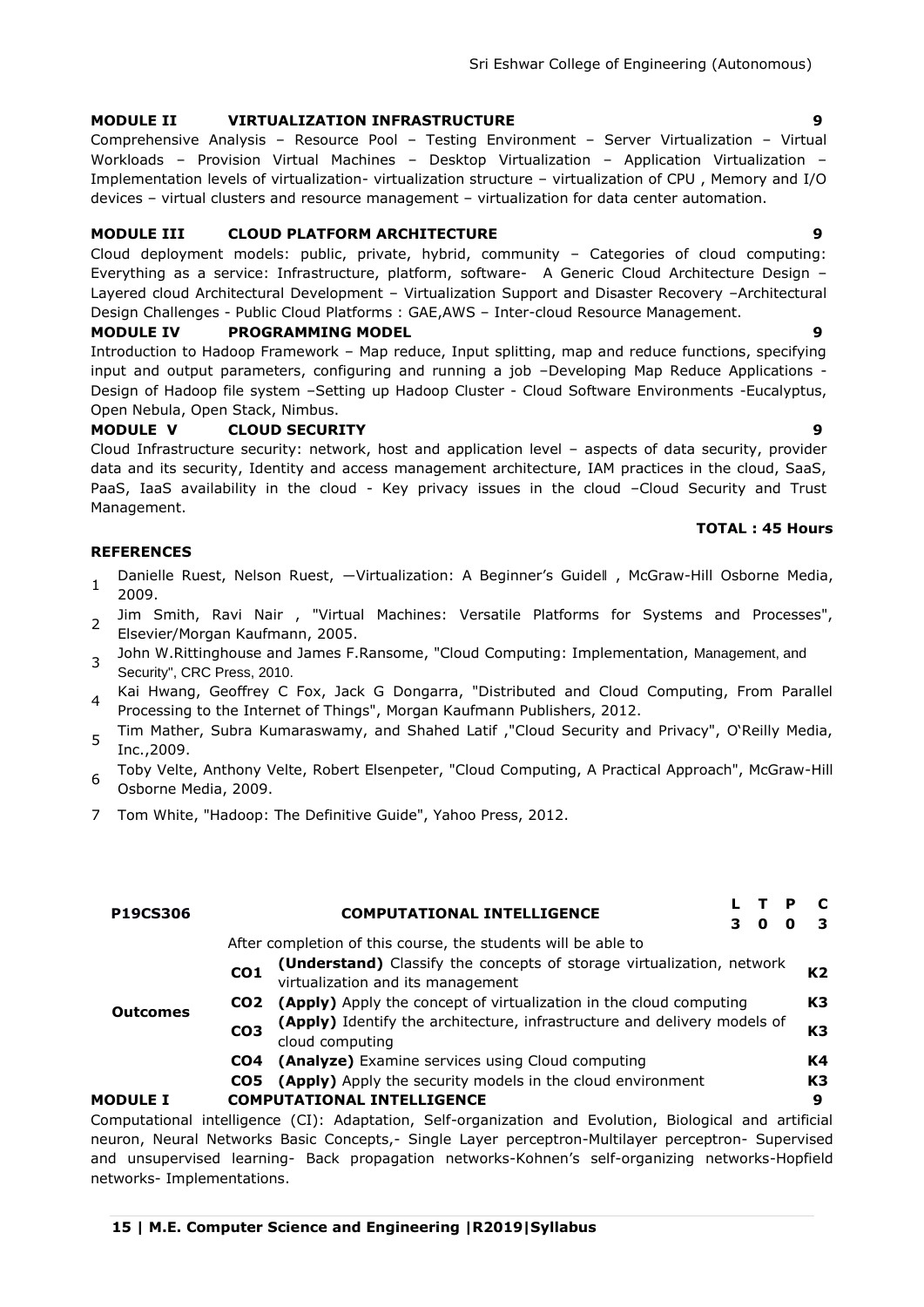# **MODULE II FUZZY SYSTEMS 9**

Fuzzy systems: Basic Concepts, Fuzzy sets- properties- membership functions- fuzzy operations, Applications, Implementation, Hybrid systems.

# **MODULE III EVOLUTIONARY COMPUTING 9**

Evolutionary computing: Introduction to Genetic Algorithms. The GA computation process- natural evolution-parent selection-crossover-mutation-properties - classification – Advances in the theory GA. Genetic Programming, Particle Swarm optimization, Ant Colony optimization, artificial immune Systems

# **MODULE IV PROBABILITY BASICS 9**

Probability basics – Bayes Rule and its Applications – Bayesian Networks – Exact and Approximate Inference in Bayesian Networks – Hidden Markov Models – Forms of Learning – Supervised Learning – Learning Decision Trees – Regression and Classification with Linear Models – Artificial Neural Networks – Nonparametric Models – Support Vector Machines – Statistical Learning – Learning with Complete Data – Learning with Hidden Variables- The EM Algorithm – Reinforcement Learning **MODULE V COMPUTATIONAL INTELLIGENCE APPLICATIONS 9**

CI application: case studies may include image processing, digital systems, control, forecasting and time-series predictions

#### **REFERENCES**

- 1 R.C. Eberhart, "Computational Intelligence: Concept to Implementations", Morgan Kaufmann Publishers, 2007.
- 2 Laurence Fausett, "Fundamentals of Neural Networks", Prentice Hall, 1994
- 3 Timothy J Rose, "Fuzzy Logic with Engineering Applications", Third Edition, Wiley, 1995.
- 4 A Konar, "Computational Intelligence: Principles, Techniques and Applications", Springer -Verlag, 2005.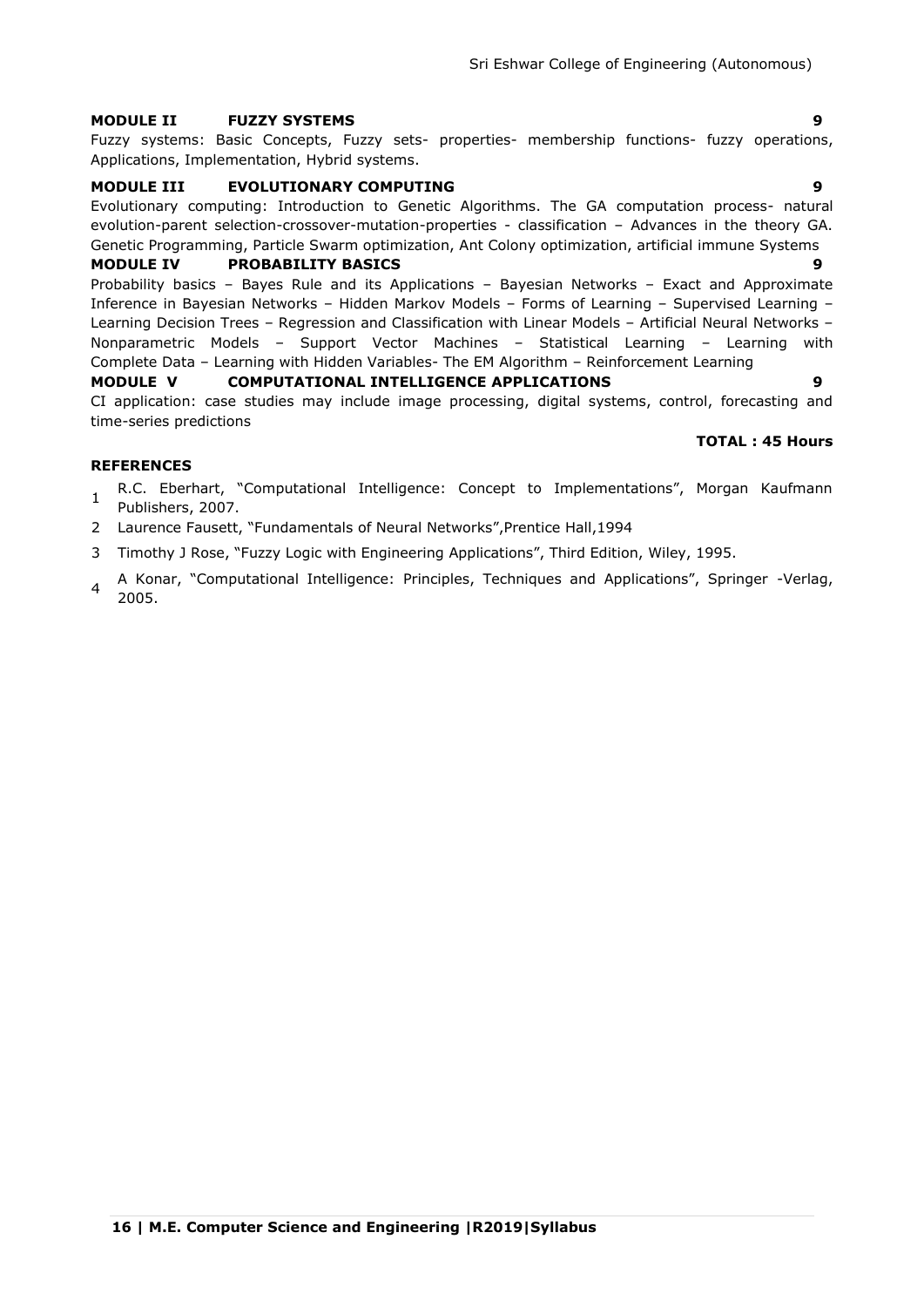#### **SEMESTER II – ELECTIVE II**

| <b>P19CS307</b> |                 | <b>REAL TIME SYSTEMS</b>                                                                             | $\mathbf{o}$ | P<br>0 | C<br>3         |
|-----------------|-----------------|------------------------------------------------------------------------------------------------------|--------------|--------|----------------|
|                 |                 | After completion of this course, the students will be able to                                        |              |        |                |
|                 | CO <sub>1</sub> | <b>(Understand)</b> Understand concepts of Real-Time systems<br>modeling.                            | and          |        | K <sub>2</sub> |
| <b>Outcomes</b> | CO <sub>2</sub> | (Apply) Apply principles of real time system design techniques to<br>develop real time applications. |              |        | K3             |
|                 | CO3             | <b>(Understand)</b> Gain Knowledge in characteristics of real time systems                           |              |        | K2             |
|                 | CO4             | (Apply) Make use of database in real time applications.                                              |              |        | K3             |
|                 |                 | CO5 (Apply) Apply evaluation techniques in all applications.                                         |              |        | K3             |
| <b>MODULE I</b> |                 | <b>REAL TIME SYSTEM AND SCHEDULING</b>                                                               |              |        | 9              |
|                 |                 | Introduction- Structure of a Real Time System -Task classes - Performance Measures for Real Time     |              |        |                |
|                 |                 | Systems – Estimating Program Run Times – Issues in Real Time Computing – Task Assignment and         |              |        |                |

Systems – Estimating Program Run Times – Issues in Real Time Computing – Task Assignment and Scheduling – Classical uniprocessor scheduling algorithms –Fault Tolerant Scheduling.

#### **MODULE II SOFTWARE REQUIREMENTS ENGINEERING 9**

Requirements engineering process – types of requirements – requirements specification for real time systems – Formal methods in software specification – structured Analysis and Design – object oriented analysis and design and unified modeling language – organizing the requirements document – organizing and writing documents – requirements validation and revision.

**MODULE III INTERTASK COMMUNICATION AND MEMORY MANAGEMENT 9** Buffering data – Time relative Buffering- Ring Buffers – Mailboxes – Queues – Critical regions – Semaphores – other Synchronization mechanisms – deadlock – priority inversion – process stack management – run time ring buffer – maximum stack size – multiple stack arrangement – memory management in task control block - swapping – overlays – Block page management – replacement algorithms – memory locking – working sets – real time garbage collection – contiguous file systems.

#### **MODULE IV REAL TIME DATABASES 9**

Real time Databases – Basic Definition, Real time Vs General Purpose Databases, Main Memory Databases, Transaction priorities, Transaction Aborts, Concurrency control issues, Disk Scheduling Algorithms, Two– phase Approach to improve Predictability – Maintaining Serialization Consistency – Databases for Hard Real Time Systems.

# **MODULE V EVALUATION TECHNIQUES AND CLOCK SYNCHRONIZATION 9**

Reliability Evaluation Techniques – Obtaining parameter values, Reliability models for Hardware Redundancy–Software error models. Clock Synchronization–Clock, A Nonfault– Tolerant Synchronization Algorithm – Impact of faults – Fault Tolerant Synchronization in Hardware – Fault Tolerant Synchronization in software.

#### **TOTAL : 45 Hours**

#### **REFERENCES**

- 1 C.M. Krishna, Kang G. Shin, ―Real-Time Systems", McGraw-Hill International Editions,1997
- 2 Philip.A.Laplante, —Real Time System Design and Analysis", Prentice Hall of India, 3rd Edition, 2004
- 3 Rajib Mall, ―Real-time systems: theory and practice", Pearson Education, 2009
- 4 R.J.A Buhur, D.L Bailey, ―An Introduction to Real-Time Systems", Prentice Hall International, 1999
- 5 Stuart Bennett, ―Real Time Computer Control-An Introduction", Prentice Hall of India, 1998
- 6 Allen Burns, Andy Wellings, ―Real Time Systems and Programming Languages", Pearson Education, 2003.

| <b>P19CS308</b> | L T P C<br><b>MOBILE AND PERVASIVE COMPUTING</b><br>3 0 0 3                  |  |  |  |  |  |  |
|-----------------|------------------------------------------------------------------------------|--|--|--|--|--|--|
|                 | After completion of this course, the students will be able to                |  |  |  |  |  |  |
| <b>Outcomes</b> | <b>CO1</b> (Understand) Gain Knowledge about various wireless communications |  |  |  |  |  |  |

**CO2 (Understand)** Understand the working of wireless communication protocols. **K2**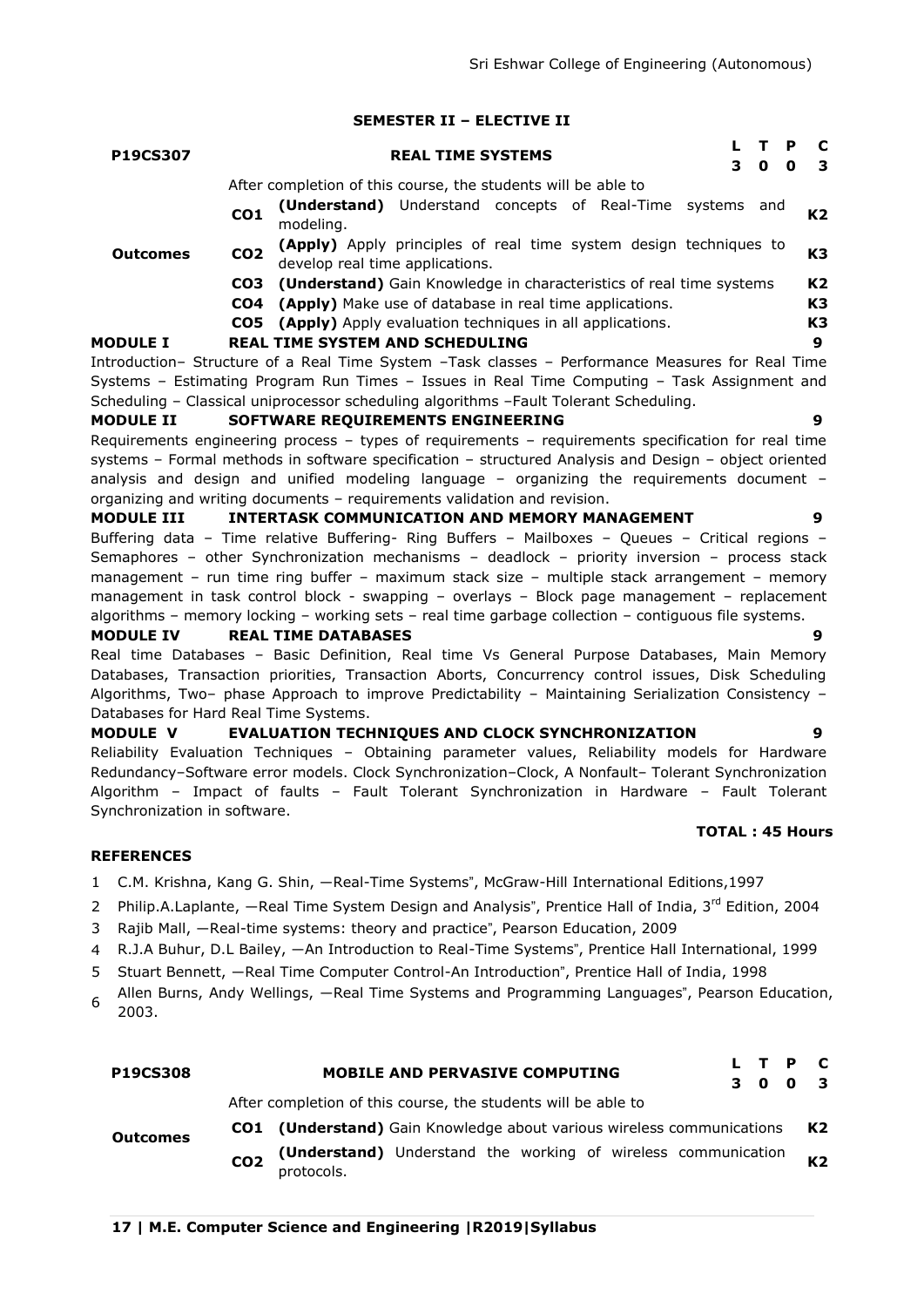- **CO3 (Understand)** Outline the basics of pervasive computing. **K2**
- **CO4 (Understand)** Gain Knowledge about HCI in pervasive Computing **K2**
- **CO5 (Understand)** Learn about the mobile transactions in pervasive computing **K2**

#### **MODULE I INTRODUCTION 9**

History – Wireless communications: GSM – DECT – TETRA – UMTS – IMT – 2000 – Blue tooth, WiFi, WiMAX, 3G, WATM.- Mobile IP protocols - WAP push architecture - WML scripts and applications. Data networks – SMS – GPRS – EDGE – Hybrid Wireless100 Networks – ATM – Wireless ATM.

### **MODULE II OVERVIEW OF A MODERN 4G TELECOMMUNICATIONS SYSTEM 9**

Introduction, LTE - A System Architecture. LTE RAN. OFDM Air Interface. Evolved Packet Core. LTE Requirements. LTE - Advanced. LTE-A in Release. OFDMA – Introduction. OFDM Principles. LTE Uplink— SC-FDMA. Summary of OFDMA.

#### **MODULE III PERVASIVE CONCEPTS AND ELEMENTS 9**

Technology Trend Overview - Pervasive Computing: Concepts - Challenges - Middleware - Context Awareness - Resource Management - Human–Computer Interaction – Pervasive Transaction Processing - Infrastructure and Devices - Wireless Networks - Middleware for Pervasive Computing Systems - Resource Management - User Tracking- Context Management -Service Management - Data Management - Security Management – Pervasive Computing Environments - Smart Car Space - Intelligent Campus.

#### **MODULE IV HCI IN PERVASIVE COMPUTING 9**

Prototype for Application Migration - Prototype for Multimodalities - Human–Computer Interface in Pervasive Environments - HCI Service and Interaction Migration - ContextDriven HCI Service Selection - Interaction Service Selection Overview - User Devices - Service-Oriented Middleware Support - User History and Preference - Context Manager - Local Service Matching - Global Combination - Effective Region - User Active Scope - Service Combination Selection Algorithm

#### **MODULE V PERVASIVE MOBILE TRANSACTIONS 9**

Pervasive Mobile Transactions - Introduction to Pervasive Transactions – Mobile Transaction Framework - Unavailable Transaction Service - Pervasive Transaction Processing Framework - Context-Aware Pervasive Transaction Model - Context Model for Pervasive Transaction Processing - Context-Aware Pervasive Transaction Model - A Case of Pervasive Transactions - Dynamic Transaction Management - Context-Aware Transaction Coordination Mechanism - Coordination Algorithm for Pervasive Transactions - Participant Discovery - Formal Transaction Verification - Petri Net with Selective Transition.

#### **TOTAL : 45 Hours**

### **REFERENCES**

- 1 Alan Colman, Jun Han, and Muhammad AshadKabir, Pervasive Social Computing
- Socially-Aware Pervasive Systems and Mobile Applications, Springer, 2016.
- 2 J.Schiller, ―Mobile Communication", Addison Wesley, 2000
- 3 JuhaKorhonen, ―Introduction to 4G Mobile Communications" , Artech House Publishers, 2014
- 4 Kolomvatsos, Kostas, Intelligent Technologies and Techniques for Pervasive Computing, IGI Global, 2013.
- 5 M. Bala Krishna, Jaime Lloret Mauri, ―Advances in Mobile Computing and Communications: Perspectives and Emerging Trends in 5G Networks", CRC 2016
- 6 MinyiGuo, Jingyu Zhou, Feilong Tang, Yao Shen, ― Pervasive Computing: Concepts, Technologies and Applications " CRC Press, 2016

|                 | <b>P19CS309</b> |                 | <b>INFORMATION STORAGE MANAGEMENT</b>                                                |  | L T P C<br>3 0 0 3 |                |
|-----------------|-----------------|-----------------|--------------------------------------------------------------------------------------|--|--------------------|----------------|
|                 |                 |                 | After completion of this course, the students will be able to                        |  |                    |                |
|                 |                 | CO <sub>1</sub> | (Understand)Understand the logical and physical components of a                      |  |                    | K <sub>2</sub> |
| <b>Outcomes</b> |                 |                 | Storage infrastructure.                                                              |  |                    |                |
|                 |                 |                 | (America), Calant, Connection and attributed the desired that are the continuational |  |                    |                |

**CO2 (Apply)** Select from various storage technologies to suit for required application **K3**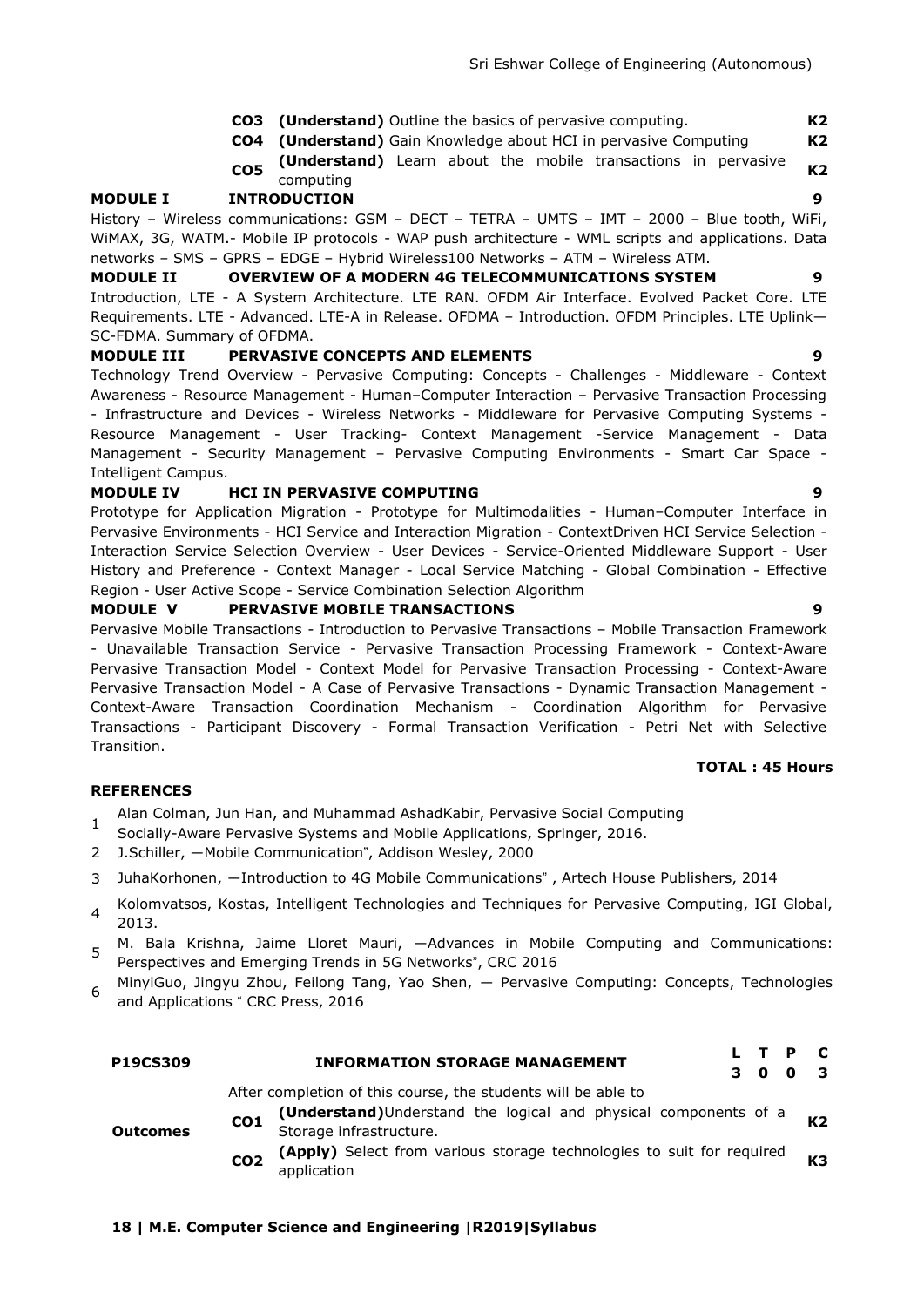- **CO3 (Understand)**Gain Knowledge about storage architectures, including storage subsystems, DAS, SAN, NAS, and CAS. **K2**
- **CO4 (Understand)** Illustrate the different roles in providing disaster recovery and business continuity capabilities. **K2**
- **CO5 (Understand)** Understand the various forms and types of Storage Virtualization.<br>Virtualization.

# **MODULE I STORAGE TECHNOLOGY 9**

Review data creation and the amount of data being created and understand the value of data to a business, challenges in data storage and data management, Solutions available for data storage, Core elements of a data center infrastructure, role of each element in supporting business activities.

#### **MODULE II STORAGE SYSTEMS ARCHITECTURE 9**

Hardware and software components of the host environment, Key protocols and concepts used by each component ,Physical and logical components of a connectivity environment ,Major physical components of a disk drive and their function, logical constructs of a physical disk, access characteristics, and performance Implications, Concept of RAID and its components, Different RAID levels and their suitability for different application environments: RAID 0, RAID 1, RAID 3, RAID 4, RAID 5, RAID 0+1, RAID 1+0, RAID 6, Compare and contrast integrated and modular storage systems ,Iligh-level architecture and working of an intelligent storage system.

#### **MODULE III INTRODUCTION TO NETWORKED STORAGE 9**

Evolution of networked storage, Architecture, components, and topologies of FC-SAN, NAS, and IP-SAN, Benefits of the different networked storage options, understand the need for long-term archiving solutions and describe how CAS full fill the need, understand the appropriateness of the different networked storage options for different application.

Environments

#### **MODULE IV INFORMATION AVAILABILITY, MONITORING & MANAGING DATACENTERS**

List reasons for planned/unplanned outages and the impact of downtime, Impact of downtime -Business continuity (BC) and disaster recovery (DR) ,RTO and RPO, Identify single points of failure in a storage infrastructure and list solutions to mitigate these failures, architecture of backup/recovery and the different backup/ recovery topologies, replication technologies and their role in ensuring information availability and business continuity, Remote replication technologies and their role in providing disaster recovery and business continuity capabilities. Identify key areas to monitor in a data center, Industry standards for data center monitoring and management, Key metrics to monitor for different components in a storage infrastructure, Key management tasks in a data center

# **MODULE V SECURING STORAGE AND STORAGE VIRTUALIZATION 9**

Information security, Critical security attributes for information systems, Storage security domains,List and analyzes the common threats in each domain, Virtualization technologies, block-level and file-level virtualization technologies and processes.

# **TOTAL : 45 Hours**

# **REFERENCES**

- 1 EMC Corporation, "Information Storage and Management: Storing, Managing, and Protecting Digital Information", Wiley, India, 2010
- 2 Marc Farley, "Building Storage Networks", Tata McGraw Hill , Osborne, 2001.
- 3 Robert Spalding, "Storage Networks: The Complete Reference", Tata McGraw Hill , Osborne, 2003.

| <b>P19CS310</b> | $\mathbf{C}$<br>L T P<br><b>INFORMATION RETRIEVAL TECHNIQUES</b><br>$\mathbf{3}$<br>0<br>$\mathbf{0}$       |  |
|-----------------|-------------------------------------------------------------------------------------------------------------|--|
| <b>Outcomes</b> | After completion of this course, the students will be able to                                               |  |
|                 | CO1 (Understand) Understand the basics of Search and retrieval.<br>K <sub>2</sub>                           |  |
|                 | (Apply) Build an Information Retrieval system using the available<br><b>K3</b><br>CO <sub>2</sub><br>tools. |  |

**9**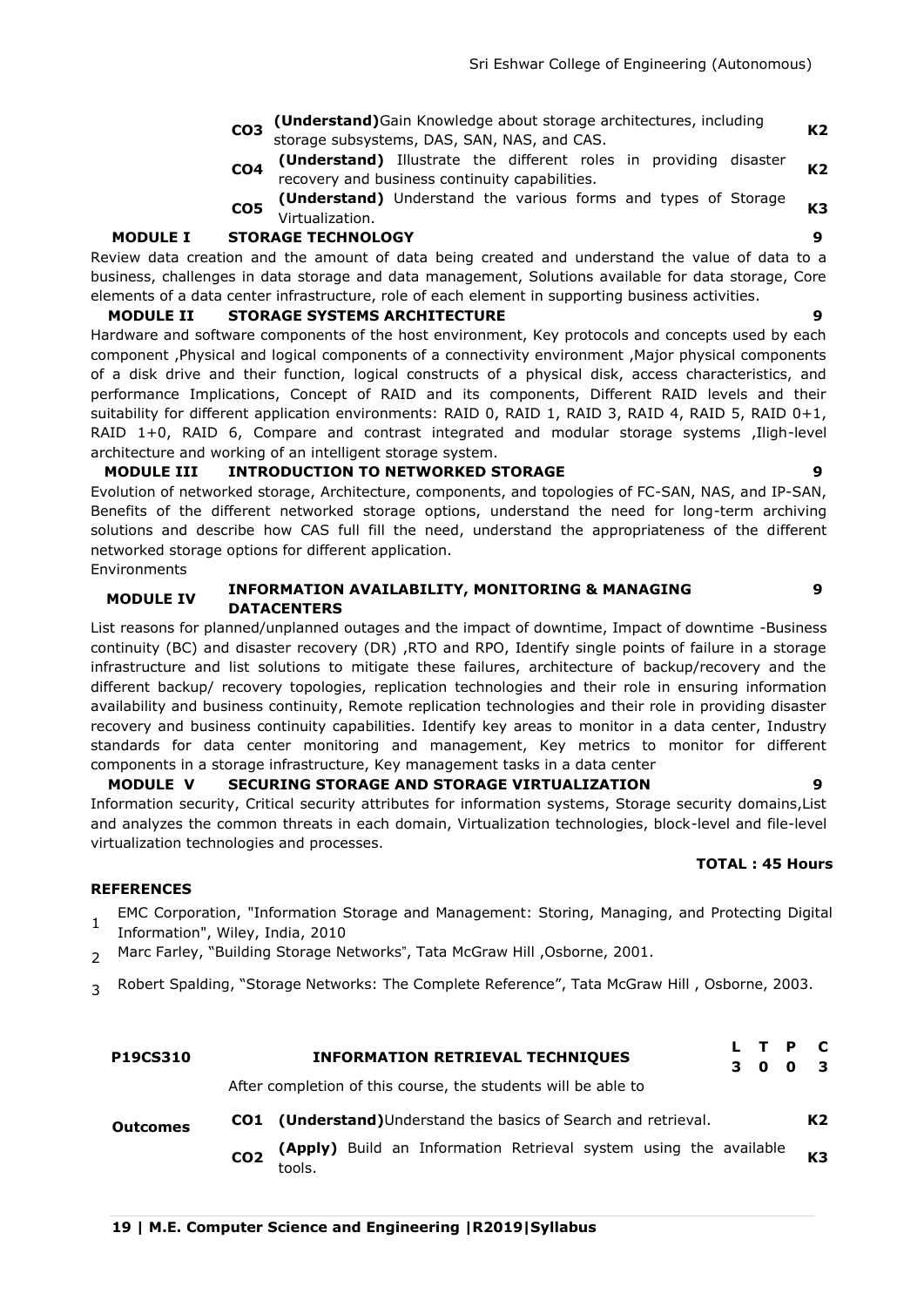- **CO3 (Apply)** Use knowledge of data structures and indexing methods in **EXECUTE:** Information retrieval Systems **K3** information retrieval Systems
- **CO4 (Apply)** Apply machine learning techniques to text classification and clustering which is used for efficient Information Retrieval. **K3**
- **CO5 (Apply)** Experiment the web with various searching and indexing techniques. **K3**

#### **MODULE I INTRODUCTION: MOTIVATION 9**

Basic Concepts – Practical Issues - Retrieval Process – Architecture - Boolean Retrieval – Retrieval Evaluation – Open Source IR Systems–History of Web Search – Web Characteristics– The impact of the web on IR ––IR Versus Web Search–Components of a Search engine.

#### **MODULE II MODELING 9**

Taxonomy and Characterization of IR Models – Boolean Model – Vector Model - Term Weighting – Scoring and Ranking –Language Models – Set Theoretic Models - Probabilistic Models – Algebraic Models – Structured Text Retrieval Models – Models for Browsing

#### **MODULE III INDEXING 9**

Static and Dynamic Inverted Indices – Index Construction and Index Compression. Searching - Sequential Searching and Pattern Matching. Query Operations -Query Languages – Query Processing - Relevance Feedback and Query Expansion - Automatic Local and Global Analysis – Measuring Effectiveness and Efficiency

#### **MODULE IV CLASSIFICATION AND CLUSTERING 9**

Text Classification and Naïve Bayes – Vector Space Classification – Support vector machines and Machine learning on documents. Flat Clustering - Hierarchical Clustering -Matrix decompositions and latent semantic indexing – Fusion and Meta learning.

#### **MODULE V SEARCHING THE WEB 9**

Searching the Web –Structure of the Web –IR and web search – Static and Dynamic Ranking – Web Crawling and Indexing – Link Analysis - XML Retrieval Multimedia IR: Models and Languages – Indexing and Searching Parallel and Distributed IR – Digital Libraries.

#### **REFERENCES**

- 1 Christopher D. Manning, PrabhakarRaghavan, HinrichSchutze, "Introduction to Information Retrieval", Cambridge University Press, First South Asian Edition, 2008
- $\mathcal{P}$ ―Implementing and Evaluating Search Engines", The MIT Press, Cambridge, Massachusetts London, England, 2010
- 3 Ricardo Baeza – Yates, Berthier Ribeiro – Neto, "Modern Information Retrieval: The concepts and Technology behind Search" (ACM Press Books), Second Edition, 2011.
- 4 Stefan Buttcher, Charles L. A. Clarke, Gordon V. Cormack, "Information Retrieval"

| P19CS311        | - C<br>SOFTWARE ARCHITECTURES AND DESIGN<br>- 3<br>3.<br>0                                                                         |
|-----------------|------------------------------------------------------------------------------------------------------------------------------------|
|                 | After completion of this course, the students will be able to                                                                      |
|                 | (Understand )Understand the need of software architecture for<br>K <sub>2</sub><br>CO <sub>1</sub><br>sustainable dynamic systems. |
|                 | K <sub>3</sub><br>CO2 (Apply) Apply design principles to various architectures                                                     |
| <b>Outcomes</b> | K <sub>2</sub><br>CO3 (Apply)Design architectures for distributed heterogeneous systems                                            |
|                 | (Apply) Choose the architecture and build the system from the<br>K <sub>3</sub><br>CO <sub>4</sub><br>components                   |
|                 | K3<br>(Apply) Experiment with various architectural structures.<br>CO5                                                             |

#### **MODULE I INTRODUCTION 9**

Introduction to Software Architecture-Bridging Requirements and Implementation, Design Guidelines, Software Quality attributes. Software Architecture Design Space. Agile Approach to Software Architecture Design, Models for Software Architecture Description Languages (ADL).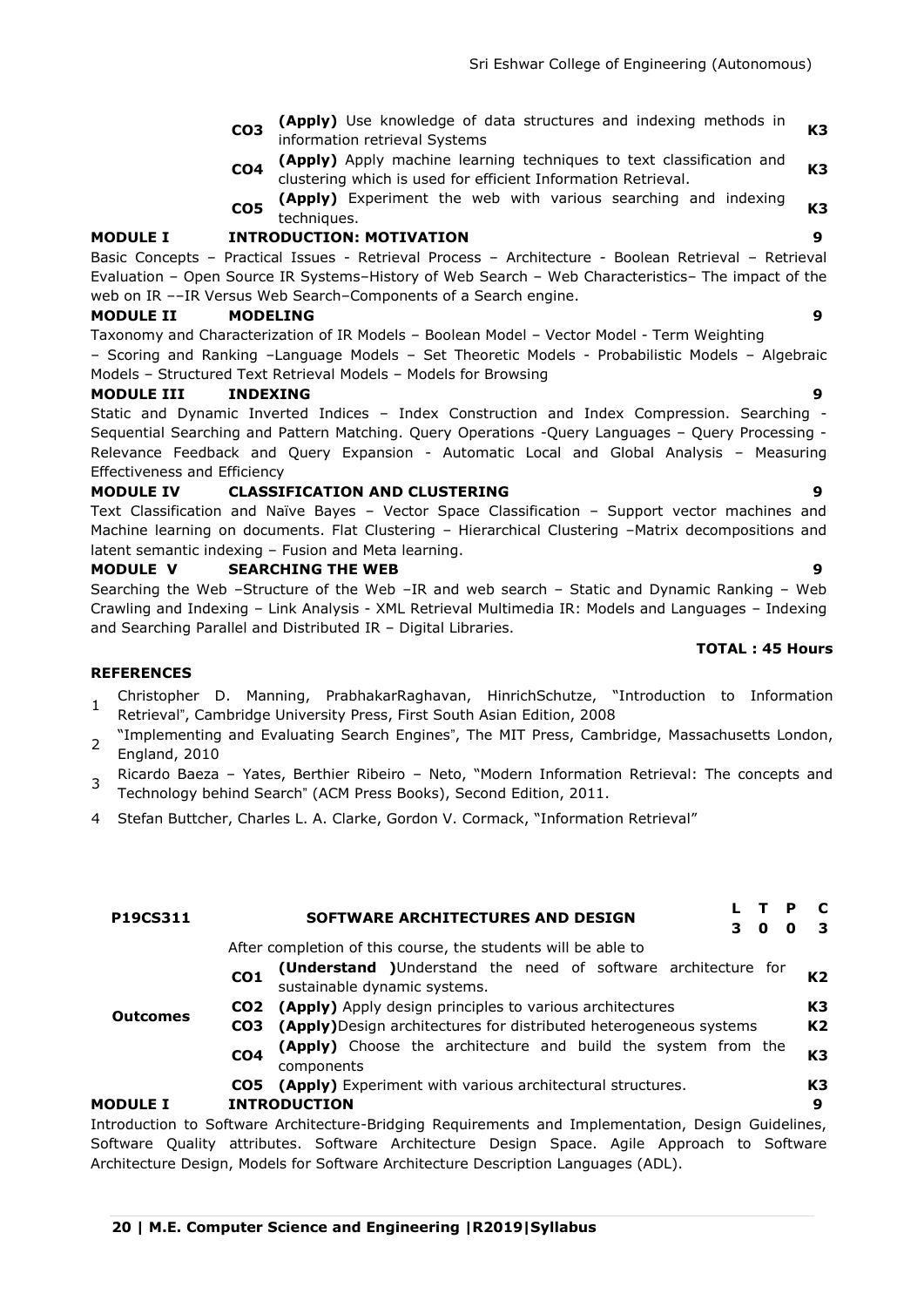#### **MODULE II DESIGN PRINCIPLES 9**

Object-Oriented Paradigm - Design Principles. Data-Centered Software Architecture: Repository Architecture, Blackboard Architecture. Hierarchical Architecture Main-Subroutine, Master-Slave, Layered, Virtual Machine. Interaction-Oriented Software Architectures: Model-View-Controller (MVC), Presentation-Abstraction-Control (PAC ).

#### **MODULE III HETEROGENEOUS ARCHITECTURES 9**

Distributed Architecture: Client-Server, Middleware, Multi-tiers, Broker Architecture – MOM,CORBA Message Broker Architecture- Service-Oriented Architecture (SOA), SOAP, UDDI, SOA Implementation in Web Services, Grid/cloud Service Computing. Heterogeneous Architecture- Methodology of Architecture Decision, Quality Attributes

#### **MODULE IV MODEL DRIVEN ARCHITECTURES 9**

Architecture of User Interfaces containers, case study-web service. Product Line Architectures methodologies, processes and tools. Software Reuse and Product Lines -Product Line Analysis, Design and implementation, configuration Models. Model Driven Architectures (MDA) –why MDA-Model transformation and software architecture, SOA and MDA. Eclipse modeling framework.

#### **MODULE V ASPECT ORIENTED ARCHITECTURES 9**

Aspect Oriented Architectures- AOP in UML, AOP tools, Architectural aspects and middleware Selection of Architectures, Evaluation of Architecture Designs, Case Study: Online Computer Vendor, order processing, manufacture &shipping –inventory, supply chain cloud service Management, semantic web services

#### **TOTAL : 45 Hours**

### **REFERENCES**

- 1 Essentials of software Architecture , Ion Gorton, Second Edition, Springer-verlag, 2011
- 2 Software Architecture Design Illuminated, Kai Qian Jones and Bartlett Publishers Canada, 2010

| <b>P19CS312</b>   | <b>WIRELESS SENSOR NETWORKS</b> |                                                                                                                                                                                                  |   | т | P | C              |
|-------------------|---------------------------------|--------------------------------------------------------------------------------------------------------------------------------------------------------------------------------------------------|---|---|---|----------------|
|                   |                                 | 3                                                                                                                                                                                                | 0 | 0 | 3 |                |
|                   |                                 | Upon completion of this course, students will be able to                                                                                                                                         |   |   |   |                |
|                   | CO <sub>1</sub>                 | <b>(Understand)</b> Understand the basic concepts of wireless sensor<br>networks.                                                                                                                |   |   |   | K <sub>2</sub> |
| <b>Outcomes</b>   | CO <sub>2</sub>                 | (Analyze) Analyze various sensor network architectures and their<br>design issues.                                                                                                               |   |   |   | K <sub>3</sub> |
|                   | CO <sub>3</sub>                 | (Understand) Understand the different routing protocols.                                                                                                                                         |   |   |   | K <sub>2</sub> |
|                   | CO <sub>4</sub>                 | (Analyze) Analyze the challenges in QoS and their energy<br>management issues.                                                                                                                   |   |   |   | K <sub>3</sub> |
|                   | CO <sub>5</sub>                 | (Analyze) Analyze various case studies to understand WSN applications.                                                                                                                           |   |   |   | K3             |
| <b>MODULE I</b>   |                                 | <b>OVERVIEW OF WIRELESS SENSOR NETWORKS</b>                                                                                                                                                      |   |   |   | 9              |
|                   |                                 | Introduction to WSNs - Characteristic requirements for WSNs - Challenges for WSNs - Emerging                                                                                                     |   |   |   |                |
|                   |                                 | Technologies for WSNs - Advantages of WSNs.                                                                                                                                                      |   |   |   |                |
| <b>MODULE II</b>  |                                 | <b>SENSOR NETWORK - ARCHITECTURES</b>                                                                                                                                                            |   |   |   | 9              |
|                   |                                 | Single node Architecture - Hardware Components, Energy Consumption of Sensor Nodes, Network                                                                                                      |   |   |   |                |
|                   |                                 | Architecture - Sensor Network Scenarios, Transceiver Design Considerations, Optimization Goals and                                                                                               |   |   |   |                |
| Figures of Merit. |                                 |                                                                                                                                                                                                  |   |   |   |                |
| <b>MODULE III</b> |                                 | <b>WIRELESS SENSOR NETWORK PROTOCOLS</b>                                                                                                                                                         |   |   |   | 9              |
|                   |                                 | MAC protocols for WSNs - SMAC - Contention based protocol - Routing protocol : AODV, DSDV, Power                                                                                                 |   |   |   |                |
|                   |                                 | aware - Energy Efficient Routing, Routing Challenges and Design Issues in WSNs.                                                                                                                  |   |   |   |                |
| <b>MODULE IV</b>  |                                 | <b>QOS AND ENERGY MANAGEMENT</b>                                                                                                                                                                 |   |   |   | ą              |
|                   |                                 | Issues and Challenges in providing QoS, network layer solutions, QoS frameworks, need for energy<br>management, classification, battery, transmission power and system power management schemes. |   |   |   |                |
|                   |                                 |                                                                                                                                                                                                  |   |   |   |                |
|                   |                                 |                                                                                                                                                                                                  |   |   |   |                |

Sri Eshwar College of Engineering (Autonomous)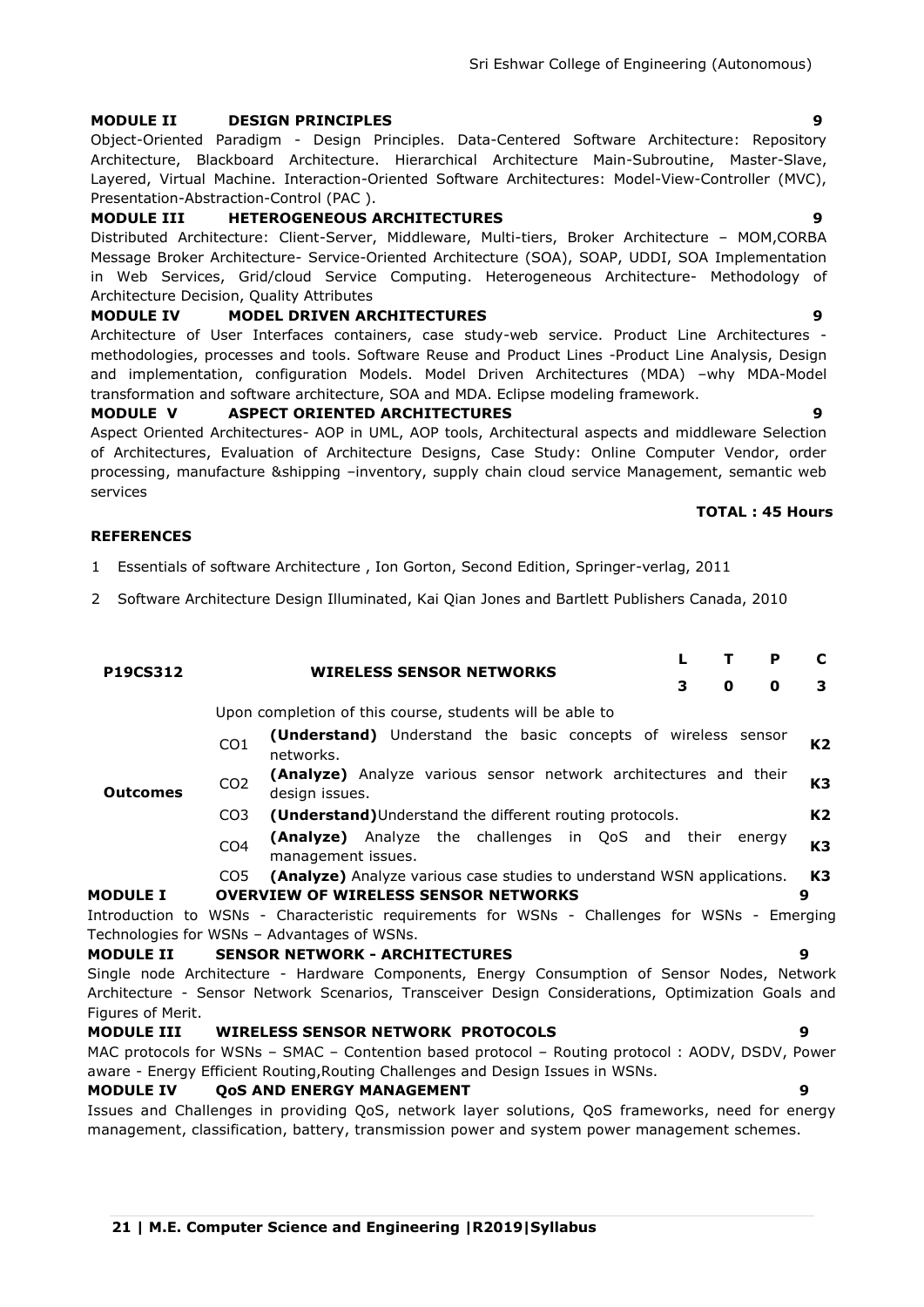### **MODULE V APPLICATIONS OF WIRELESS SENSOR NETWORKS 9**

WSN Applications - Home Control - Building Automation - Industrial Automation - Medical Applications - Reconfigurable Sensor Networks - Highway Monitoring - Military Applications - Civil and Environmental Engineering Applications - Wildfire Instrumentation - Habitat Monitoring - Nanoscopic Sensor Applications. **TOTAL: 45 HOURS**

- 1 Feng Zhao, Leonidas Guibas, ―Wireless Sensor Networks: an information processing approach, Elsevier publication, 2004.
- 2 Kazem Sohraby, Daniel Minoli and Taieb Znati, "Wireless Sensor Networks Technology, Protocols, and Applications", John Wiley & Sons, 2007.
- 3 Holger Karl and Andreas Willig, "Protocols and Architectures for Wireless Sensor Networks", John Wiley & Sons, Ltd, 2005.
- 4 I.F. Akyildiz, W. Su, Sankarasubramaniam, E. Cayirci, ―Wireless sensor networks: a survey, computer networks, Elsevier, 2002, 394 - 422.
- 5 K. Akkaya and M. Younis, "A survey of routing protocols in wireless sensor networks", Elsevier Ad Hoc Network Journal, Vol. 3, no. 3, pp. 325—349.
- 6 Anna Hac, "Wireless Sensor Network Designs", John Wiley & Sons Ltd.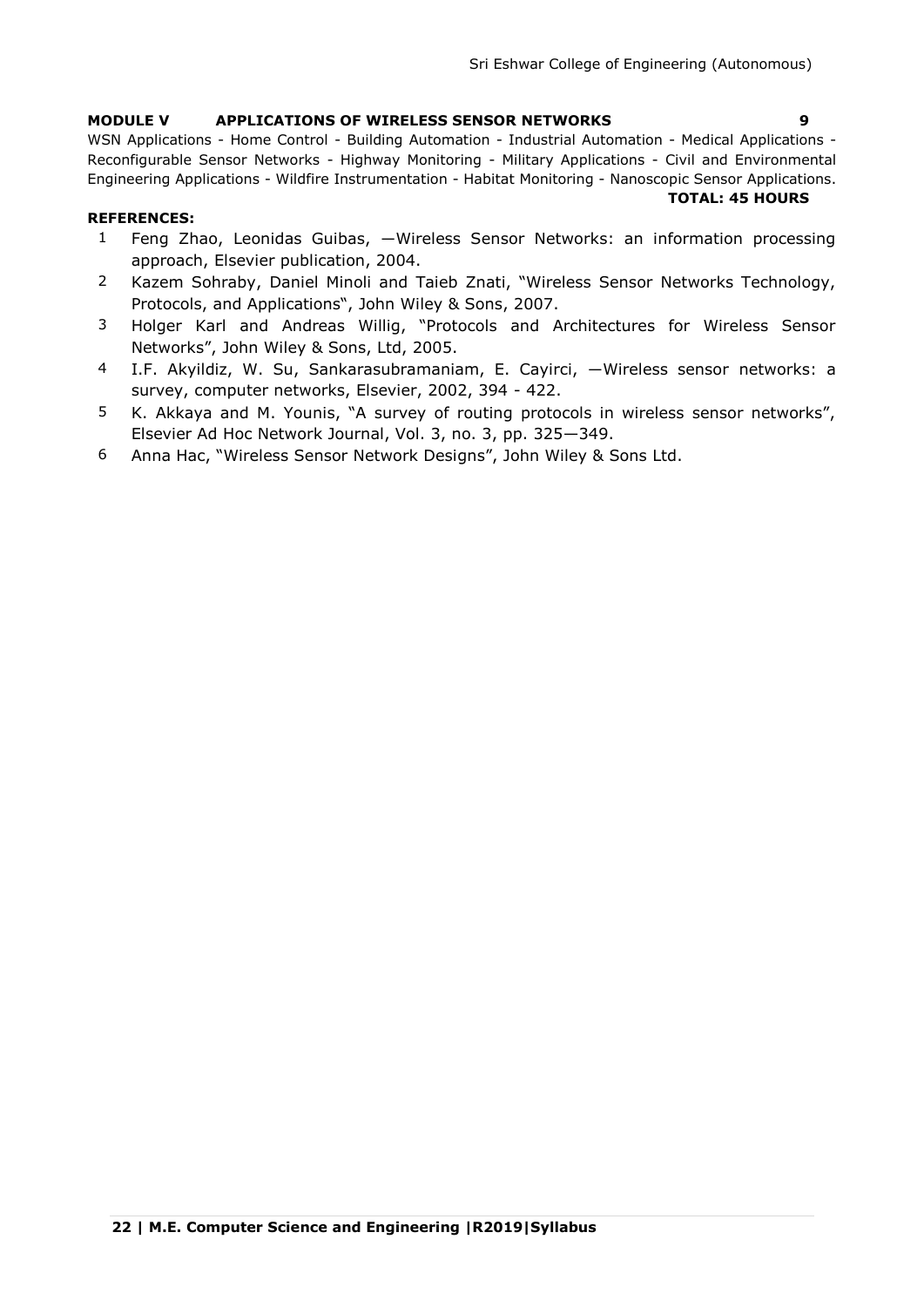#### **SEMESTER II – ELECTIVE III**

| P19CS313        |                 | DATA VISUALIZATION TECHNIQUES                                                          |                   | 0 | O | C<br>$\mathbf{3}$ |
|-----------------|-----------------|----------------------------------------------------------------------------------------|-------------------|---|---|-------------------|
|                 |                 | After completion of this course, the students will be able to                          |                   |   |   |                   |
|                 |                 | <b>CO1</b> (Understand) Learn the Basic skills for Visualization.                      |                   |   |   | K2                |
| <b>Outcomes</b> | CO <sub>2</sub> | (Understand)Understand the concepts of time series, ranking and<br>deviation analysis. |                   |   |   | K3                |
|                 |                 | <b>CO3</b> (Apply) Apply core skills for visual analysis.                              |                   |   |   | K3                |
|                 |                 | <b>CO4</b> (Apply)Design information dashboard.                                        |                   |   |   | K3                |
|                 |                 | <b>CO5</b> (Apply) Make use of Graphics in the Dashboard designed                      |                   |   |   | K3                |
| <b>MODULE I</b> |                 | <b>CORE SKILLS FOR VISUAL ANALYSIS</b>                                                 |                   |   |   | 9                 |
|                 |                 | Information viqualization - effective data analysis - traite of meaningful data        | vicual norcontion |   |   |                   |

Information visualization – effective data analysis – traits of meaningful data – visual perception – making abstract data visible – building blocks of information visualization – analytical interaction – analytical navigation – optimal quantitative scales – reference lines and regions – trellises and crosstabs – multiple concurrent views – focus and context – details on demand – over-plotting reduction – analytical patterns – pattern examples.

#### **MODULE II TIME-SERIES, RANKING, AND DEVIATION ANALYSIS 9**

Time-series analysis – time-series patterns – time-series displays – time-series best practices – part-towhole and ranking patterns - part-to-whole and ranking displays - best practices - deviation analysis deviation analysis displays – deviation analysis best practices

**MODULE III DISTRIBUTION, CORRELATION, AND MULTIVARIATE ANALYSIS 9** Distribution analysis – describing distributions – distribution patterns – distribution displays – distribution analysis best practices – correlation analysis – describing correlations – correlation patterns – correlation displays – correlation analysis techniques and best practices – multivariate analysis – multivariate patterns – multivariate displays – multivariate analysis techniques and best practices.

#### **MODULE IV INFORMATION DASHBOARD DESIGN 9**

Information dashboard – Introduction– dashboard design issues and assessment of needs – Considerations for designing dashboard-visual perception – Achieving eloquence.

#### **MODULE V DESIGN PRACTICES 9**

Advantages of Graphics \_Library of Graphs – Designing Bullet Graphs – Designing Sparklines – Dashboard Display Media –Critical Design Practices – Putting it all together- Unveiling the dashboard.

**TOTAL : 45 Hours**

- 1 Ben Fry, "Visualizing data: Exploring and explaining data with the processing environment", O'Reilly, 2008.
- 2 Edward R. Tufte, "The visual display of quantitative information", Second Edition, Graphics Press, 2001.
- 3 Evan Stubbs, "The value of business analytics: Identifying the path to profitability", Wiley, 2011.
- 4 Gert H. N. Laursen and Jesper Thorlund, "Business Analytics for Managers: Taking business intelligence beyond reporting", Wiley, 2010.
- 5 Nathan Yau, "Data Points: Visualization that means something", Wiley, 2013.
- 6 Stephen Few, "Information dashboard design: Displaying data for at-a-glance monitoring", second edition, Analytics Press, 2013.

| <b>P19CS314</b> |                 | <b>NATURAL LANGUAGE PROCESSING</b>                                                                                                                                  | З. | n | P<br>o |                |
|-----------------|-----------------|---------------------------------------------------------------------------------------------------------------------------------------------------------------------|----|---|--------|----------------|
| Outcomes        | CO <sub>1</sub> | After completion of this course, the students will be able to<br>(Understand) Understand the fundamentals of Grammar and<br>parsing algorithms for syntax analysis. |    |   |        | K <sub>2</sub> |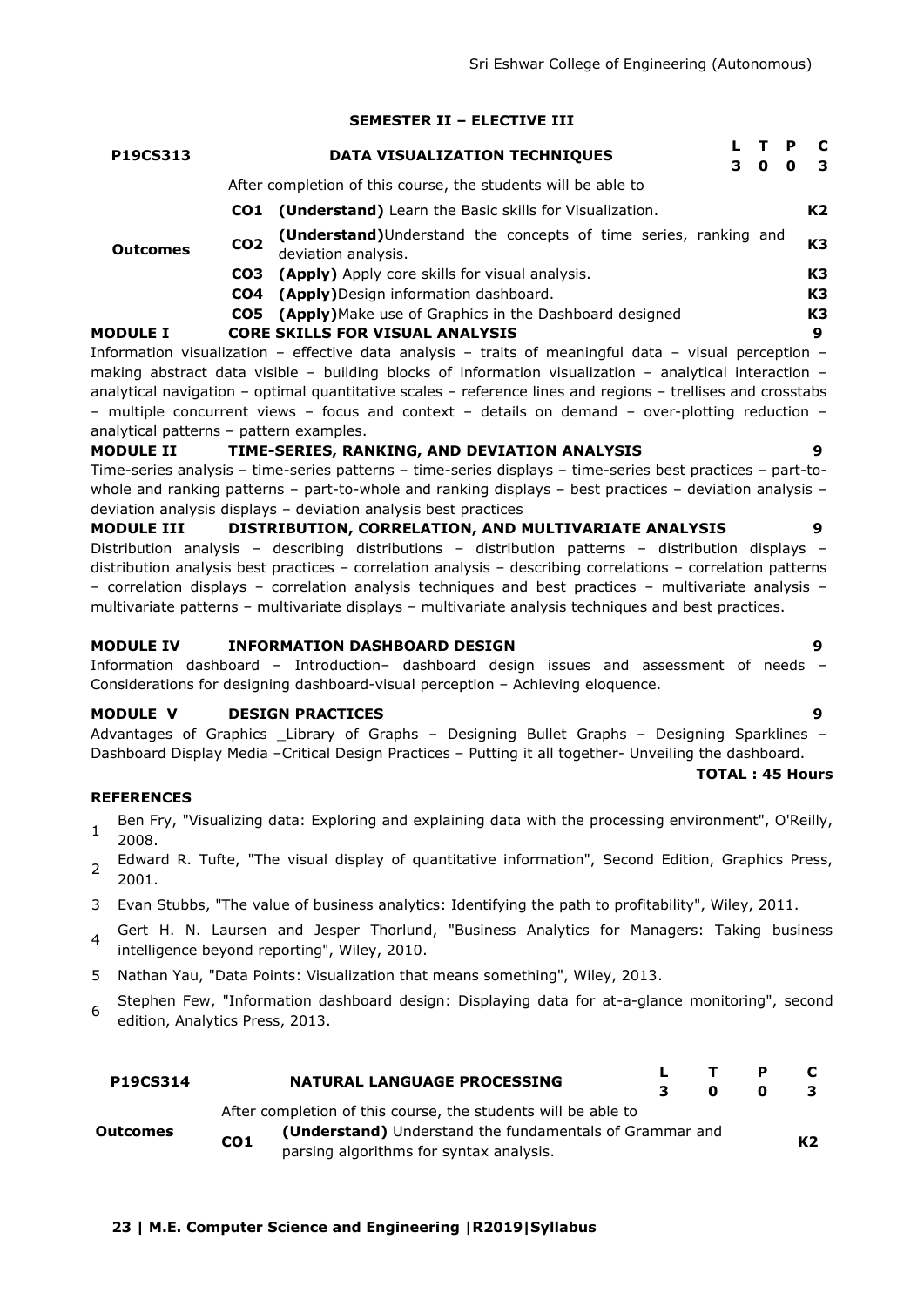| CO <sub>2</sub> | (Understand) Understand the Grammar and parsing algorithms for<br>syntax analysis.         | K <sub>3</sub> |
|-----------------|--------------------------------------------------------------------------------------------|----------------|
| CO3             | <b>(Analyze)</b> Analyze the semantic content of a given text.                             | К4             |
| CO <sub>4</sub> | (Apply) Familiarize neural language models and neural networks for<br>language processing. | K <sub>3</sub> |
| CO5             | (Evaluate) Develop question answering and Chat bots.                                       | K5             |
|                 | APHAAR HETHIARI/A                                                                          | $\sim$         |

### **MODULE I FUNDAMENTALS OF SENSOR NETWORKS 9**

Introduction to NLP, Regular Expressions, Words, Corpora, Text Normalization, Minimum Edit distance, N gram Language Models, Evaluating Language Models, Generalization and Zeros, Smoothing, Kneser-Ney Smoothing, The web and the stupid backoff, Advanced: Perplexity's Relation to Entropy.

#### **MODULE II PART OF SPEECH TAGGING AND SYNTAX PARSING 9**

English Word Classes, The Penn Treebank Part-of-Speech Tagset, Part-of-Speech Tagging, HMM Part-of Speech Tagging, Maximum Entropy Markov Models, Probabilistic Context-Free Grammars, Probabilistic CKY Parsing of PCFGs, Ways to Learn PCFG Rule Probabilities, Problems with PCFGs, Improving PCFGs by Splitting Non-Terminals, Probabilistic Lexicalized CFGs, Probabilistic CCG Parsing.

#### **MODULE III SEMANTIC ANALYSIS 9**

Lexical Semantics, Vector Semantics, Words and Vectors, Cosine for measuring similarity, TF-IDF: Weighing terms in the vector, Applications of the tf-idf vector model, Point wise Mutual Information (PMI), Word2vec, Visualizing Embeddings, Semantic properties of embeddings, Bias and Embeddings, Evaluating Vector Models

#### **MODULE IV NEURAL NETWORKS AND NEURAL LANGUAGE MODELS 9**

The XOR problem , Feed-Forward Neural Networks , Training Neural Nets , Neural Language Models , Simple Recurrent Neural Networks, Applications of Recurrent Neural Networks, Deep Networks: Stacked and Bidirectional RNNs, Managing Context in RNNs: LSTMs and GRUs, Words, Subwords and **Characters** 

### **MODULE V QUESTION ANSWERING & DIALOGUE SYSTEMS 9**

IR based Factoid QA, Knowledge based QA, IBM's Watson, Properties of human conversation, Chatbots, Simple frame based dialogue systems, Dialogue system architecture, Evaluation of Dialogue system, Dialogue system design.

#### **TEXT BOOK**

- 1 Jacob Eisenstein. Natural Language Processing, MIT Press, 2018.ISBN :978-0262042840
- $\overline{2}$ Dan Jurafsky and James H. Martin. Speech and Language Processing (3rd ed. draft), 2019. ISBN: 978-0135041963

#### **REFERENCES**

- 1 Yoav Goldberg, University of Toronto, Neural Network Methods for Natural language Processing, Morgan & Claypool, 2017
- 2 Christopher D. Manning, and Hinrich Schütze. Foundations of statistical natural language processing. First Edition, MIT press, 1999
- 3 <https://www.coursera.org/learn/language-processing>

| P19CS315        | L T P<br><b>COMPUTER VISION</b><br>$\mathbf{0}$<br>З.<br>0                                                                                                                                                                                                                                            | $\mathbf{r}$ |
|-----------------|-------------------------------------------------------------------------------------------------------------------------------------------------------------------------------------------------------------------------------------------------------------------------------------------------------|--------------|
| <b>Outcomes</b> | After completion of this course, the students will be able to<br>(Understand) Understand the fundamental image processing K2<br>techniques required for computer vision<br>CO <sub>1</sub><br>(Apply) Apply shape analysis, chain codes and other region descriptors<br>CO <sub>2</sub><br>for images | K3           |

### **TOTAL: 45 HOURS**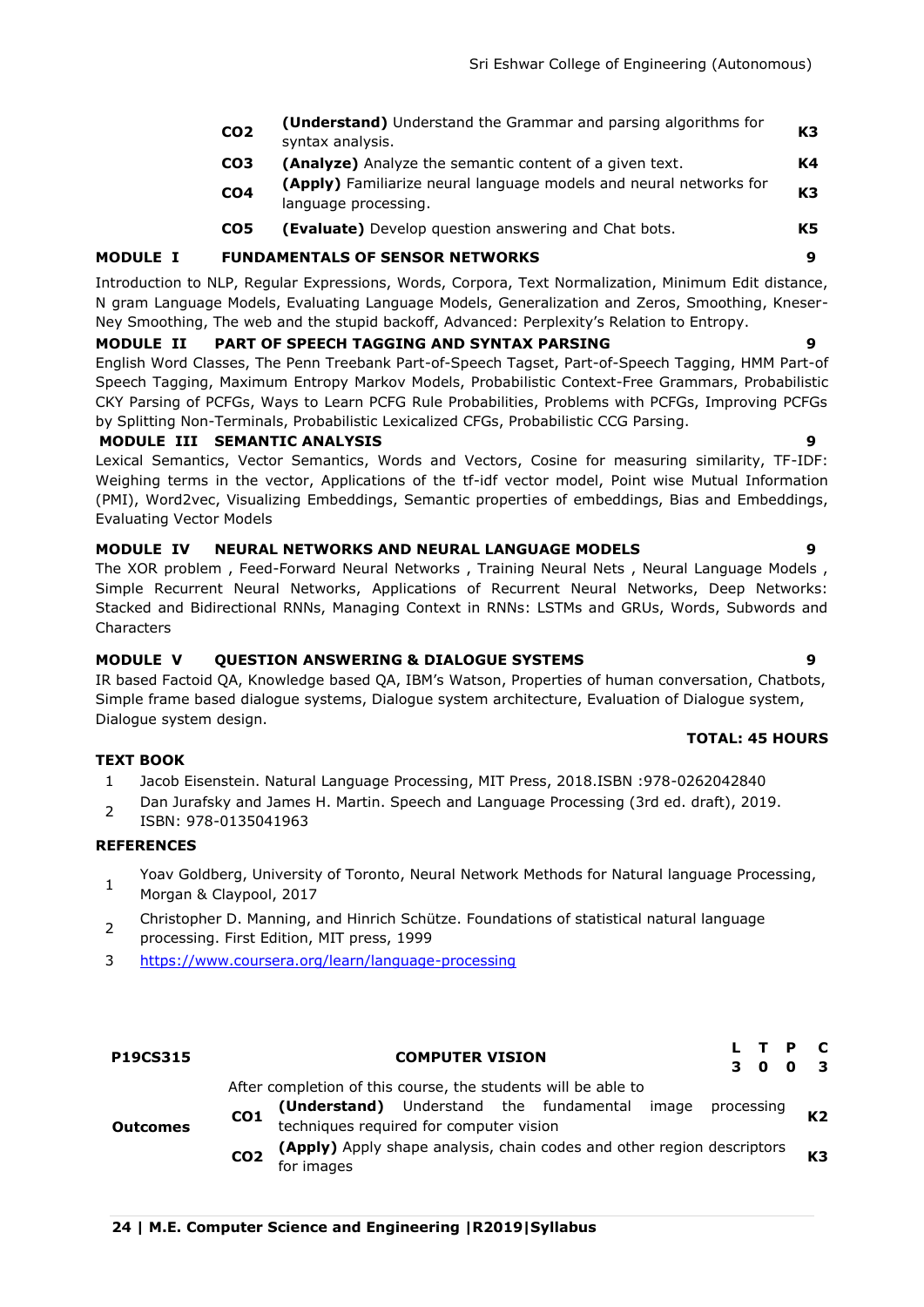- **CO3 (Apply)** Apply Hough Transform for line, circle, and ellipse detections. **K3**
- **CO4 (Apply)** Apply 3D vision techniques and implement motion related techniques. **K3**
- **CO5 (Apply)** Develop applications using computer vision techniques **K3**

**MODULE I IMAGE PROCESSING FOUNDATIONS 9**

Review of image processing techniques – classical filtering operations – thresholding techniques – edge detection techniques – corner and interest point detection – mathematical morphology – texture

#### **MODULE II SHAPES AND REGIONS 9**

Binary shape analysis – connectedness – object labeling and counting – size filtering – distance functions – skeletons and thinning – deformable shape analysis – boundary tracking procedures – active contours – shape models and shape recognition – centroidal profiles – handling occlusion – boundary length measures – boundary descriptors – chain codes – Fourier descriptors – region descriptors – moments.

#### **MODULE III HOUGH TRANSFORM 9**

Line detection – Hough Transform (HT) for line detection – foot-of-normal method – line localization – line fitting – RANSAC for straight line detection – HT based circular object detection – accurate center location – speed problem – ellipse detection – Case study: Human Iris location – hole detection – generalized Hough Transform (GHT) – spatial matched filtering – GHT for ellipse detection – object location – GHT for feature collation.

#### **MODULE IV 3D VISION AND MOTION 9**

Methods for 3D vision – projection schemes – shape from shading – photometric stereo – shape from texture – shape from focus – active range finding – surface representations – point-based representation – volumetric representations – 3D object recognition – 3D reconstruction – introduction to motion – triangulation – bundle adjustment – translational alignment – parametric motion – splinebased motion – optical flow – layered motion.

#### **MODULE V APPLICATIONS 9**

Application: Photo album – Face detection – Face recognition – Eigen faces – Active appearance and 3D shape models of faces Application: Surveillance – foreground-background separation – particle filters – Chamfer matching, tracking, and occlusion – combining views from multiple cameras – human gait analysis Application: In-vehicle vision system: locating roadway – road markings – identifying road signs – locating pedestrians

#### **TOTAL : 45 Hours**

- 1 D. L. Baggio et al., "Mastering OpenCV with Practical Computer Vision Projects", Packt Publishing, 2012.
- 2 E. R. Davies, "Computer & Machine Vision", Fourth Edition, Academic Press, 2012
- 3 Jan Erik Solem, "Programming Computer Vision with Python: Tools and algorithms for analyzing images", O'Reilly Media, 2012
- 4 Mark Nixon and Alberto S. Aquado, "Feature Extraction & Image Processing for Computer Vision", Third Edition, Academic Press, 2012.
- 5 R. Szeliski, ―Computer Vision: Algorithms and Applications", Springer 2011
- 6 Simon J. D. Prince, ―Computer Vision: Models, Learning, and Inference", Cambridge University Press, 2012.

| <b>P19CS316</b> |                 | L T P<br><b>SOFT COMPUTING</b><br>0<br>O                                                 | $\mathbf{c}$<br>-3 |
|-----------------|-----------------|------------------------------------------------------------------------------------------|--------------------|
|                 |                 | After completion of this course, the students will be able to                            |                    |
|                 |                 | <b>CO1</b> (Understand) Understand the Fuzzy logic and its applications                  | K2                 |
| <b>Outcomes</b> | CO <sub>2</sub> | (Understand) Understand the Artificial neural networks and its<br>applications.          | K2                 |
|                 | CO <sub>3</sub> | (Understand) Understand the Solving single-objective optimization<br>problems using GAs. | K <sub>2</sub>     |

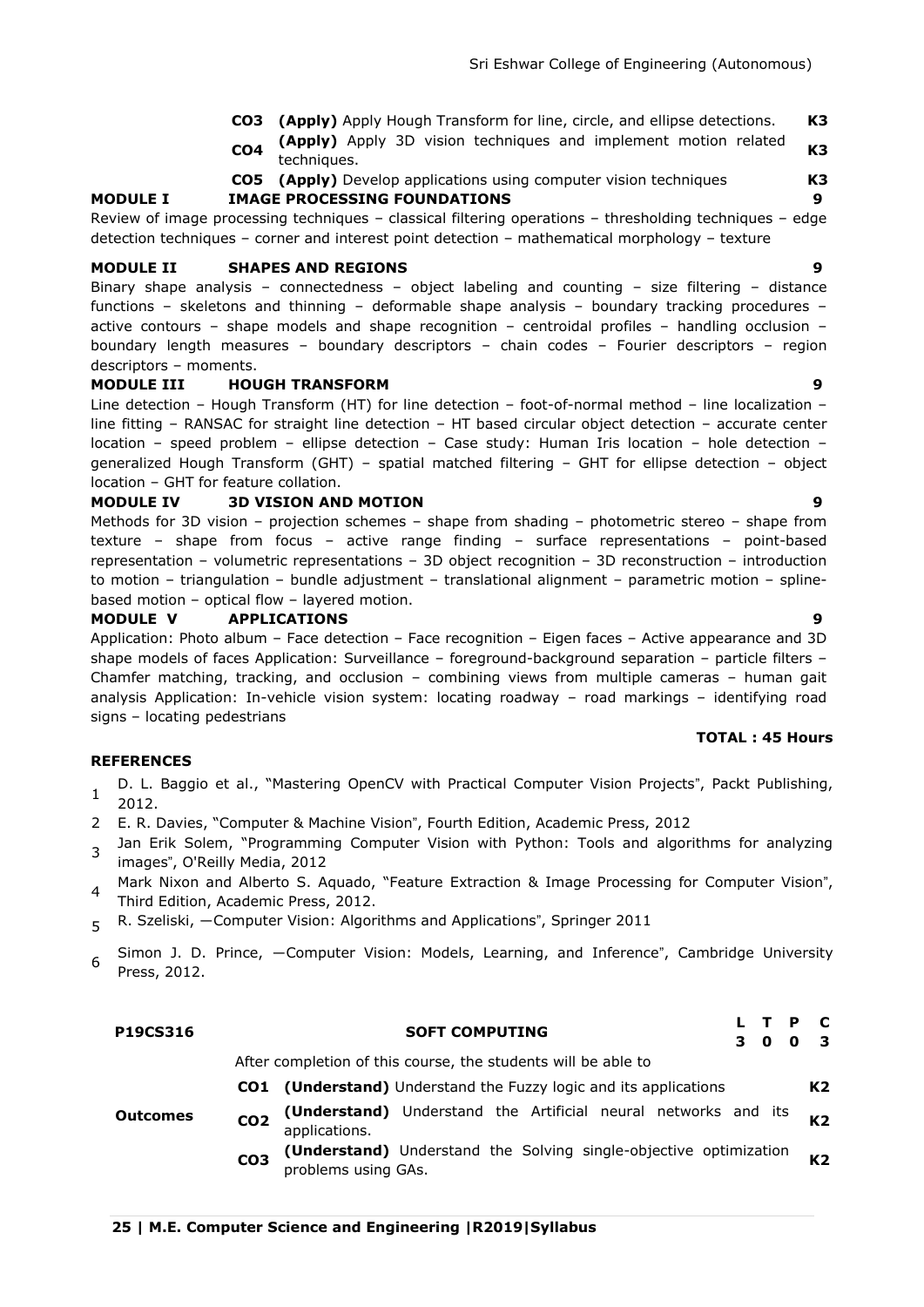- **CO4 (Understand)**Understand the Solving multi-objective optimization problems using Evolutionary algorithms (MOEAs). **K2**
- **CO5 (Understand)** Understand the Applications of Soft computing to solve **problems in varieties of application domains. K2** problems in varieties of application domains.

# **MODULE I INTRODUCTION TO SOFT COMPUTING 9**

Concept of computing systems - "Soft" computing versus "Hard" computing - Characteristics of Soft computing - Some applications of Soft computing techniques

### **MODULE II FUZZY LOGIC 9**

Introduction to Fuzzy logic - Fuzzy sets and membership functions - Operations on Fuzzy sets - Fuzzy relations, rules, propositions, implications and inferences - Defuzzification techniques - Fuzzy logic controller design - Some applications of Fuzzy logic.

# **MODULE III GENETIC ALGORITHMS 9**

Concept of "Genetics" and "Evolution" and its application to probabilistic search techniques - Basic GA framework and different GA architectures - GA operators: Encoding, Crossover, Selection, Mutation, etc - Solving single-objective optimization problems using GAs.

# **MODULE IV MULTI-OBJECTIVE OPTIMIZATION PROBLEM SOLVING 9**

Concept of multi-objective optimization problems (MOOPs) and issues of solving them - Multi-Objective Evolutionary Algorithm (MOEA) - Non-Pareto approaches to solve MOOPs - Pareto-based approaches to solve MOOPs - Some applications with MOEAs.

# **MODULE V ARTIFICIAL NEURAL NETWORKS 9**

Biological neurons and its working - Simulation of biological neurons to problem solving - Different ANNs architectures - Training techniques for ANNs - Applications of ANNs to solve some real life problems.

#### **TOTAL : 45 Hours**

**3 0 0 3**

### **REFERENCES**

- 1 Fuzzy Logic: A Practical approach, F. Martin, , Mc neill, and Ellen Thro, AP Professional, 2000.
- 2 Fuzzy Logic with Engineering Applications (3rd Edn.), Timothy J. Ross, Willey, 2010.
- 3 Foundations of Neural Networks, Fuzzy Systems, and Knowledge Engineering, Nikola K. Kasabov, MIT Press, 1998.
- 4 Fuzzy Logic for Embedded Systems Applications, Ahmed M. Ibrahim, Elesvier Press, 2004.
- 5 An Introduction to Genetic Algorithms, Melanie Mitchell, MIT Press, 2000.
- 6 Genetic Algorithms In Search, Optimization And Machine Learning, David E. Goldberg, Pearson Education, 2002.
- 7 Practical Genetic Algorithms, Randy L. Haupt and sue Ellen Haupt, John Willey & Sons, 2002.
- 8 Neural Networks, Fuzzy Logic and Genetic Algorithms : Synthesis, and Applications, S. Rajasekaran, and G. A. Vijayalakshmi Pai, Prentice Hall of India, 2007.
- 9 Soft Computing, D. K. Pratihar, Narosa, 2008.
- 10 Neuro-Fuzzy and soft Computing, J.-S. R. Jang, C.-T. Sun, and E. Mizutani, PHI Learning, 2009.
- 11 Neural Networks and Learning Machines, (3rd Edn.), Simon Haykin, PHI Learning, 2011.

#### **Outcomes** After completion of this course, the students will be able to **CO1 (Understand)**Gain Knowledge in the functional and non-functional **tests in the life cycle of the software product. All and the software product. K2 CO2 (Understand)** Understand system testing and test execution process **K3 CO3 (Apply)** Experiment with various system test categories. **K3**

**P19CS317 SOFTWARE QUALITY ASSURANCE AND TESTING <sup>L</sup> <sup>T</sup> <sup>P</sup> <sup>C</sup>**

- 
- **CO4 (Apply)** Apply techniques of quality assurance for typical applications. **K3 CO5 (Apply)**Choose defect prevention techniques and software quality assurance metrics **K3**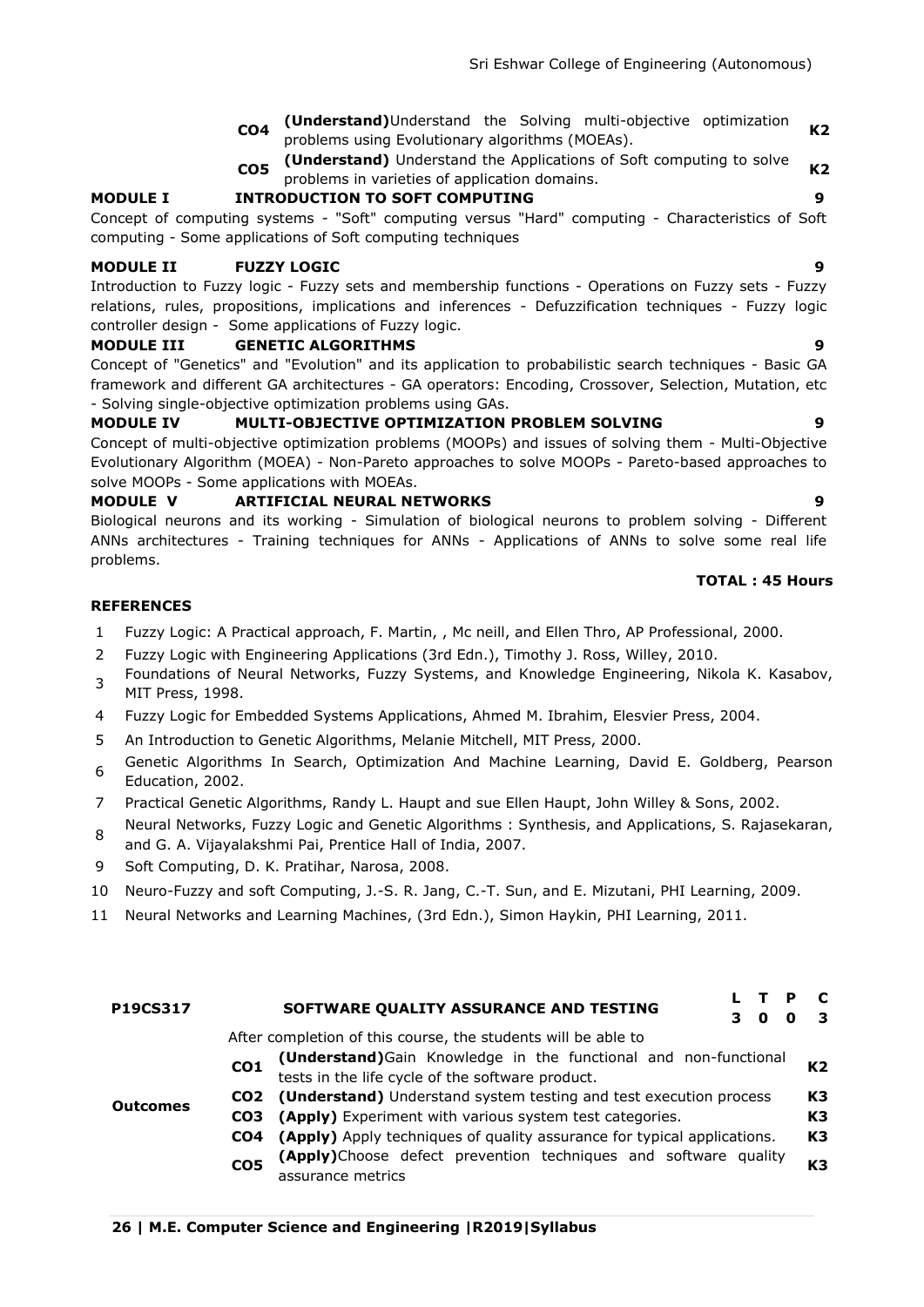#### **MODULE I SOFTWARE TESTING - CONCEPTS, ISSUES, AND TECHNIQUES 9**

Quality Revolution, Verification and Validation, Failure, Error, Fault, and Defect, Objectives of Testing, Testing Activities, Test Case Selection White-Box and Black ,test Planning and design, Test Tools and Automation, Power of Test. Test Team Organization and Management-Test Groups, Software Quality Assurance Group, System Test Team Hierarchy, Team Building

#### **MODULE II SYSTEM TESTING 9**

System Testing - System Integration Techniques-Incremental, Top Down Bottom Up Sandwich and Big Bang, Software and Hardware Integration, Hardware Design Verification Tests, Hardware and Software Compatibility Matrix Test Plan for System Integration. Built-in Testing. functional testing - Testing a Function in Context. Boundary Value Analysis, Decision Tables. acceptance testing - Selection of Acceptance Criteria, Acceptance Test Plan, Test Execution Test. software reliability - Fault and Failure, Factors Influencing Software, Reliability Models

#### **MODULE III SYSTEM TEST CATEGORIES 10**

System test categories Taxonomy of System Tests, Interface Tests Functionality Tests. GUI Tests, Security Tests Feature Tests, Robustness Tests, Boundary Value Tests Power Cycling Tests Interoperability Tests, Scalability Tests, Stress Tests, Load and Stability Tests, Reliability Tests, Regression Tests, Regulatory Tests.

Test Generation from FSM models- State-Oriented Model. Finite-State Machine Transition Tour Method, Testing with State Verification. Test Architectures-Local, distributed, Coordinated, Remote. system test design- Test Design Factors Requirement Identification, modeling a Test Design Process Test Design Preparedness, Metrics, Test Case Design Effectiveness. system test execution- Modeling Defects, Metrics for Monitoring Test Execution .Defect Reports, Defect Causal Analysis, Beta testing, measuring Test Effectiveness.

#### **MODULE IV SOFTWARE QUALITY 8**

Software quality - People's Quality Expectations, Frameworks and ISO-9126, McCall's Quality Factors and Criteria – Relationship. Quality Metrics. Quality Characteristics ISO 9000:2000 Software Quality Standard. Maturity models- Test Process Improvement, Testing Maturity Model.

#### **MODULE V SOFTWARE QUALITY ASSURANCE 9**

Quality Assurance - Root Cause Analysis, modeling, technologies, standards and methodologies for defect prevention. Fault Tolerance and Failure Containment - Safety Assurance and Damage Control, Hazard analysis using fault-trees and event-trees. Comparing Quality Assurance Techniques and Activities. QA Monitoring and Measurement, Risk Identification for Quantifiable Quality Improvement. Case Study: FSM-Based Testing of Web-Based Applications.

#### **TOTAL : 45 Hours**

- 1 Software Testing And Quality Assurance-Theory and Practice, KshirasagarNakPriyadarshiTripathy, John Wiley & Sons Inc,2008
- 2 Software Quality Engineering: Testing, Quality Assurance, and Quantifiable Improvement, Jeff Tian, John Wiley & Sons, Inc., Hoboken, New Jersey. 2005.
- 3 Software Quality Assurance - From Theory to Implementation, Daniel Galin, Pearson Education Ltd UK, 2004
- 4 Software Quality Assurance, Milind Limaye, TMH ,New Delhi, 2011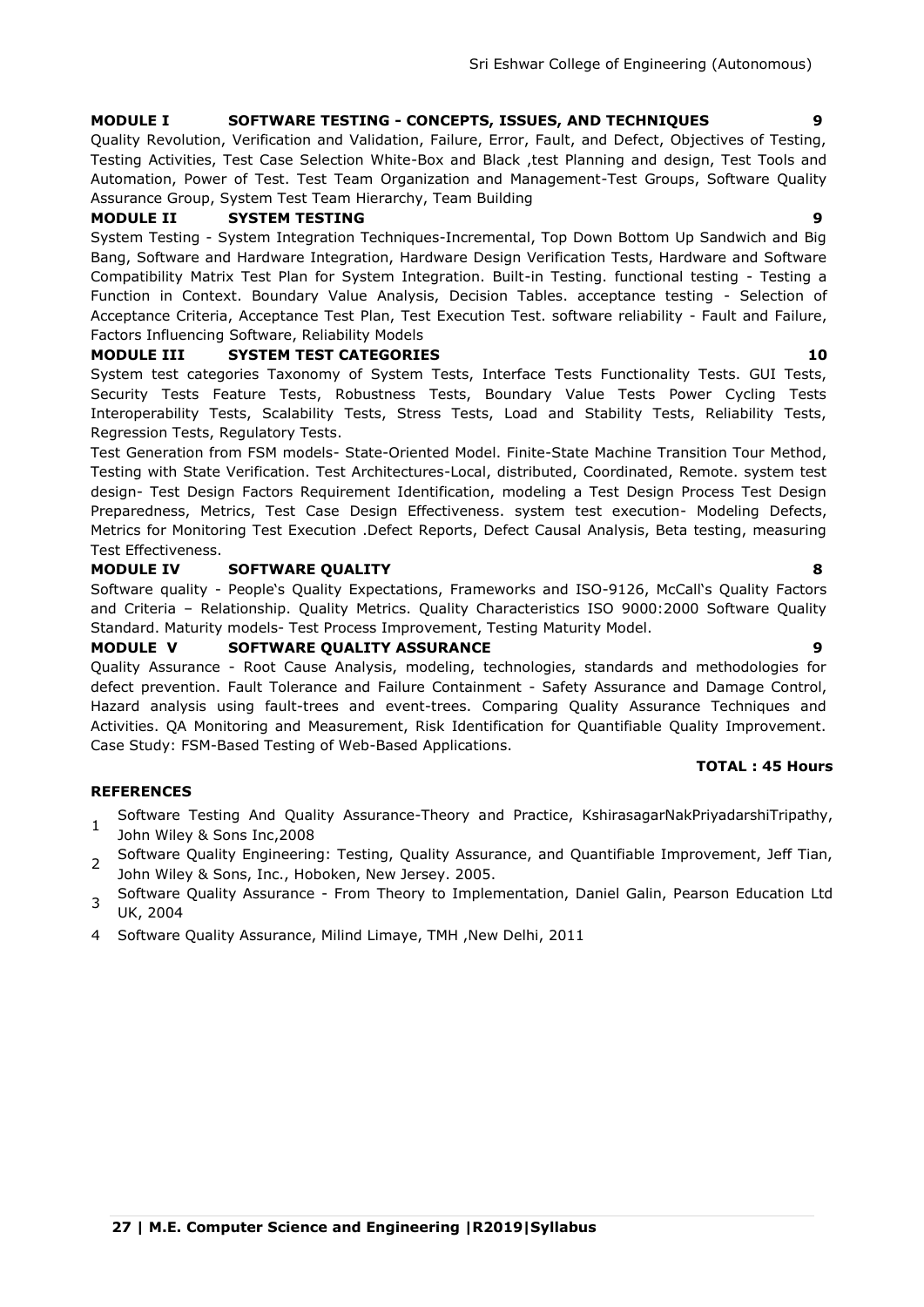### **SEMESTER III – ELECTIVE IV**

| P19CS319            |                 | Р<br><b>BIO INFORMATICS</b><br>3<br>0<br>O                                      | -C<br>3        |
|---------------------|-----------------|---------------------------------------------------------------------------------|----------------|
|                     |                 | After completion of this course, the students will be able to                   |                |
|                     | CO <sub>1</sub> | (Understand) Deploy the genomics technologies in Bioinformatics.                | К2             |
|                     | CO <sub>2</sub> | (Apply)Differentiate efficient algorithm and issues.                            | K <sub>3</sub> |
| <b>Outcomes</b>     | CO <sub>3</sub> | (Apply)Deploy the DNA replication and molecular<br>clocks in<br>bioinformatics. | K <sub>3</sub> |
|                     | CO <sub>4</sub> | (Understand) Work on assemble genomes and sequences.                            | K <sub>2</sub> |
|                     | CO5             | (Apply) Use the Microarray technologies for genome expression.                  | K <sub>3</sub> |
| <b>MODULE I</b>     |                 | <b>INTRODUCTION AND FUNDAMENTALS</b>                                            | 9              |
| <b>Fundamentals</b> |                 | of genes genomics molecular evolution – genomic technologies – heginning c      |                |

Fundamentals of genes, genomics, molecular evolution – genomic technologies –beginning of bioinformatics - genetic data –sequence data formats – secondary database – examples – data retrieval systems.

#### **MODULE II BIOINFORMATICS ALGORITHM AND ANALYSIS 9**

Sequence alignment and similarity searching in genomic databases: BLAST and FASTA – additional bioinformatics analysis involving nucleic acid sequences-additional bioinformatics analysis involving protein sequences – Phylogenetic Analysis.

#### **MODULE III DNA REPLICATION AND MOLECULAR CLOCKS 9**

Beginning of DNA replication – open problems – multiple replication and finding replication – computing probabilities of patterns in a string-the frequency array-converting patterns-solving problems- finding frequents words-Big-O notation –case study-The Tower of Hanoi problem.

#### **MODULE IV ASSEMBLE GENOMES AND SEQUENCES 9**

Methods of assemble genomes – string reconstruction – De Bruijn graph – Euler's theorem – assembling genomes –DNA sequencing technologies – sequence antibiotics – Branch and Bound algorithm – open problems – comparing biological sequences- Case Study –Manhattan tourist Problem.

#### **MODULE V HUMAN GENOME 9**

Human and mouse genomes-random breakage model of chromosome evolution – sorting by reversals – greedy heuristic approach – break points- rearrangements in tumor and break point genomes-break point graps- synteny block construction -open problems and technologies.

### **TEXT BOOKS**

- 1 SupratimChoudhuri, "Bioinformatics for Beginners", Elsevier, 2014.
- $\mathcal{L}$ Philip Compeau and Pavel pevzner, "Bioinformatics Algorithms: An Active Learning Approach" Second edition volume I , Cousera, 2015.

#### **REFERENCES**

- 1 Ion Mandoiu and Alexander Zelikovsky**, "**Computational Methods for Next Generation Sequencing Data Analysis ― Wiley series 2016.
- 2 Istvan Miklos, Renyi Institutue, "Introduction to algorithms in bioinformatics", Springer 2016

| <b>P19CS320</b> |                 | <b>QUANTUM COMPUTING</b><br>3 O                                           | L T P | 0 | C<br>з         |
|-----------------|-----------------|---------------------------------------------------------------------------|-------|---|----------------|
|                 |                 | After completion of this course, the students will be able to             |       |   |                |
| <b>Outcomes</b> | CO <sub>1</sub> | (Understand) Express the definition of qubit, quantum logic gates,        |       |   | K2             |
|                 |                 | quantum circuits and quantum algorithms                                   |       |   |                |
|                 |                 | (Understand) Trace how quantum parallelism is used in the simplest        |       |   |                |
|                 |                 | <b>CO2</b> quantum algorithms such as Deutsch, period finding and quantum |       |   | K <sub>2</sub> |
|                 |                 | Fourier transform                                                         |       |   |                |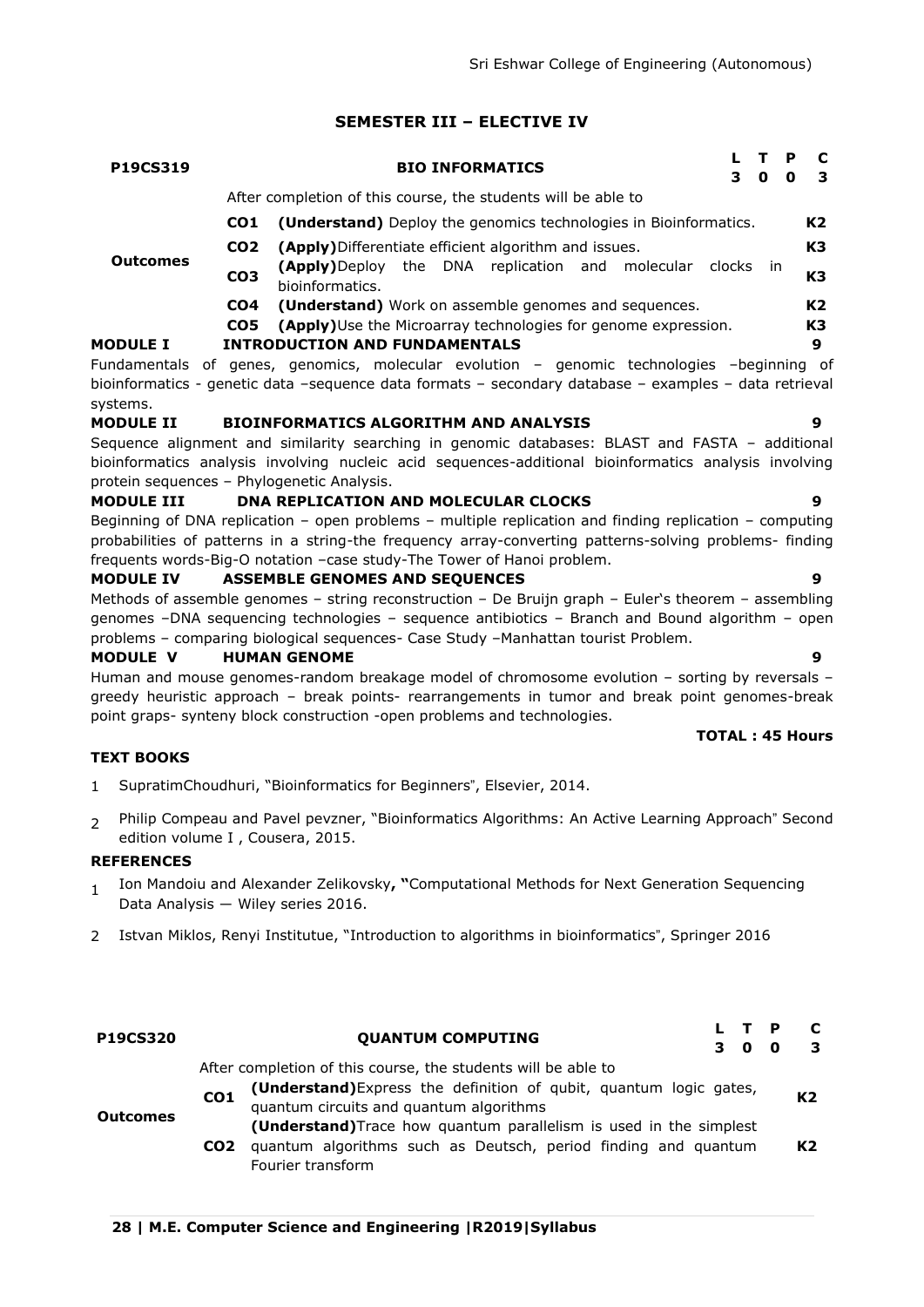| <b>CO3</b> (Apply) Operate the Feynman processor numerically                | К3           |
|-----------------------------------------------------------------------------|--------------|
| <b>(Apply)</b> Produce the basic requirements for implementation of quantum |              |
| CO4 acquisition and electric the selectron for boulenceathing of production | $\mathbf{z}$ |

- **CO4** computers and classify the schemes for implementation of quantum computers **K3**
- **CO5 (Apply)**Transfer the selected original scientific papers about quantum computers and quantum information

# **MODULE I INTRODUCTION TO QUANTUM COMPUTATION 9**

Quantum bits, Bloch sphere representation of a qubit, multiple qubits, Hilber space, Probabilities and measurements, entanglement, density operators and correlation, basics of quantum mechanics, Measurements in bases other than computational basis.

#### **MODULE II QUANTUM CIRCUITS 9**

Single qubit gates, multiple qubit gates, design of quantum circuits.

#### **MODULE III QUANTUM INFORMATION AND CRYPTOGRAPHY 9**

Comparison between classical and quantum information theory. Bell states. Quantum teleportation. Quantum Cryptography, no cloning theorem

#### **MODULE IV QUANTUM ALGORITHMS 9**

Classical computation on quantum computers. Relationship between quantum and classical complexity classes.Deutsch's algorithm, Deutsch's-Jozsa algorithm, Shor factorization, Grover search.

#### **MODULE V NOISE AND ERROR CORRECTION 9**

Graph states and codes, Quantum error correction, fault-tolerant computation

#### **REFERENCES**

- 1 Nielsen M. A., Quantum Computation and Quantum Information, Cambridge University Press., 2012.
- 2 Benenti G., Casati G. and Strini G., Principles of Quantum Computation and Information, Vol. I:
- Basic Concepts, Vol II: Basic Tools and Special Topics, World Scientific. 2014
- 3 Pittenger A. O., An Introduction to Quantum Computing Algorithms. 2000

| P19CS321        |                 | <b>SOCIAL NETWORK ANALYSIS</b><br>$\mathbf 0$                                                      | P<br>O | - C<br>-3 |
|-----------------|-----------------|----------------------------------------------------------------------------------------------------|--------|-----------|
|                 |                 | After completion of this course, the students will be able to                                      |        |           |
|                 | CO1             | <b>(Understand)</b> Work on the internals components of the social<br>network                      |        | K2        |
| <b>Outcomes</b> | CO <sub>2</sub> | <b>(Apply)</b> Model and visualize the social network                                              |        | K3        |
|                 | CO <sub>3</sub> | (Understand) Mine the behavior of the users in the social network                                  |        | K2        |
|                 | CO <sub>4</sub> | (Analyze) Predict the possible next outcome of the social network                                  |        | K4        |
|                 | CO5             | <b>(Apply)</b> Apply social network in real time applications                                      |        | K3        |
| <b>MODULE I</b> |                 | <b>INTRODUCTION</b>                                                                                | 9      |           |
|                 |                 | Introduction to Web - Limitations of current Web - Development of Semantic Web - Emergence of the  |        |           |
|                 |                 | Social Web – Statistical Properties of Social Networks -Network analysis - Development of Social   |        |           |
|                 |                 | Network Analysis - Key concepts and measures in network analysis - Discussion networks - Blogs and |        |           |

# online communities - Web-based networks.

# **MODULE II MODELING AND VISUALIZATION 9**

Visualizing Online Social Networks - A Taxonomy of Visualizations - Graph Representation - Centrality-Clustering - Node-Edge Diagrams - Visualizing Social Networks with Matrix-Based Representations-Node-Link Diagrams - Hybrid Representations - Modelling and aggregating social network data – Random Walks and their Applications –Use of Hadoop and Map Reduce - Ontological representation of social individuals and relationships.

### **MODULE III MINING COMMUNITIES 9**

Aggregating and reasoning with social network data, Advanced Representations – Extracting evolution of Web Community from a Series of Web Archive - Detecting Communities in Social Networks - Evaluating Communities – Core Methods for Community Detection & Mining - Applications of Community Mining Algorithms - Node Classification in Social Networks.

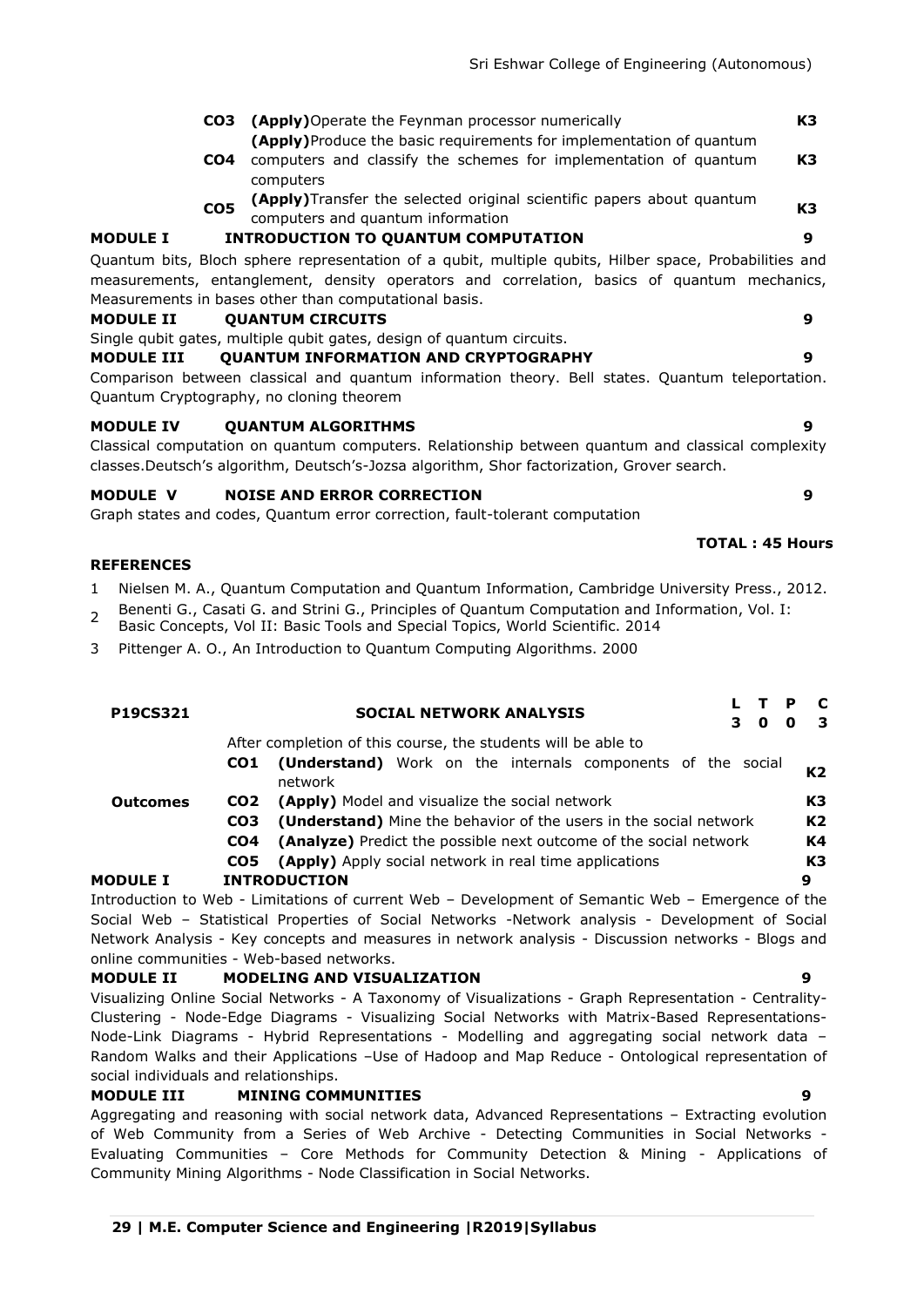#### **MODULE IV EVOLUTION 9**

Evolution in Social Networks – Framework - Tracing Smoothly Evolving Communities - Models and Algorithms for Social Influence Analysis - Influence Related Statistics - Social Similarity and Influence - Influence Maximization in Viral Marketing - Algorithms and Systems for Expert Location in Social Networks - Expert Location without Graph Constraints - with Score Propagation – Expert Team Formation - Link Prediction in Social Networks - Feature based Link Prediction – Bayesian Probabilistic Models - Probabilistic Relational Models.

#### **MODULE V APPLICATIONS 9**

A Learning Based Approach for Real Time Emotion Classification of Tweets, A New Linguistic Approach to Assess the Opinion of Users in Social Network Environments, Explaining Scientific and Technical Emergence Forecasting, Social Network Analysis for Biometric Template Protection.

**TOTAL : 45 Hours**

#### **REFERENCES**

and parameter control.

- 1 Ajith Abraham, Aboul Ella Hassanien, VáclavSnášel, "Computational Social Network Analysis: Trends, Tools and Research Advances", Springer, 2012.
- 2 BorkoFurht, "Handbook of Social Network Technologies and Applications", Springer, 1st edition, 2011.
- 3 Charu C. Aggarwal, "Social Network Data Analytics", Springer, 2014.
- 4 Giles, Mark Smith, John Yen, "Advances in Social Network Mining and Analysis", Springer, 2010.
- 5 Guandong Xu, Yanchun Zhang and Lin Li, "Web Mining and Social Networking - Techniques and applications", Springer, 1st edition, 2012.
- 6 Peter Mika, "Social Networks and the Semantic Web", Springer, 1st edition, 2007.
- 7 PrzemyslawKazienko, NiteshChawla, "Applications of Social Media and Social Network Analysis", Springer,2015

| <b>P19CS322</b> |                 | <b>BIO-INSPIRED COMPUTING</b>                                                                         | з | O | Р<br>o | з              |
|-----------------|-----------------|-------------------------------------------------------------------------------------------------------|---|---|--------|----------------|
|                 |                 | After completion of this course, the students will be able to                                         |   |   |        |                |
|                 | CO1             | (Apply) Implement and apply bio-inspired algorithms                                                   |   |   |        | K3             |
| <b>Outcomes</b> | CO <sub>2</sub> | (Understand) Explain random walk and simulated annealing                                              |   |   |        | K <sub>2</sub> |
|                 | CO <sub>3</sub> | (Apply) Implement and apply genetic algorithms                                                        |   |   |        | K <sub>3</sub> |
|                 | CO <sub>4</sub> | (Understand) Explain swarm intelligence and ant colony for feature<br>selection                       |   |   |        | K <sub>2</sub> |
|                 | CO5             | (Apply) Apply bio-inspired techniques in image processing.                                            |   |   |        | K <sub>3</sub> |
| <b>MODULE I</b> |                 | <b>INTRODUCTION</b>                                                                                   |   |   |        | 9              |
|                 |                 | Introduction to algorithm - Newton's method - optimization algorithm - No-Free-Lunch Theorems -       |   |   |        |                |
|                 |                 | Nature-Inspired Mata heuristics -Analysis of Algorithms -Nature Inspires Algorithms -Parameter tuning |   |   |        |                |

#### **MODULE II RANDOM WALK AND SIMULATED ANEALING 9**

Random variables - Isotropic random walks - Levy distribution and flights - Markov chains - step sizes and search efficiency - Modality and intermittent search strategy - importance of randomization- Eagle strategy-Annealing and Boltzmann Distribution - parameters -SA algorithm - Stochastic Tunneling.

**MODULE III GENETIC ALOGORITHMS AND DIFFERENTIAL EVOLUTION 9** Introduction to genetic algorithms and - role of genetic operators - choice of parameters - GA variants schema theorem - convergence analysis - introduction to differential evolution - variants - choice of parameters - convergence analysis - implementation.

#### **MODULE IV SWARM OPTIMIZATION AND FIREFLY ALGORITHM 9**

Swarm intelligence - PSO algorithm - accelerated PSO - implementation - convergence analysis - binary PSO - The Firefly algorithm - algorithm analysis - implementation - variants- Ant colony optimization toward feature selection.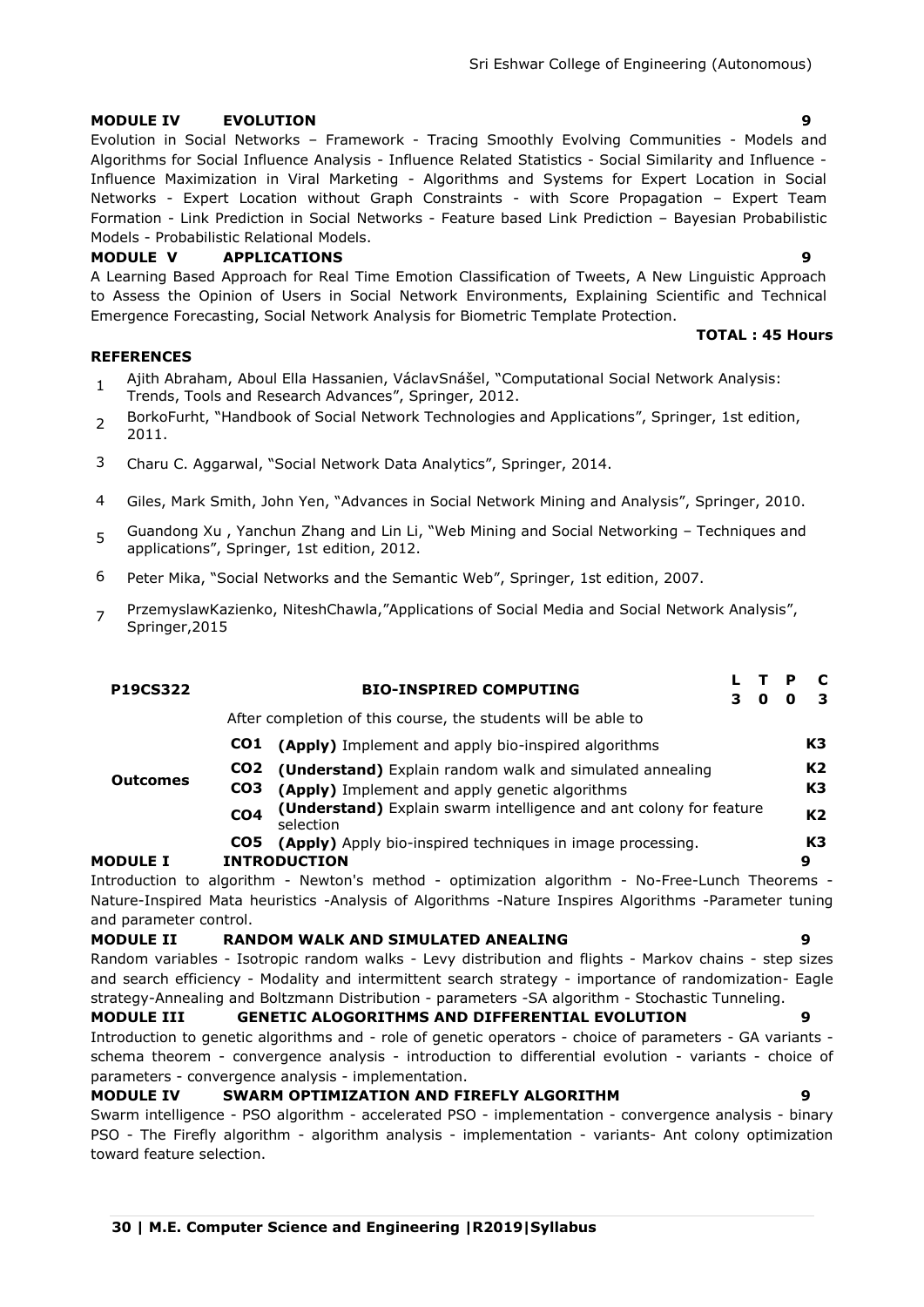#### **MODULE V APPLICATION IN IMAGE PROCESSING 9**

Bio-Inspired Computation and its Applications in Image Processing: An Overview - Fine-Tuning Enhanced Probabilistic Neural Networks Using Meta-heuristic-driven Optimization - Fine-Tuning Deep Belief Networks using Cuckoo Search - Improved Weighted Threshold Histogram Equalization Algorithm for Digital Image Contrast Enhancement Using Bat Algorithm.

#### **TEXT BOOKS**

1 Xin-She Yang, "Nature Ispired Optimization Algorithm,Elsevier First Edition 2014.

#### **REFERENCES**

- 1 Eiben,A.E.,Smith,James E, "Introduction to Evolutionary Computing", Springer 2015.
- 2 Helio J.C. Barbosa*, "*Ant Colony Optimization Techniques and Applications", Intech 2013
- 3 Xin-She Yang , Jaao Paulo papa, "Bio-Inspired Computing and Applications in Image Processing",Elsevier 2016
- 4 Yang ,Cui,XIao,Gandomi,Karamanoglu ,"Swarm Intelligence and Bio-Inspired Computing", Elsevier First Edition 2013

| <b>P19CS323</b> | <b>COMPILER OPTIMIZATION TECHNIQUES</b>                                               | C<br>- 3       |
|-----------------|---------------------------------------------------------------------------------------|----------------|
|                 | After completion of this course, the students will be able to                         |                |
|                 | (Understand) Identify different levels of intermediate<br>language<br>CO <sub>1</sub> | K2             |
|                 | representation for a simple program blocks.                                           |                |
| <b>Outcomes</b> | CO2 (Understand) Design performance enhancing optimization techniques.                | K <sub>2</sub> |
|                 | <b>CO3</b> (Apply) Perform the optimization on procedures.                            | K3             |
|                 | <b>CO4</b> (Understand) Perform the interprocedural optimizations.                    | K <sub>2</sub> |
|                 | CO5 (Apply) Ensure better utilization of resources.                                   | K <sub>3</sub> |
| <b>MODULE I</b> | <b>INTERMEDIATE REPRESENTATIONS AND ANALYSIS</b>                                      | 9              |
|                 |                                                                                       |                |

Review of Compiler Structure- Structure of an Optimizing Compiler – Intermediate Languages - LIR, MIR, HIR – Control Flow Analysis– Static Single Assignment – Dependence Relations - Dependences in Loops and Testing-Basic Block Dependence DAGs – Alias Analysis.

#### **MODULE II EARLY AND LOOP OPTIMIZATIONS 9**

Importance of Code Optimization Early Optimizations: Constant-Expression Evaluation - Scalar Replacement of Aggregates - Algebraic Simplifications and Re-association - Value Numbering - Copy Propagation - Sparse Conditional Constant Propagation. Redundancy Elimination: Common - Sub expression Elimination - Loop-Invariant Code Motion - Partial-Redundancy Elimination - Redundancy Elimination and Reassociation - Code Hoisting. Loop Optimizations: Induction Variable Optimizations - Unnecessary Bounds Checking Elimination.

#### **MODULE III PROCEDURE OPTIMIZATION AND SCHEDULING 9**

Procedure Optimizations: Tail-Call Optimization and Tail-Recursion Elimination - Procedure Integration - In-Line Expansion - Leaf-Routine Optimization and Shrink Wrapping. Code Scheduling: Instruction Scheduling - Speculative Loads and Boosting - Speculative Scheduling - Software Pipelining - Trace Scheduling - Percolation Scheduling. Control-Flow and Low-Level Optimizations: Unreachable-Code Elimination - Straightening - If Simplifications - Loop Simplifications -Loop Inversion – Un-switching - Branch Optimizations - Tail Merging or Cross Jumping - Conditional Moves - Dead-Code Elimination - Branch Prediction.

#### **MODULE IV INTER PROCEDURAL OPTIMIZATION 9**

Symbol table – Runtime Support - Interprocedural Analysis and Optimization: Interprocedural Control Flow Analysis - The Call Graph - Interprocedural Data-Flow Analysis - Interprocedural Constant Propagation - Interprocedural Alias Analysis - Interprocedural Optimizations - Interprocedural Register Allocation - Aggregation of Global References.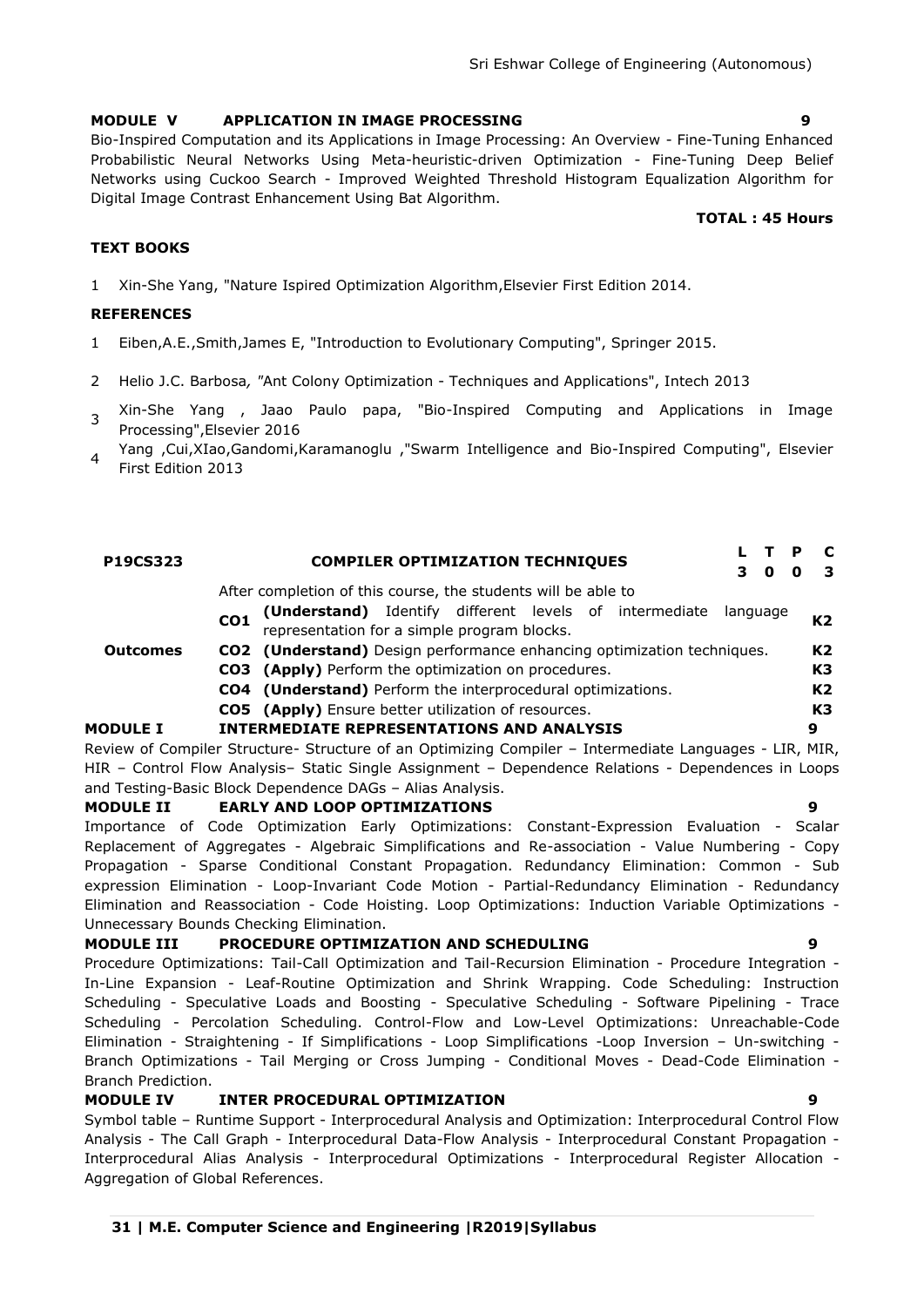#### **MODULE V REGISTER ALLOCATION AND OPTIMIZING FOR MEMORY 9**

Register Allocation: Register Allocation and Assignment - Local Methods - Graph Coloring – Priority Based Graph Coloring - Other Approaches to Register Allocation. Optimization for the Memory Hierarchy: Impact of Data and Instruction Caches - Instruction-Cache Optimization - Scalar Replacement of Array Elements.

**TOTAL : 45 Hours**

### **TEXTBOOKS**

1 Steven Muchnick, ―Advanced Compiler Design and Implementation", Morgan Kaufmann Publishers an imprint of Elsevier, 2014.

#### **REFERENCES**

- 1 Alfred V. Aho, Ravi Sethi, Jeffrey D. Ullman, "Compilers: Principles, Techniques, and Tools", Pearson India Education Services, 2015.
- $\overline{\phantom{0}}$ Andrew W. Appel, Jens Palsberg, "Modern Compiler Implementation in Java", Cambridge University Press, Second Edition, 2009.
- 3 Keith Cooper, Linda Torczon, "Engineering a Compiler", Morgan Kaufmann, Second Edition, 2011.
- 4 Robert Morgan ,"Building an Optimizing Compiler", Digital Press, 1998
- 5 Randy Allen and Ken Kennedy, ―Optimizing Compilers for Modern Architectures: A Dependence based Approach", Morgan Kaufman, 2001.

| P19CS324          |                 | <b>UBIQUITOUS COMPUTING</b>                                                                               | L | т | P | C              |
|-------------------|-----------------|-----------------------------------------------------------------------------------------------------------|---|---|---|----------------|
|                   |                 |                                                                                                           | 3 | 0 | 0 | 3              |
|                   |                 | After completion of this course, the students will be able to                                             |   |   |   |                |
|                   | CO <sub>1</sub> | (Apply) Apply the knowledge of ubiquitous computing on any software<br>application.                       |   |   |   | K <sub>3</sub> |
|                   | CO <sub>2</sub> | (Apply) Apply the architecture and the resource allocation for the software.                              |   |   |   | K <sub>3</sub> |
| <b>Outcomes</b>   | CO <sub>3</sub> | (Evaluate) Compare and choose the location tracking and location based                                    |   |   |   | K <sub>3</sub> |
|                   |                 | services for identifying an object in real world scenario.                                                |   |   |   |                |
|                   | CO <sub>4</sub> | (Apply) Apply the knowledge and skills needed for context aware computing                                 |   |   |   | K <sub>3</sub> |
|                   |                 | on highly reliable systems.                                                                               |   |   |   |                |
|                   | CO5             | (Apply) Apply the appropriate design technique for ubiquitous computing.                                  |   |   |   | K <sub>3</sub> |
| <b>MODULE I</b>   |                 | <b>FUNDAMENTALS OF UBIQUITOUS COMPUTING</b>                                                               |   |   |   | 9              |
|                   |                 | Definition, scope, essential elements of ubiquitous, pervasive, and mobile computing. An introduction,    |   |   |   |                |
|                   |                 | overview, and challenges to research topics in ubiquitous computing, including sensors, ambient displays, |   |   |   |                |
|                   |                 | tangibles, middleware, mobility, and location and context awareness.                                      |   |   |   |                |
| <b>MODULE II</b>  |                 | ARCHITECTURE FOR UBIQUITOUS COMPUTING                                                                     |   |   |   | 9              |
|                   |                 | Architecture for ubiquitous computing: new devices and communications; and software architectures.        |   |   |   |                |
|                   |                 | Wireless standards & protocols for ubiquitous networks: Near field communication (NFC), Bluetooth         |   |   |   |                |
|                   |                 | classic, Bluetooth Low Energy (BLE), WiFi, and WiFi Direct.                                               |   |   |   |                |
| <b>MODULE III</b> |                 | <b>LOCATION IN UBIQUITOUS COMPUTING</b>                                                                   |   |   |   | 9              |
|                   |                 | Location in ubiquitous computing: Personal assistants, Location aware computing, Location tracking,       |   |   |   |                |
|                   |                 | Architecture, Location based service and applications (Indoor Positioning Techniques), Tracking with      |   |   |   |                |
|                   |                 | cameras, Case studies: Active Badge, Ubisense, RADAR.                                                     |   |   |   |                |
| <b>MODULE IV</b>  |                 | <b>CONTEXT-AWARE COMPUTING</b>                                                                            |   |   |   | 9              |
|                   |                 | Integrating the physical and the virtual worlds: sensing and actuation; awareness and perception.         |   |   |   |                |

Context-aware Computing, Issues and Challenges, Features for Context-Aware Applications, Developing Context-aware Applications: Tools for Building, System Architecture.

### **MODULE V APPLICATION OF UBIQUITOUS COMPUTING 9**

Ubiquitous applications: the appropriate design; Weiser's vision of ubiquitous computing; mixed reality and sensible design. Wearable computing, Glass and Augmented Reality, Eye-Tracking, Digital Pen and Paper Mobile social networking & crowd sensing, Event based social network.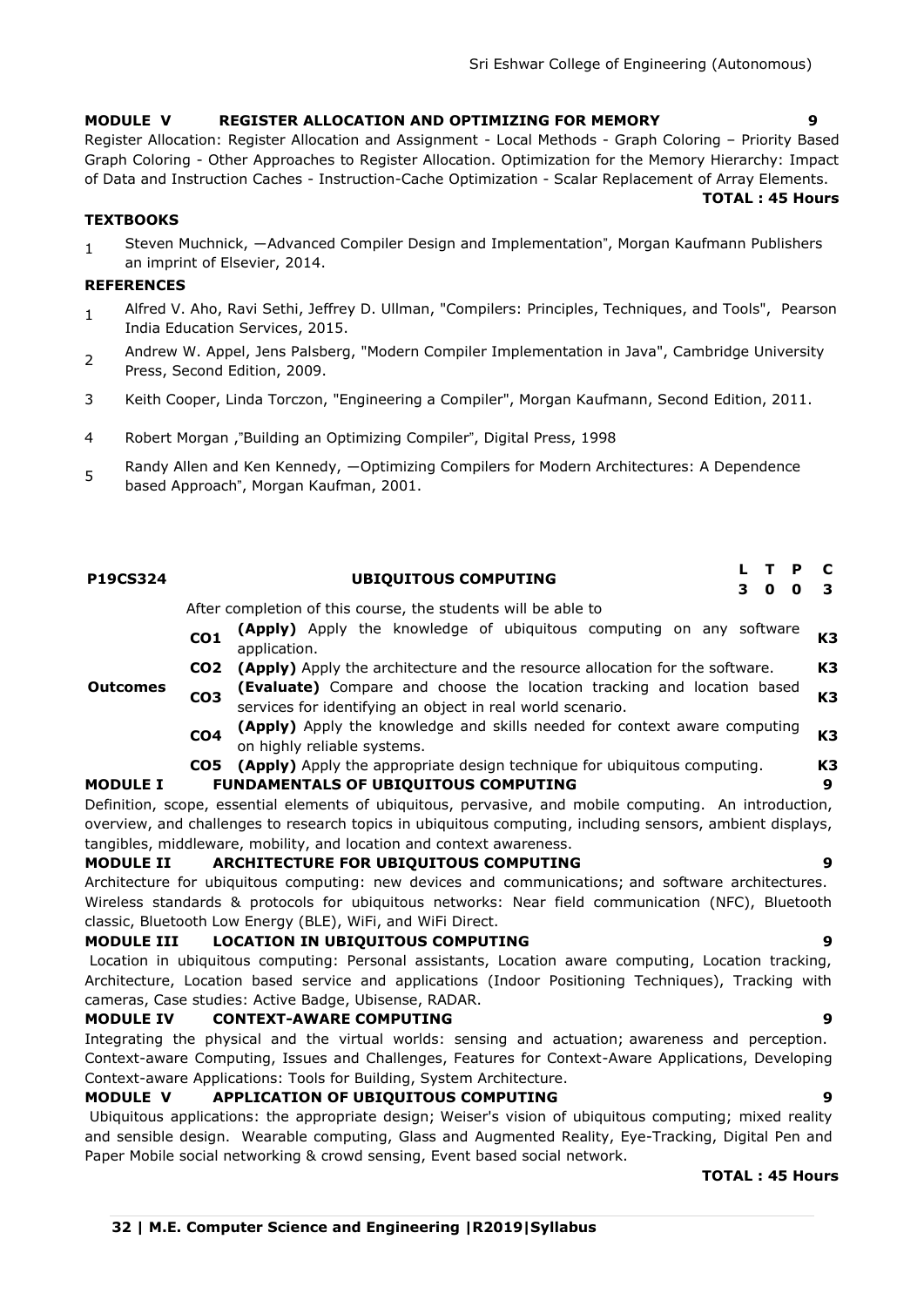### **TEXTBOOKS**

- 1 Laurence T. Yang, EviSyukur, Seng W. Loke, "Handbook on Mobile and Ubiquitous Computing: Status and Perspective", CRC Press, 1st Edition, 2016
- <sup>2</sup> Stefan Poslad, "Ubiquitous Computing: Smart Devices, Environments and Interactions", Wiley, 2011

- 1 Adam Greenfield, "Everyware: The Dawning Age of Ubiquitous Computing", New Riders Publishing, 1st edition, 2006
- 2 John Krumm, "Ubiquitous Computing Fundamentals", CRC Press, 2010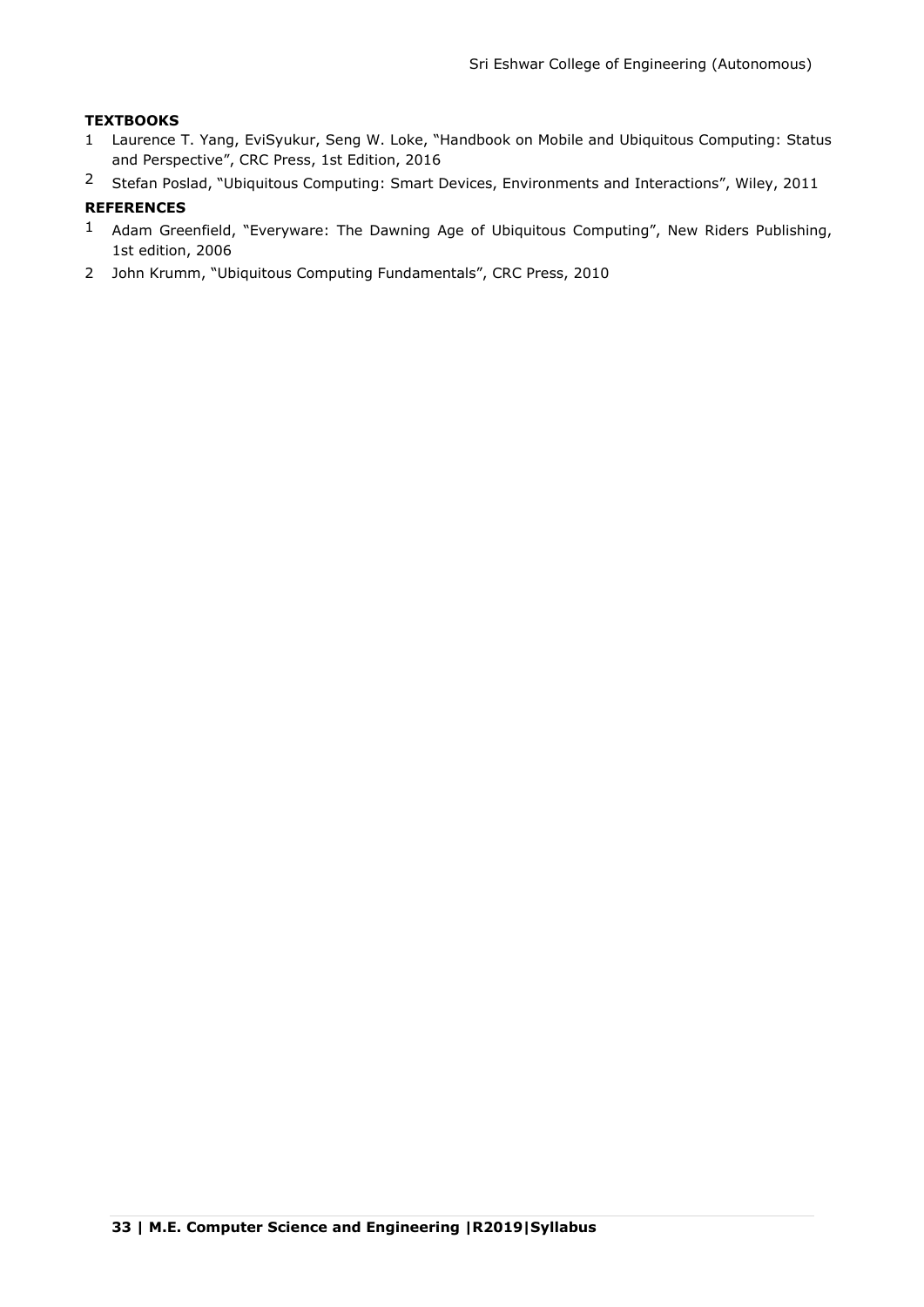# **OPEN ELECTIVES**

| P190E401        |                 | <b>BUSINESS ANALYTICS</b><br>3<br>O                                                                          | Р<br>O | -C<br>- 3      |
|-----------------|-----------------|--------------------------------------------------------------------------------------------------------------|--------|----------------|
|                 |                 | After completion of this course, the students will be able to                                                |        |                |
|                 |                 | <b>CO1</b> (Apply) Demonstrate knowledge of data analytics.                                                  |        | K <sub>3</sub> |
|                 | CO <sub>2</sub> | (Apply) Demonstrate the ability of think critically in making decisions<br>based on data and deep analytics. |        | K <sub>3</sub> |
| <b>Outcomes</b> | CO <sub>3</sub> | (Apply) Demonstrate the ability to use technical skills in predicative<br>and                                |        | K <sub>3</sub> |
|                 | CO <sub>4</sub> | (Apply) Demonstrate the ability to translate data into clear, actionable<br>insiahts.                        |        | K <sub>3</sub> |
|                 |                 | <b>CO5</b> (Apply) Prescriptive modelling to support business decision-making.                               |        | K <sub>3</sub> |
| <b>MODULE I</b> |                 | <b>BUSINESS ANALYTICS</b>                                                                                    |        | 8              |
|                 |                 | Overview of Business analytics, Scope of Business analytics, Business Analytics Process, Relationship of     |        |                |

Overview of Business analytics, Scope of Business analytics, Business Analytics Process, Relationship of Business Analytics Process and organization, competitive advantages of Business Analytics.

Statistical Tools: Statistical Notation, Descriptive Statistical methods, Review of probability distribution and data modelling, sampling and estimation methods overview.

#### **MODULE II TRENDINESS AND REGRESSION ANALYSIS 8**

Modelling Relationships and Trends in Data, simple Linear Regression. Important Resources, Business Analytics Personnel, Data and models for Business analytics, problem solving, Visualizing and Exploring Data, Business Analytics Technology.

#### **MODULE III FORMING REQUIREMENTS 9**

Organization Structures of Business analytics, Team management, Management Issues, Designing Information Policy, Outsourcing, Ensuring Data Quality, Measuring contribution of Business analytics, Managing Changes. Descriptive Analytics, predictive analytics, predicative Modelling, Predictive analytics analysis, Data Mining, Data Mining Methodologies, Prescriptive analytics and its step in the business analytics Process, Prescriptive Modelling, nonlinear Optimization.

#### **MODULE IV FORECASTING TECHNIQUES 10**

Qualitative and Judgmental Forecasting, Statistical Forecasting Models, Forecasting Models for Stationary Time Series, Forecasting Models for Time Series with a Linear Trend, Forecasting Time Series with Seasonality, Regression Forecasting with Casual Variables, Selecting Appropriate Forecasting Models.Monte Carlo Simulation and Risk Analysis: Monte Carle Simulation Using

Analytic Solver Platform, New-Product Development Model, Newsvendor Model, Overbooking Model, Cash Budget Model.

#### **MODULE V DECISION ANALYSIS 10**

Formulating Decision Problems, Decision Strategies with the without Outcome Probabilities, Decision Trees, The Value of Information, Utility and Decision Making

#### **REFERENCES**

- 1 Business analyticsPrinciples, Concepts, and Applications by Marc J. Schniederjans, Dara G.Schniederjans,Christopher M.Starkey,Pearson FTPress.
- 2 Business Analytics by James Evans, persons Education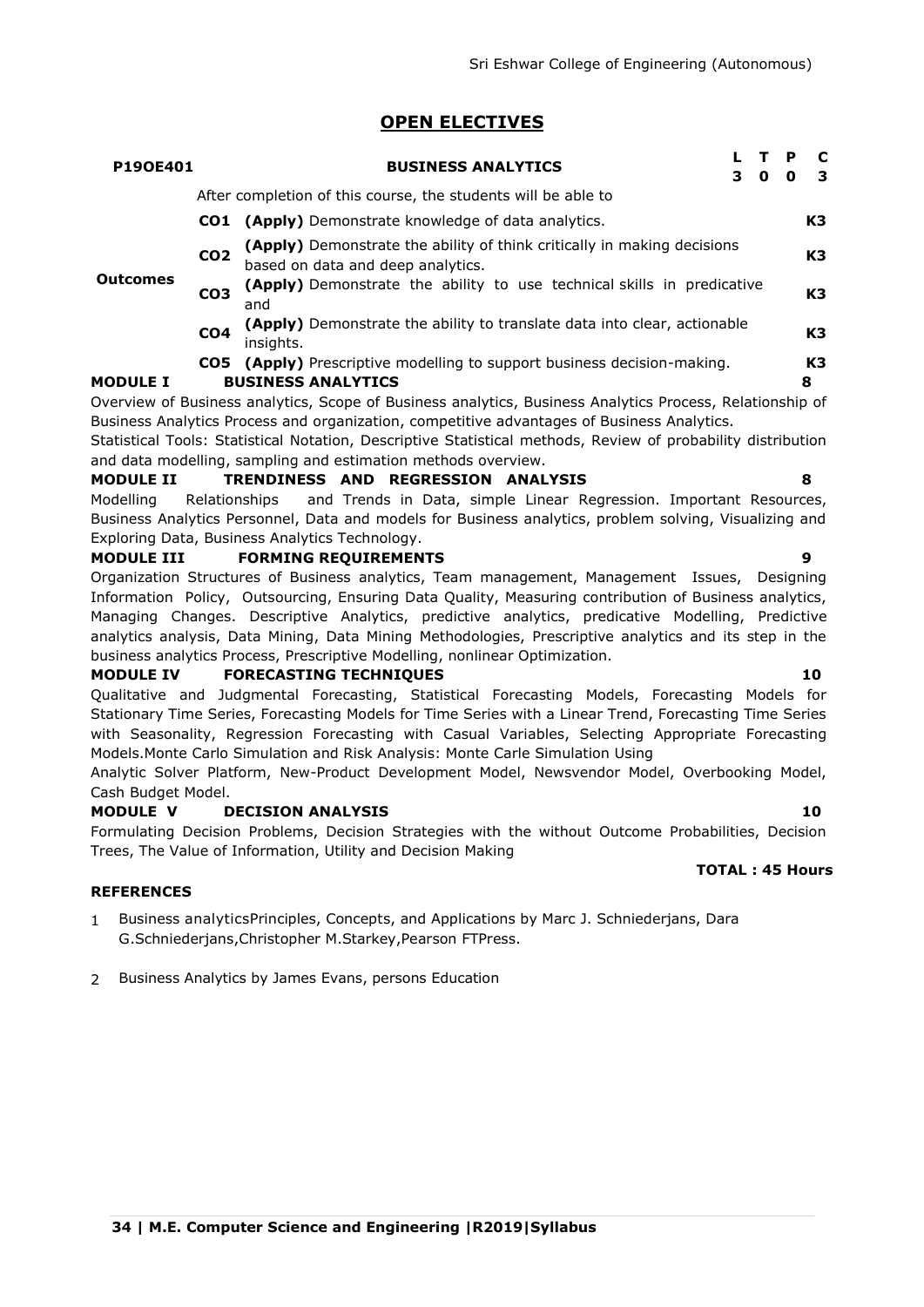| P190E402        |                 | <b>INDUSTRIAL SAFETY</b>                                                                                                             |  | т.<br>0 | P<br>o | C<br>3         |  |  |  |
|-----------------|-----------------|--------------------------------------------------------------------------------------------------------------------------------------|--|---------|--------|----------------|--|--|--|
|                 |                 | After completion of this course, the students will be able to                                                                        |  |         |        |                |  |  |  |
|                 | CO <sub>1</sub> | <b>(Understand)</b> Understand Importance of Safety and Important related<br>Acts.                                                   |  |         |        |                |  |  |  |
| <b>Outcomes</b> | CO <sub>2</sub> | (Apply) Apply Maintenance techniques as per requirements and able to<br>compare for with different technique for better performance. |  |         |        |                |  |  |  |
|                 | CO <sub>3</sub> | (Understand) Understand wear and corrosion, its causes and remedial<br>actions for preventions.                                      |  |         |        | K <sub>2</sub> |  |  |  |
|                 | CO4             | <b>(Apply)</b> Demonstrate fault tracing, its methods and application.                                                               |  |         |        | K <sub>3</sub> |  |  |  |
|                 | CO5             | (Understand) Understand Importance of maintenance                                                                                    |  |         |        | K2             |  |  |  |
| <b>MODULE I</b> |                 | <b>INDUSTRIAL SAFETY</b>                                                                                                             |  |         |        | 8              |  |  |  |

Accident, causes, types, results and control, mechanical and electrical hazards, types, causes and preventive steps/procedure, describe salient points of factories act 1948 for health and safety, wash rooms, drinking water layouts, light, cleanliness, fire, guarding, pressure vessels, etc, Safety color codes. Fire prevention and firefighting, equipment and methods.

# **MODULE II FUNDAMENTALS OF MAINTENANCE ENGINEERING 8**

Definition and aim of maintenance engineering, Primary and secondary functions and responsibility of maintenance department, Types of maintenance, Types and applications of tools used for maintenance, Maintenance cost

& its relation with replacement economy, Service life of equipment.

# **MODULE III WEAR AND CORROSION AND THEIR PREVENTION 9**

Wear- types, causes, effects, wear reduction methods, lubricants-types and applications, Lubrication methods, general sketch, working and applications, i. Screw down grease cup, ii. Pressure grease gun, iii. Splash lubrication, iv. Gravity lubrication, v. Wick feed lubrication vi. Side feed lubrication, vii. Ring lubrication, Definition, principle and factors affecting the corrosion. Types of corrosion, corrosion prevention methods.

#### **MODULE IV FAULT TRACING 10**

Fault tracing-concept and importance, decision treeconcept, need and applications, sequence of fault finding activities, show as decision tree, draw decision tree for problems in machine tools, hydraulic, pneumatic, automotive, thermal and electrical equipment's like, I. Any one machine tool, ii. Pump iii. Air compressor, iv. Internal combustion engine, v. Boiler, vi. Electrical motors, Types of faults in machine tools and their general causes

### **MODULE V PERIODIC AND PREVENTIVE MAINTENANCE 10**

Periodic inspection-concept and need, degreasing, cleaning and repairing schemes, overhauling of mechanical components, overhauling of electrical motor, common troubles and remedies of electric motor, repair complexities and its use, definition, need, steps and advantages of preventive maintenance. Steps/procedure for periodic and preventive maintenance of: I. Machine tools, ii. Pumps, iii. Air compressors, iv. Diesel generating (DG) sets, Program and schedule of preventive maintenance of mechanical and electrical equipment, advantages of preventive maintenance. Repair cycle concept and importance

### **REFERENCES**

- 1 Maintenance Engineering Handbook, Higgins & Morrow, Da Information Services
- 2 Maintenance Engineering, H. P. Garg, S. Chand and Company.
- 3 Pump-hydraulic Compressors, Audels, Mcgrew Hill Publication.
- 4 Foundation Engineering Handbook, Winterkorn, Hans, Chapman & Hall London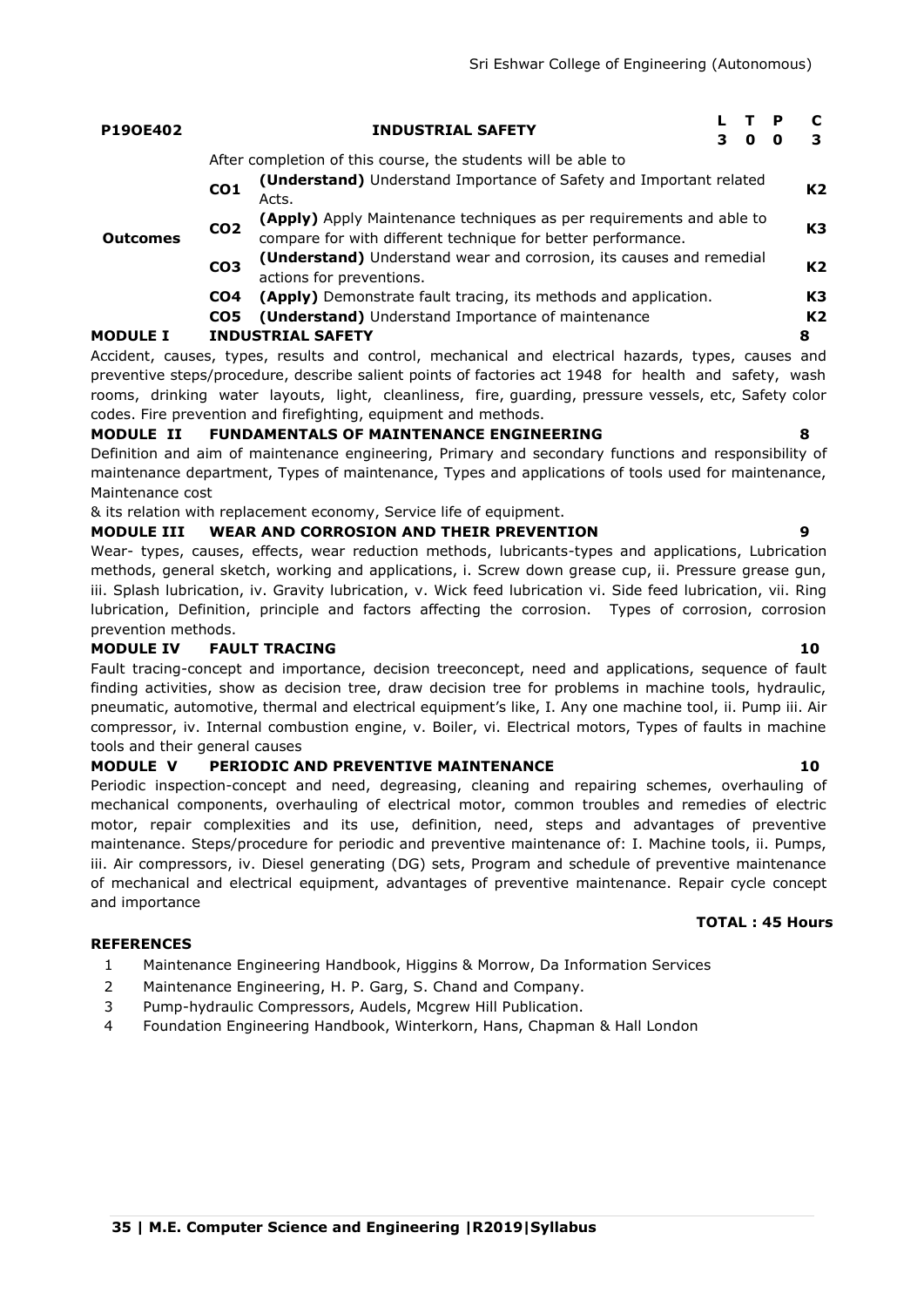| P190E403        | <b>OPERATIONS RESEARCH</b>                                                                | o | P |                |
|-----------------|-------------------------------------------------------------------------------------------|---|---|----------------|
|                 | After completion of this course, the students will be able to                             |   |   |                |
|                 | (Understand) Understand basics of operation research and optimization<br>CO1<br>problems. |   |   | K <sub>2</sub> |
| <b>Outcomes</b> | (Apply) Apply transportation and network models.<br>CO <sub>2</sub>                       |   |   | K3             |
|                 | (Understand) Understand inventory control models<br>CO <sub>3</sub>                       |   |   | K2             |
|                 | (Analyze) Analyze the Queueing systems and models<br>CO4                                  |   |   | K3             |
|                 | (Apply) Apply decision models for optimization problems<br>CO5                            |   |   | K3             |
| <b>MODULE I</b> | <b>OPERATIONS RESEARCH</b>                                                                |   |   | 10             |
|                 | The phase of an operation research study – Linear programming – Graphical method– Simplex |   |   |                |

algorithm – Duality formulation – Sensitivity analysis.

#### **MODULE II TRANSPORTATION MODELS AND NETWORK MODELS 9**

Transportation Assignment Models –Traveling Salesman problem-Networks models – Shortest route – Minimal spanning tree – Maximum flow models –Project network – CPM and PERT networks – Critical path scheduling – Sequencing models

#### **MODULE III INVENTORY MODELS 8**

Inventory models – Economic order quantity models – Quantity discount models – Stochastic inventory models – Multi product models – Inventory control models in practice.

#### **MODULE IV QUEUEING MODELS 8**

Queueing models - Queueing systems and structures – Notation parameter – Single server and multi-server models – Poisson input – Exponential service – Constant rate service – Infinite population – Simulation.

#### **MODULE V DECISION MODELS 10**

Decision models – Game theory – Two person zero sum games – Graphical solution- Algebraic solution– Linear Programming solution – Replacement models – Models based on service life – Economic life– Single / Multi variability search technique – Dynamic Programming – Simple Problem.

#### **TOTAL : 45 Hours**

- 1 Hillier and Libeberman, "Operations Research", Holden Day, 2005
- 2 Taha H.A., "Operations Research", Sixth Edition, Prentice Hall of India, 2003.
- 3 Bazara M.J., Jarvis and Sherali H., "Linear Programming and Network Flows", John Wiley, 2009.
- 4 Budnick F.S., "Principles of Operations Research for Management", Richard D Irwin, 1990.
- 5 Philip D.T. and Ravindran A., "Operations Research", John Wiley, 1992.
- 6 Shennoy G.V. and Srivastava U.K., "Operation Research for Management", Wiley Eastern, 1994.
- 7 Tulsian and Pasdey V., "Quantitative Techniques", Pearson Asia, 2002
- 8 H.A.Taha, "OperationsResearch, AnIntroduction", PHI, 2008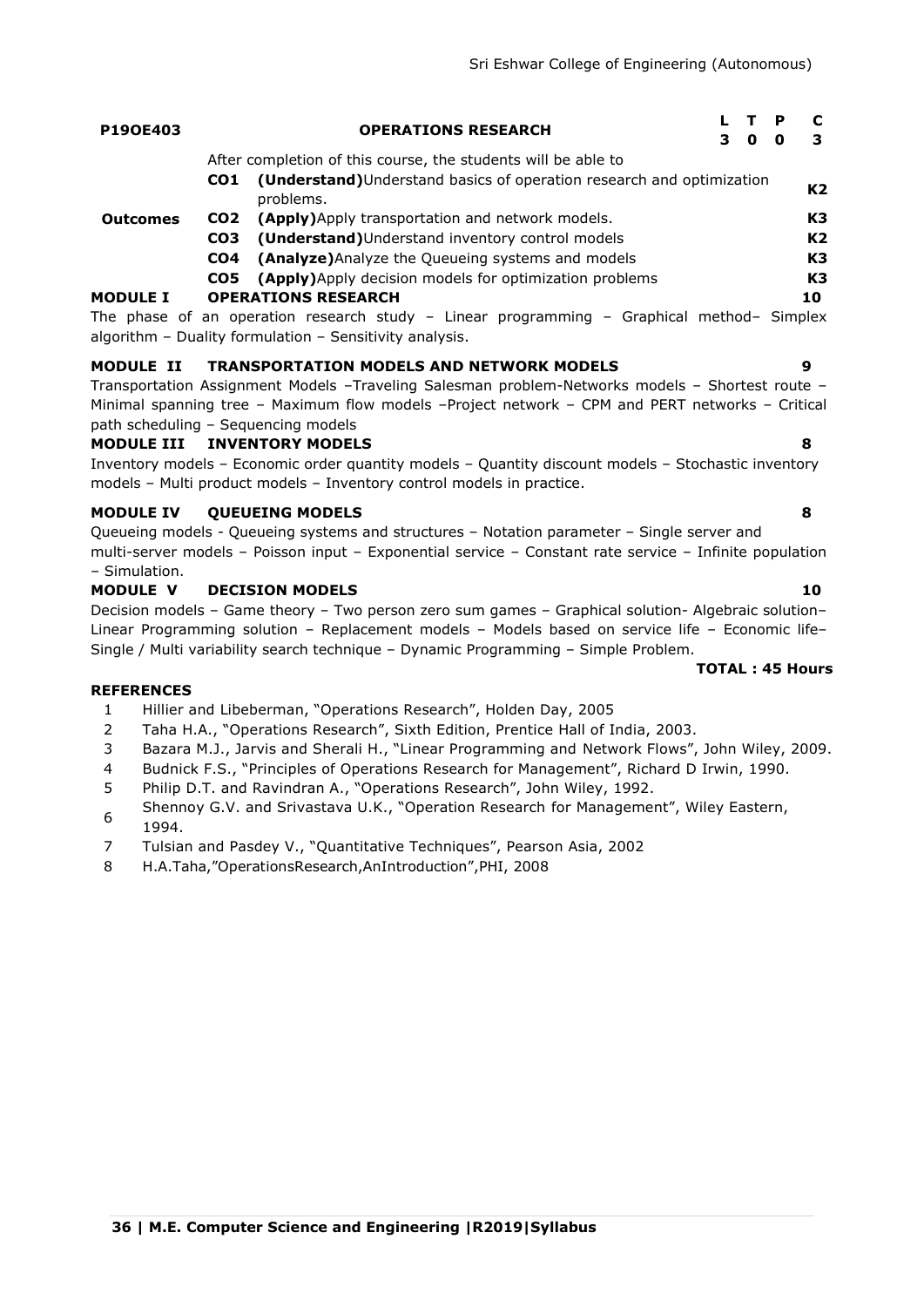| <b>P190E404</b> |                                                                                                                                   |   |   | P |    |  |  |  |  |  |
|-----------------|-----------------------------------------------------------------------------------------------------------------------------------|---|---|---|----|--|--|--|--|--|
|                 | <b>COST MANAGEMENT OF ENGINEERING PROJECTS</b>                                                                                    | 3 | O | o | з  |  |  |  |  |  |
|                 | After completion of this course, the students will be able to                                                                     |   |   |   |    |  |  |  |  |  |
|                 | (Apply) Apply modern software packages to conduct analysis of real world<br>CO <sub>1</sub><br>data.                              |   |   |   | K3 |  |  |  |  |  |
|                 | (Understand) Understand the technical underpinning of engineering<br>CO <sub>2</sub><br>economic analysis.                        |   |   |   |    |  |  |  |  |  |
| <b>Outcomes</b> | (Apply) Apply the appropriate analytical techniques to a wide variety of<br>CO <sub>3</sub><br>real world problems and data sets. |   |   |   |    |  |  |  |  |  |
|                 | (Understand) Summarize and present the analysis results in a clear and<br>CO <sub>4</sub><br>coherent manner.                     |   |   |   |    |  |  |  |  |  |
|                 | (Apply) Make use of the principles of project management and its<br>CO <sub>5</sub><br>functions.                                 |   |   |   | K3 |  |  |  |  |  |
| <b>MODULE I</b> | <b>COSTCONCEPTS IN DECISION-MAKING</b>                                                                                            |   |   |   |    |  |  |  |  |  |

Relevant cost, Differential cost, Incremental cost and Opportunity cost. Objectives of a Costing System; Inventory valuation; Creation of a Database for operational control; Provision of data for Decision - Making.

# **MODULE II PROJECT 8**

Meaning, Different types, why to manage, cost over runs centers, various stages of project execution: conception to commissioning. Project execution as conglomeration of technical and non-technical activities. Detailed Engineering activities. Pre project execution main clearances and documents Project team: Role of each member. Importance Project site: Data required with significance. Project contracts. Types and contents. Project execution Project cost control. Bar charts and Network diagram. Project commissioning: mechanical and process

# **MODULE III COSTBEHAVIORANDPROFITPLANNINGMARGINAL COSTING 9**

Distinction between Marginal Costing and Absorption Costing; Break – even Analysis, Cost-Volume-Profit Analysis. Various decision - making problems. Standard Costing and Variance Analysis. Pricing strategies: Pareto Analysis. Target costing, Life Cycle Costing. Costing of service sector

# **MODULE IV JUST-IN-TIME APPROACH 10**

Material Requirement Planning, Enterprise Resource Planning, Total Quality Management and Theory of constraints. Activity - Based Cost Management, Bench Marking; Balanced Score Card and Value-Chain Analysis. Budgetary Control; Flexible Budgets; Performance budgets; Zero – based budgets. Measurement of Divisional profitability pricing decisions including transfer pricing.

# **MODULE V QUANTITATIVE TECHNIQUESFORCOSTMANAGEMENT 10**

Linear Programming, PERT/CPM, Transportation problems, Assignment problems, Simulation, Learning Curve Theory.

# **TOTAL : 45 Hours**

- 1 Cost Accounting A Managerial Emphasis, Prentice Hall of India, NewDelhi
- 2 Charles T. Horngren and George Foster, "Advanced Management Accounting"
- 3 J. Robert S Kaplan, Anthony A. Alkinson, "Management & Cost Accounting"
- 4 Ashish K. Bhattacharya, "Principles & Practices of Cost Accounting", A. H. Wheeler publisher
- 5 N.D.Vohra, Quantitative Techniques in Management, Tata McGraw Hill Book Co. Ltd.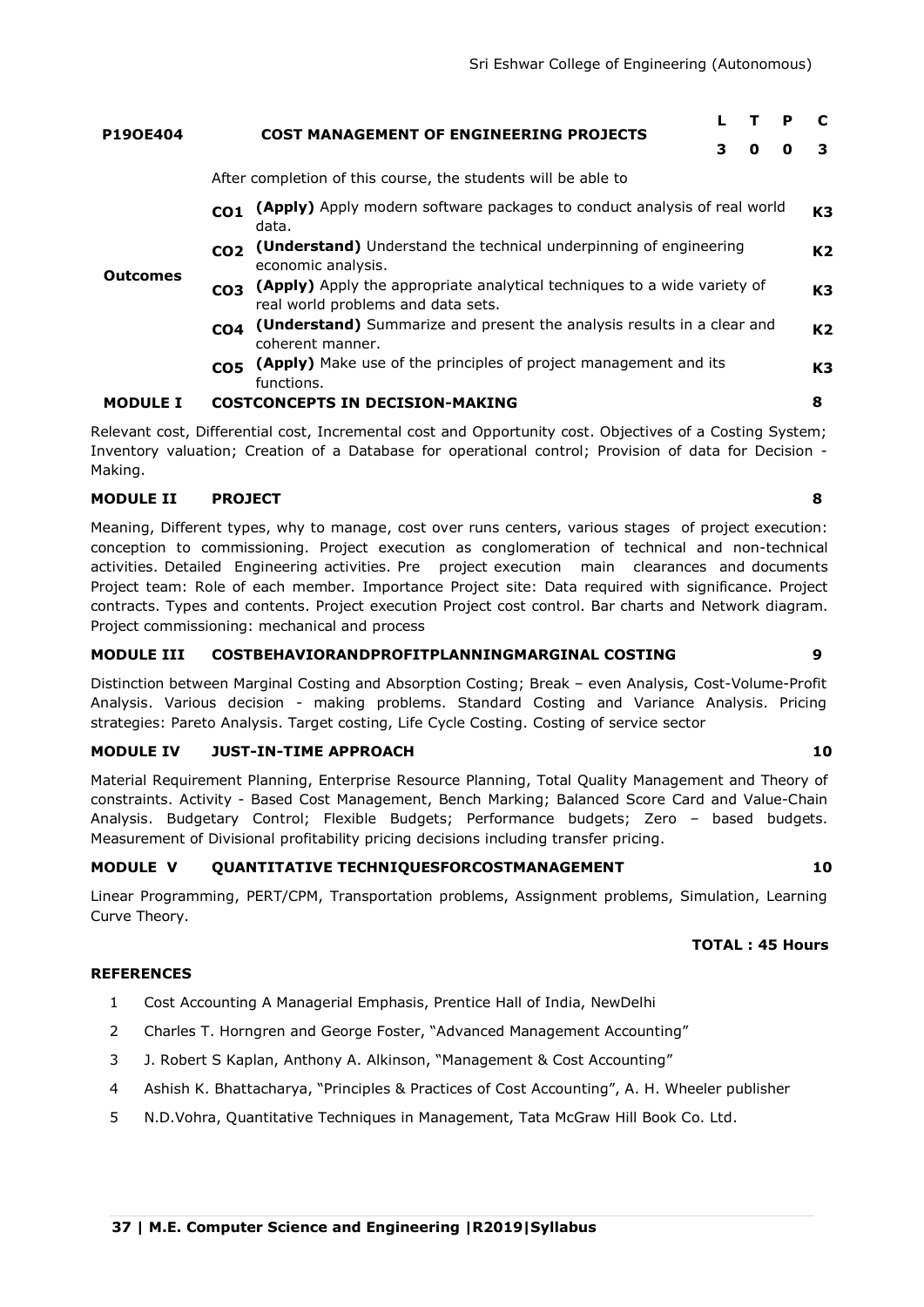| P190E405        |                 | <b>COMPOSITE MATERIALS</b>                                                        | з   | 0   | <b>P</b><br>0 | $\mathbf c$<br>- 3 |
|-----------------|-----------------|-----------------------------------------------------------------------------------|-----|-----|---------------|--------------------|
|                 |                 | After completion of this course, the students will be able to                     |     |     |               |                    |
|                 | CO <sub>1</sub> | Understand the concepts of composites<br>(Understand)<br>applications.            | and | its |               | K2                 |
|                 | CO <sub>2</sub> | (Understand) Learn about the fibres in composite, and its mechanical<br>Behavior. |     |     |               | K2                 |
| <b>Outcomes</b> | CO <sub>3</sub> | (Understand) Gather Knowledge in matrix Composites and its different<br>types.    |     |     |               | K2                 |
|                 | CO <sub>4</sub> | (Understand) Know about the manufacturing process of polymer matrix<br>composites |     |     |               | K2                 |

**CO5 (Understand)** Understand the concepts strength criteria of different types of composites in different applications level. **K2**

# **MODULE I INTRODUCTION 8**

Definition – Classification and characteristics of Composite materials. Advantages and application of composites. Functional requirements of reinforcement and matrix. Effect of reinforcement (size, shape, distribution, volume fraction) on overall composite performance.

# **MODULE II REINFORCEMENTS 8**

Preparation - layup, curing, properties and applications of glass fibers, carbon fibers, Kevlar fibers and Boron fibers. Properties and applications of whiskers, particle reinforcements. Mechanical Behavior of composites: Rule of mixtures, Inverse rule of mixtures. Isostrain and Isostress conditions.

### **MODULE III MANUFACTURING OF METAL MATRIX COMPOSITES 9**

Casting – Solid State diffusion technique, Cladding– Hotiso static pressing. Properties and applications. Manufacturing of Ceramic Matrix Composites: Liquid Metal Infiltration – Liquid phase sintering. Manufacturing of Carbon – Carbon composites: Knitting, Braiding, Weaving. Properties and applications.

#### **MODULE IV MANUFACTURINGOF POLYMER MATRIX COMPOSITES 10**

Preparation of Moulding compounds and prepregs – hand layup method – Autoclave method – Filament winding method – Compression moulding– Reaction injection moulding. Properties and applications.

### **MODULE V STRENGTH 10**

Laminar Failure Criteria – strength ratio, maximum stress criteria, maximum strain criteria, interacting failure criteria, hygrothermal failure. Laminate first play failure – insight strength; Laminate strengthply discount truncated maximum strain criterion; strength design using caplet plots; stress concentrations.

#### **TOTAL : 45 Hours**

#### **TEXT BOOKS**

- 1 Material Science and Technology– Vol13– Composites by R. W. Cahn VCH, West Germany
- $\overline{2}$ Materials Science and Engineering, An introduction. WD Callister, Jr., Adapted by R.
- Balasubramaniam, John Wiley& Sons, NY,Indianedition,2007

- 1 Hand Book of Composite Materials ed Lubin.
- 2 Composite Materials K.K.Chawla.
- 3 Composite Materials Science and Applications– Deborah D. L. Chung.
- 4 Composite Materials Design and Applications– Danial Gay, Suong V. Hoa,and Stephen W.Tasi.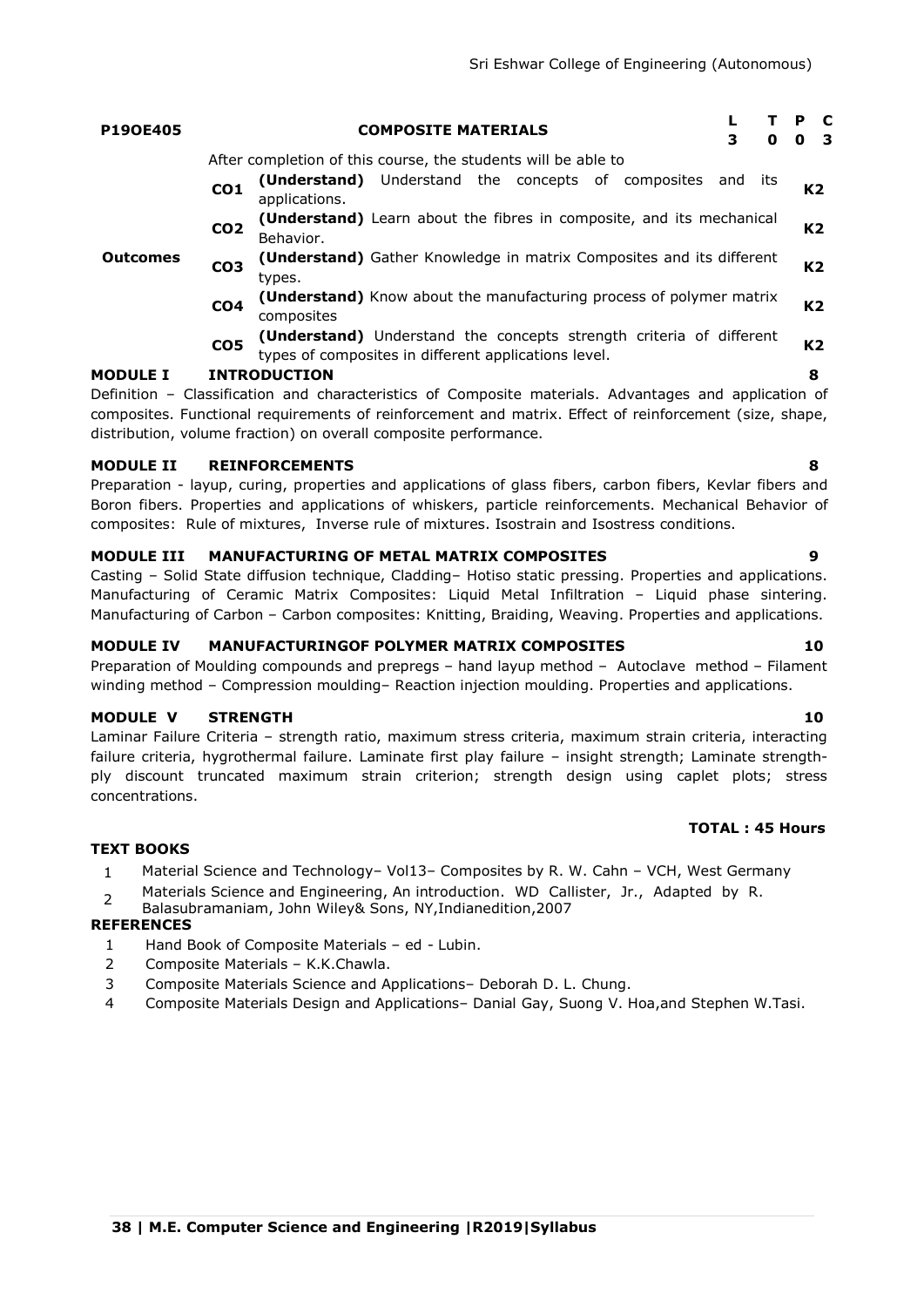| P190E406        |                 | <b>WASTE TO ENERGY</b>                                                                                      | 3 | O | P.<br>0 3 | -C             |
|-----------------|-----------------|-------------------------------------------------------------------------------------------------------------|---|---|-----------|----------------|
| <b>Outcomes</b> |                 | After completion of this course, the students will be able to                                               |   |   |           |                |
|                 | CO <sub>1</sub> | (Understand) Classify the types of waste and the conversion methods to<br>extract the energy from the waste |   |   |           | K2             |
|                 | CO <sub>2</sub> | (Understand) Understand the Principles of Pyrolosis and its applications<br>in Waste Management             |   |   |           | K <sub>2</sub> |
|                 | CO <sub>3</sub> | <b>(Understand)</b> Understand the principles of Gasifiers, design Gasifiers<br>and its operation process   |   |   |           | K2             |
|                 | CO <sub>4</sub> | (Understand) Gain knowledge on combustion in Waste to Energy<br>Process.                                    |   |   |           | K <sub>2</sub> |
|                 | CO <sub>5</sub> | <b>(Understand)</b> Understand the concepts of Biogas and its Design,<br>Operation Process etc.             |   |   |           | K <sub>2</sub> |
| <b>MODULE I</b> |                 | INTRODUCTION TO ENERGY FROM WASTE                                                                           |   |   | 8         |                |

Classification of waste as fuel – Agro based, For estresi due, Industrial waste-MSW– Conversion devices – Incinerators, gasifiers, digestors

# **MODULE II BIOMASSPYROLYSIS 8**

Pyrolysis – Types, slowfast–Manufacture of charcoal–Methods-Yields and application – Manufacture of pyrolytic oils and gases, yields and applications.

# **MODULE III BIOMASS GASIFICATION 9**

Gasifiers – Fixed bed system – Downdraft and updraft gasifiers – Fluidizedbed gasifiers–Design, construction and operation – Gasifier burner arrangement for thermal heating– Gasifier engine arrangement and electrical power–Equilibrium and kinetic consideration in gasifier operation

# **MODULE IV BIOMASSCOMBUSTION 10**

Biomass stoves– Improved chullahs, types, some exotic designs, Fixed bed combustors, Types, inclined grate combustors, Fluidized bed combustors, Design, construction and operation-Operation of all the above biomass combustors.

# **MODULE V BIOGAS 10**

Properties of biogas (Calorific value and composition) – Bio gas plant technology and status-Bio energy system – Design and constructional features – Biomass resources and their classification -Biomass conversion processes - Thermo chemical conversion - Direct combustion – biomass gasificationpyrolysis and liquefaction – bio chemical conversion - an aerobic digestion-Types of bio gas Plants– Applications -Alcohol production from biomass – Bio diesel production – Urban waste to energy conversion – Bio mass energy programme in India.

# **REFERENCES**

- 1 Non-Conventional Energy, Desai, AshokV., WileyEastern Ltd., 1990.
- 2 Biogas Technology-APracticalHandBook-Khandelwal,K.C.andMahdi,S.S.,Vol.I&II,Tata McGraw Hill Publishing Co. Ltd., 1983.
- 3 Food, Feed and Fuel from Biomass, Challal, D.S.,IBH Publishing Co. Pvt. Ltd., 1991.
- 4 Biomass Conversion and Technology, C.Y.WereKo - Brobby and E.B.Hagan, JohnWiley & Sons, 1996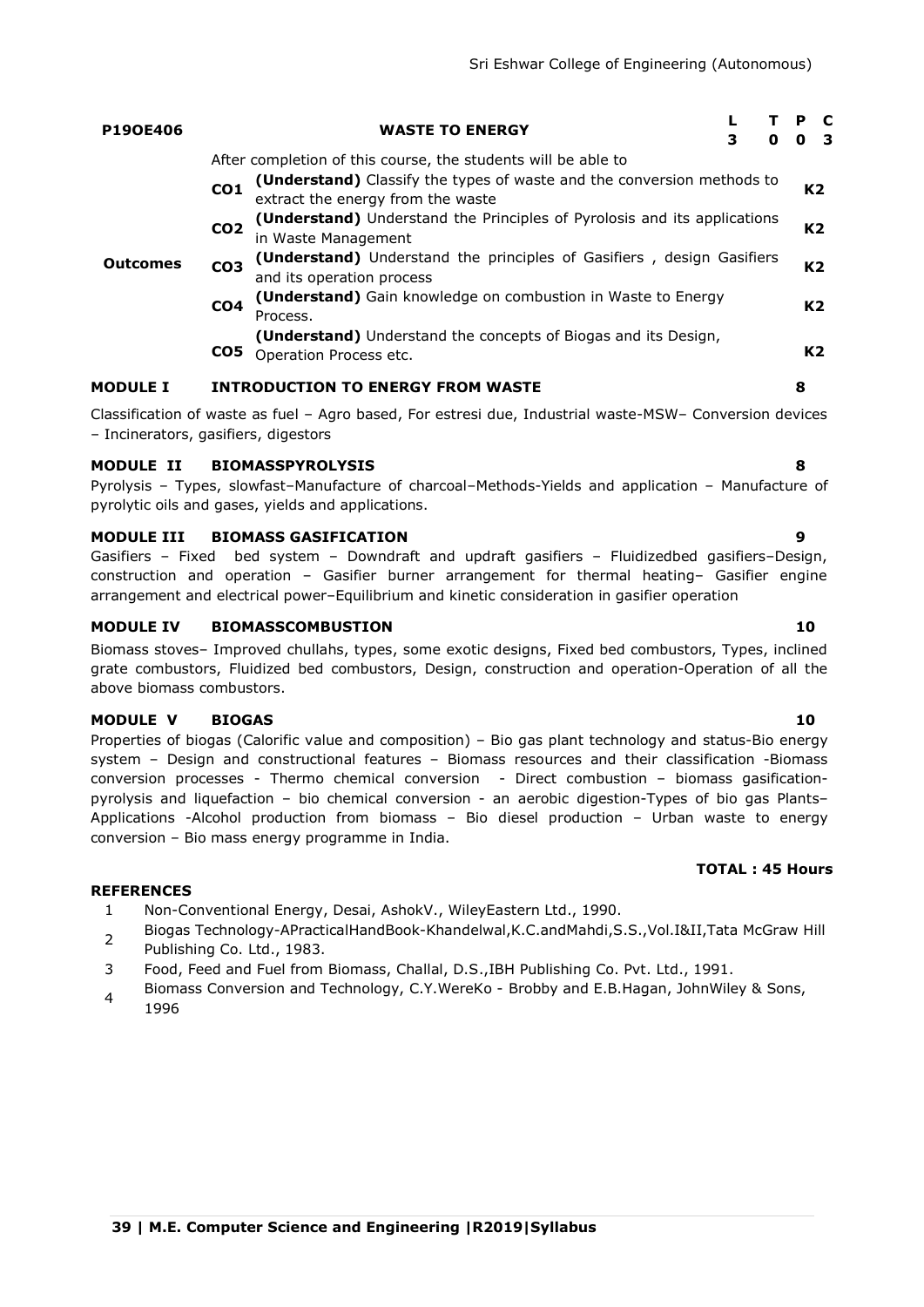### **AUDIT COURSES**

|                    |                 | <b>ENGLISH FOR RESEARCH PAPER WRITING</b>                                                              |   | т | Р | C                     |
|--------------------|-----------------|--------------------------------------------------------------------------------------------------------|---|---|---|-----------------------|
| <b>P19AC501</b>    |                 |                                                                                                        | 2 | 0 | 0 | 0                     |
|                    |                 | After completion of this course, the students will be able to                                          |   |   |   |                       |
|                    | CO <sub>1</sub> | (Understand) Understand that how to improve your writing skills and<br>level of readability.           |   |   |   | K <sub>2</sub>        |
|                    | CO <sub>2</sub> | (Understand) Learn about what to write in each section.                                                |   |   |   | K2                    |
| <b>Outcomes</b>    | CO <sub>3</sub> | (Understand) Understand the skills needed when writing a Title                                         |   |   |   | K2                    |
|                    | CO <sub>4</sub> | (Understand) Understand the skills needed when writing the<br>Conclusion                               |   |   |   | K2                    |
|                    | CO <sub>5</sub> | (Understand) Ensure the good quality of paper at very first-time<br>submission                         |   |   |   | K2                    |
| <b>MODULE I</b>    |                 | <b>INTRODUCTION TO RESEARCH PAPER WRITING</b>                                                          |   |   |   | 6                     |
|                    |                 | Planning and Preparation, Word Order, Breaking up long sentences, Structuring Paragraphs and           |   |   |   |                       |
|                    |                 | Sentences, Being Concise and Removing Redundancy, Avoiding Ambiguity and Vagueness.                    |   |   |   |                       |
| <b>MODULE II</b>   |                 | <b>PRESENTATION SKILLS</b>                                                                             |   |   |   | 6                     |
|                    |                 | Clarifying Who Did What, Highlighting Your Findings, Hedging and Criticizing, Paraphrasing             |   |   |   |                       |
|                    |                 | and Plagiarism, Sections of a Paper, Abstracts.                                                        |   |   |   |                       |
| <b>MODULE IV</b>   |                 | <b>TITLE WRITING SKILLS</b>                                                                            |   |   |   | 6                     |
|                    |                 | Key skills are needed when writing a Title, key skills are needed when writing an Abstract, key skills |   |   |   |                       |
|                    |                 | are needed when writing an Introduction, skills needed when writing a Review of the Literature.        |   |   |   |                       |
| <b>MODULE V</b>    |                 | <b>RESULT WRITING SKILLS</b>                                                                           |   |   |   | 6                     |
|                    |                 | Skills are needed when writing the Methods, skills needed when writing the Results, skills are needed  |   |   |   |                       |
|                    |                 | when writing the Discussion, skills are needed when writing the Conclusions                            |   |   |   |                       |
| <b>MODULE VI</b>   |                 | <b>VERIFICATION SKILLS</b>                                                                             |   |   |   | 6                     |
|                    |                 | Useful phrases, how to ensure paper is as good as it could possibly be the first - time submission     |   |   |   |                       |
|                    |                 |                                                                                                        |   |   |   | <b>TOTAL: 30Hours</b> |
| <b>REFERENCES:</b> |                 |                                                                                                        |   |   |   |                       |
| $\overline{1}$     |                 | Adrian Wallwork, English for Writing Research Papers, Springer New York Dordrecht                      |   |   |   |                       |

- 1 Heidelberg London, 2011
- 2 DayR (2006) How to Write and Publisha Scientific Paper, Cambridge University Press
- 3 Goldbort R Writing for Science, Yale University Press (available on Google Books) 2006
- 4 HighmanN (1998),Hand book of Writing for the Mathematical Sciences,SIAM. Highman's book.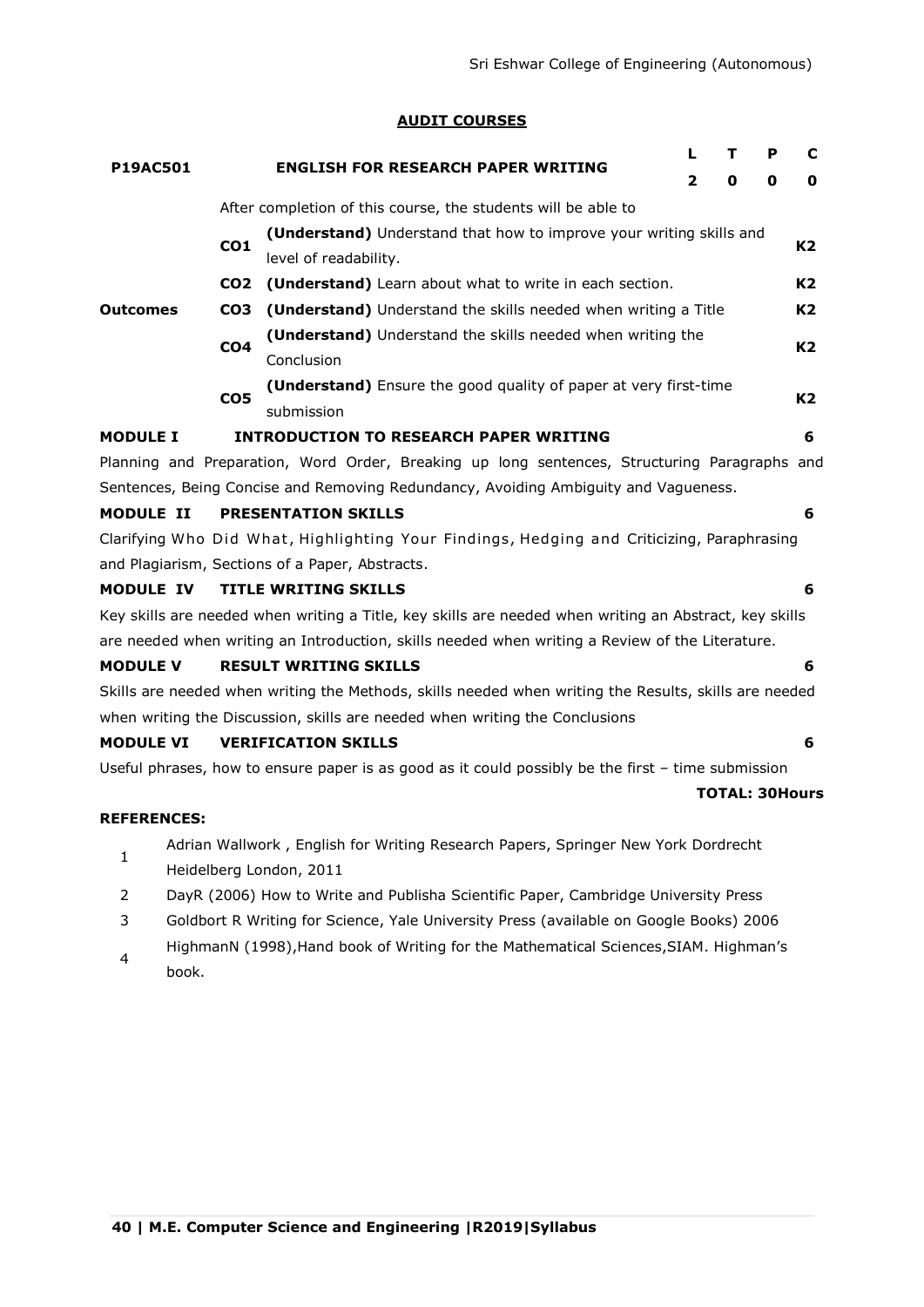|                                                                                            |                 |                                                                                                                                                                                                                                                                                        |                         | L<br>т<br>P |   | C              |  |  |  |  |  |  |
|--------------------------------------------------------------------------------------------|-----------------|----------------------------------------------------------------------------------------------------------------------------------------------------------------------------------------------------------------------------------------------------------------------------------------|-------------------------|-------------|---|----------------|--|--|--|--|--|--|
| <b>P19AC502</b>                                                                            |                 | <b>DISASTERMANAGEMENT</b>                                                                                                                                                                                                                                                              | $\overline{\mathbf{2}}$ | 0           | 0 | $\mathbf o$    |  |  |  |  |  |  |
|                                                                                            |                 | After completion of this course, students will be able to                                                                                                                                                                                                                              |                         |             |   |                |  |  |  |  |  |  |
|                                                                                            |                 | <b>CO1</b> (Understand) Ability to summarize basics of disaster                                                                                                                                                                                                                        |                         |             |   | K <sub>2</sub> |  |  |  |  |  |  |
| <b>Outcomes</b>                                                                            | CO <sub>2</sub> | (Understand) Ability to explain a critical understanding of key concepts<br>in disaster risk reduction and humanitarian response.                                                                                                                                                      |                         |             |   | K <sub>2</sub> |  |  |  |  |  |  |
|                                                                                            | CO <sub>3</sub> | (Understand) Ability to illustrate disaster risk reduction and<br>humanitarian response policy and practice from multiple perspectives.                                                                                                                                                |                         |             |   |                |  |  |  |  |  |  |
|                                                                                            | CO4             | (Understand) Ability to describe an understanding of standards of<br>humanitarian response and practical relevance in specific types of<br>disasters and conflict situations.                                                                                                          |                         |             |   | K2             |  |  |  |  |  |  |
|                                                                                            | CO <sub>5</sub> | (Understand) Ability to develop the strengths and weaknesses of<br>disaster management approaches                                                                                                                                                                                      |                         |             |   | K <sub>2</sub> |  |  |  |  |  |  |
| <b>MODULE I</b>                                                                            |                 | <b>Introduction</b>                                                                                                                                                                                                                                                                    |                         |             |   | 6              |  |  |  |  |  |  |
|                                                                                            |                 | Disaster: Definition, Factors And Significance; Difference Between Hazard And Disaster; Natural And<br>Manmade Disasters: Difference, Nature, Types And Magnitude.                                                                                                                     |                         |             |   |                |  |  |  |  |  |  |
| <b>MODULE II</b>                                                                           |                 | Repercussions Of Disasters and Hazards                                                                                                                                                                                                                                                 |                         |             |   | 6              |  |  |  |  |  |  |
|                                                                                            |                 | Economic Damage, Loss Of Human And Animal Life, Destruction Of Ecosystem. Natural Disasters:<br>Earthquakes, Volcanisms, Cyclones, Tsunamis, Floods, Droughts And Famines, Landslides And<br>Avalanches, Man-made disaster: Nuclear Reactor Meltdown, Industrial Accidents, Oil Slicks |                         |             |   |                |  |  |  |  |  |  |
|                                                                                            |                 | And Spills, Outbreaks Of Disease And Epidemics, War And Conflicts.                                                                                                                                                                                                                     |                         |             |   |                |  |  |  |  |  |  |
| <b>MODULE III</b>                                                                          |                 | Disaster Prone Areas In India                                                                                                                                                                                                                                                          |                         |             |   | 6              |  |  |  |  |  |  |
| Diseases And Epidemics                                                                     |                 | Study Of Seismic Zones; Areas Prone To Floods And Droughts, Landslides And Avalanches; Areas<br>Prone To Cyclonic And Coastal Hazards With Special Reference To Tsunami; Post-Disaster                                                                                                 |                         |             |   |                |  |  |  |  |  |  |
| <b>MODULE IV</b>                                                                           |                 | <b>Disaster Preparedness And Management</b>                                                                                                                                                                                                                                            |                         |             |   | 6              |  |  |  |  |  |  |
| Preparedness: Monitoring Of Phenomena Triggering A Disaster or Hazard; Evaluation of Risk: |                 |                                                                                                                                                                                                                                                                                        |                         |             |   |                |  |  |  |  |  |  |
| Application Of Remote Sensing, Data From Meteorological and Other Agencies, Media Reports: |                 |                                                                                                                                                                                                                                                                                        |                         |             |   |                |  |  |  |  |  |  |

Governmental and Community Preparedness.

### **MODULE V Disaster Mitigation 6**

Meaning, Concept And Strategies Of Disaster Mitigation, Emerging Trends In Mitigation. Structural Mitigation And Non-Structural Mitigation, Programs Of Disaster Mitigation In India.

#### **TOTAL: 30 Hours**

**TEXT BOOKS:**

- 1 R.Nishith, SinghAK, "DisasterManagementinIndia: Perspectives, issuesandstrategies "New Royal book Company.
- 2 Sahni, PardeepEt.Al.(Eds.), "DisasterMitigationExperiencesAndReflections", PrenticeHallOf India, New Delhi.
- 3 Goel S. L., Disaster Administration And Management Text And Case Studies", Deep &Deep Publication Pvt. Ltd., New Delhi.
- 
-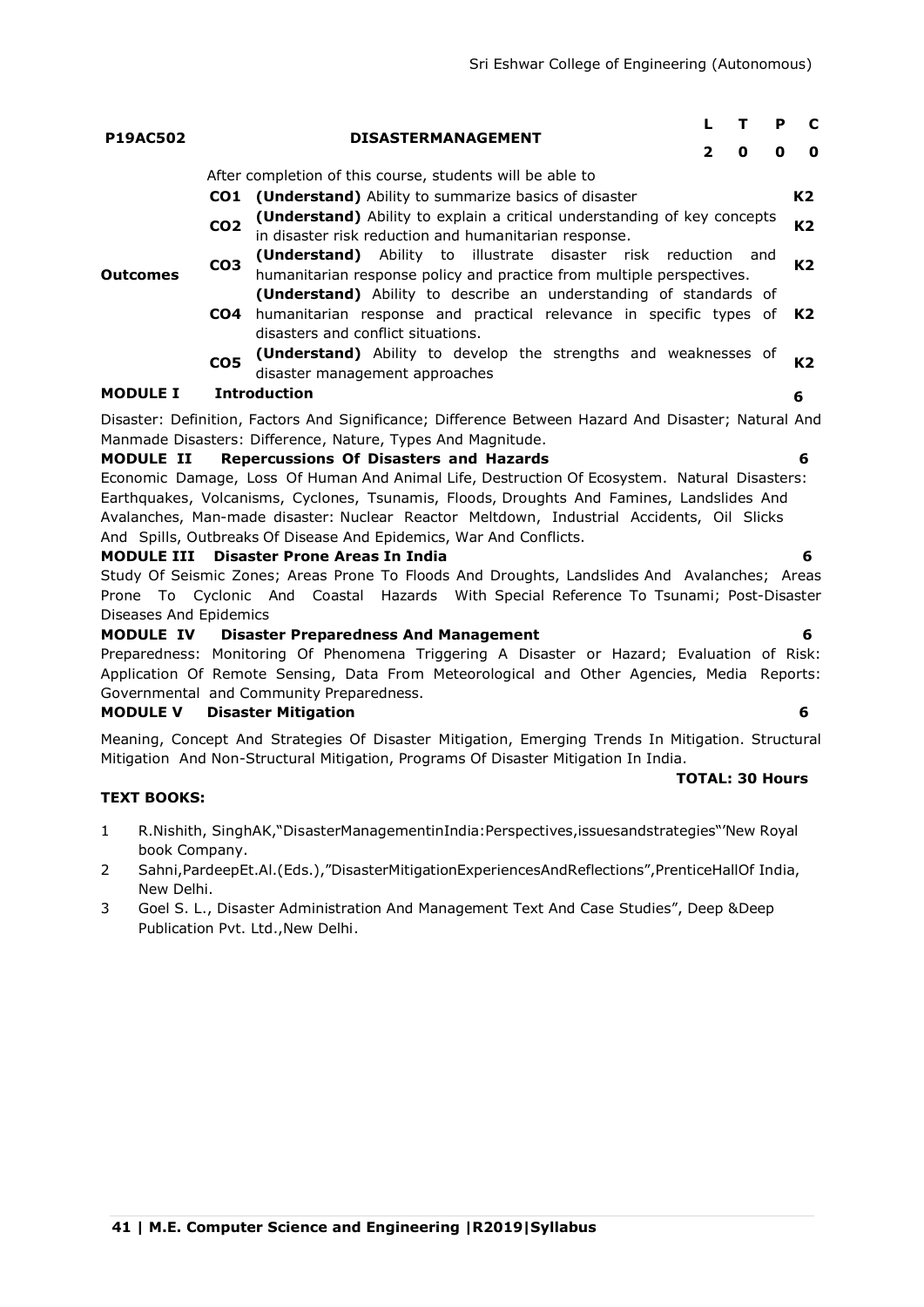| <b>P19AC503</b>               | <b>SANSKRIT FOR TECHNICAL KNOWLEDGE</b> |                                                                                       | L              | т                      | P | C              |
|-------------------------------|-----------------------------------------|---------------------------------------------------------------------------------------|----------------|------------------------|---|----------------|
|                               |                                         |                                                                                       | $\overline{2}$ | O                      | 0 | 0              |
|                               |                                         | After completion of this course, students will be able to                             |                |                        |   |                |
|                               | CO <sub>1</sub>                         | (Understand) Understanding basic Sanskrit language                                    |                |                        |   | C <sub>2</sub> |
| <b>Outcomes</b>               | CO <sub>2</sub>                         | (Apply) Write sentences.                                                              |                |                        |   | C <sub>3</sub> |
|                               | CO <sub>3</sub>                         | (Understand) Know the order and roots of Sanskrit.                                    |                |                        |   | C <sub>2</sub> |
|                               |                                         | (Understand) Know about technical information about Sanskrit                          |                |                        |   |                |
|                               | CO <sub>4</sub>                         | literature.                                                                           |                |                        |   | C <sub>2</sub> |
|                               | CO5                                     | (Understand) Understand the technical concepts of Engineering                         |                |                        |   | C <sub>2</sub> |
| <b>MODULE I</b>               |                                         | <b>ALPHABETS</b>                                                                      |                |                        |   | 6              |
| Alphabets in Sanskrit         |                                         |                                                                                       |                |                        |   |                |
| <b>MODULE II</b>              |                                         | <b>TENSES AND SENTENCES</b>                                                           |                |                        |   | 6              |
|                               |                                         | Past/Present/Future Tense - Simple Sentences                                          |                |                        |   |                |
| <b>MODULE II</b>              |                                         | <b>ORDER AND ROOTS</b>                                                                |                |                        |   | 6              |
| Order - Introduction of roots |                                         |                                                                                       |                |                        |   |                |
| <b>MODULE IV</b>              |                                         | <b>SANSKRIT LITERATURE</b>                                                            |                |                        |   | 6              |
|                               |                                         | Technical information about Sanskrit Literature                                       |                |                        |   |                |
| <b>MODULE V</b>               |                                         | <b>TECHNICAL CONCEPTS OF ENGINEERING</b>                                              |                |                        |   | 6              |
|                               |                                         | Technical concepts of Engineering - Electrical, Mechanical, Architecture, Mathematics |                |                        |   |                |
|                               |                                         |                                                                                       |                | <b>TOTAL: 30 Hours</b> |   |                |

# **REFRENCES:**

- 1 Nbhyaspustakam", Dr.Vishwas, Samskrita -BhartiPublication, New Delhi
- 2 "Teach Yourself Sanskrit" Prathama Deeksha-Vempati Kutumbshastri, Rashtriya Sansthanam, NewDelhiPublication
- 3 
"India's Glorious Scientific Tradition", Suresh Soni, Oceanbooks(P) Ltd., NewDelhi.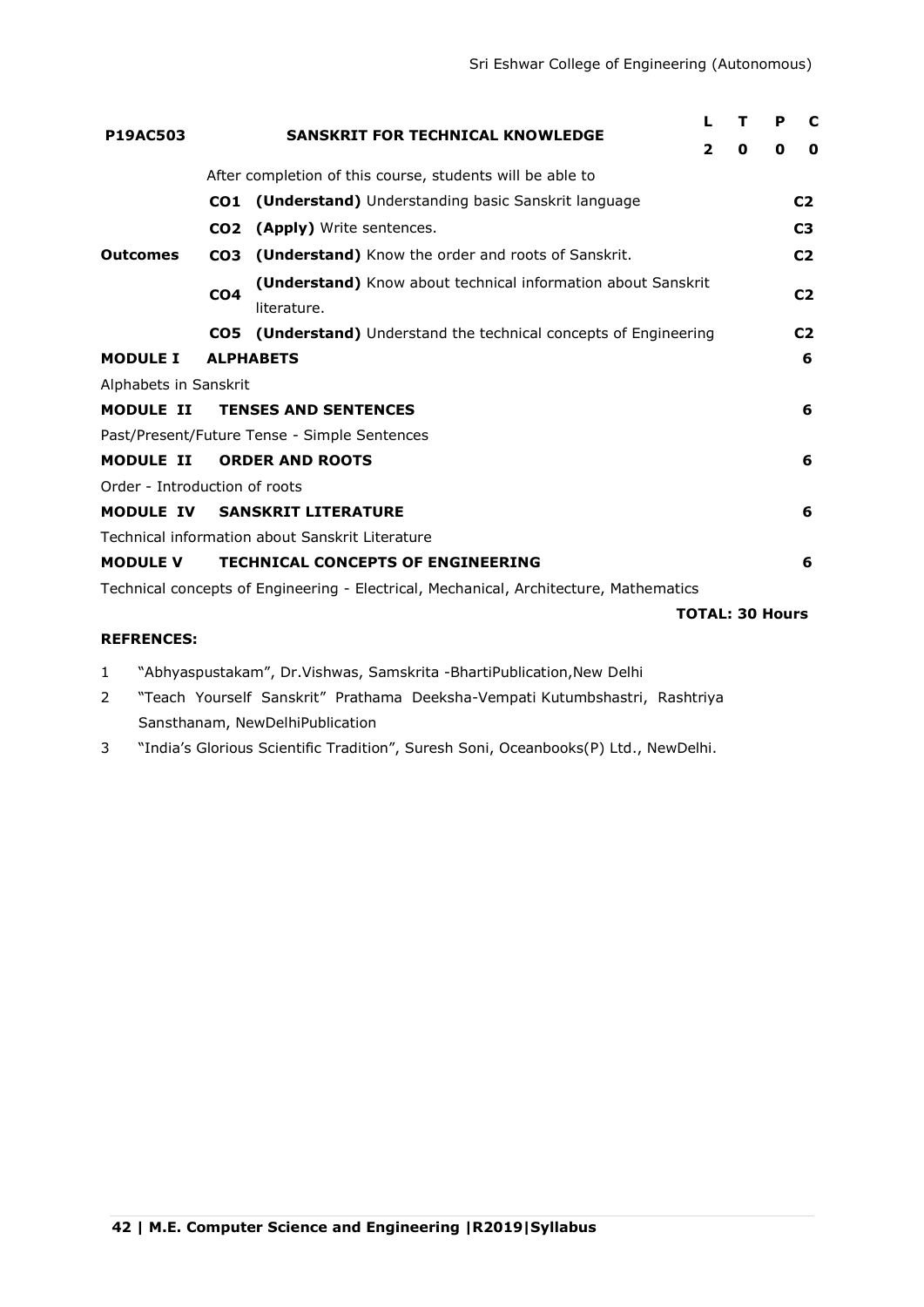| <b>P19AC504</b> | <b>VALUE EDUCATION</b> | P                                                                                 |   | $\mathbf c$    |
|-----------------|------------------------|-----------------------------------------------------------------------------------|---|----------------|
|                 |                        | 0<br>0                                                                            |   | 0              |
|                 |                        | After completion of this course, students will be able to                         |   |                |
|                 |                        | <b>CO1</b> (Understand) Knowledge of self-development                             |   | K2             |
| <b>Outcomes</b> |                        | <b>CO2</b> (Understand) Learn the importance of Human values                      |   | K <sub>2</sub> |
|                 |                        | <b>CO3</b> (Apply) Developing the overall personality                             |   | K3             |
|                 |                        | <b>CO4</b> (Understand) Overcome the self-destructive habits with value education |   | K2             |
|                 |                        | CO5 (Understand) Interpret social empowerment with value education                |   | K <sub>2</sub> |
| <b>MODULE I</b> |                        | <b>INTRODUCTION TO VALUE EDUCATION</b>                                            | 6 |                |

Values and self-development – Social values and individual attitudes. Work ethics, Indian vision of humanism. Moral and non-moral valuation. Standards and principles. Value judgements

#### **MODULE II IMPORTANCE OF VALUES 6**

Importance of cultivation of values, Sense of duty, Devotion, Self-reliance, Confidence, Concentration, Truthfulness, Cleanliness. Honesty, Humanity, Power of faith, National Unity, Patriotism, Love for nature, Discipline

#### **MODULE III INFLUENCE OF VALUE EDUCATION 6**

Personality and Behavior development - Soul and Scientific attitude. Positive Thinking, Integrity and discipline, Punctuality, Love and Kindness, Avoid fault Thinking, Free from anger, Dignity of labour, Universal brotherhood and religious tolerance, True friendship Happiness Vs suffering, love for truth.

#### **MODULE IV REINCARNATION THROUGH VALUE EDUCATION 6**

Aware of self-destructive habits, Association and Cooperation, Doing best for saving nature Character and Competence – Holy books vs Blind faith, Self-management and Good health, Science of reincarnation

### **MODULE V VALUE EDUCATION IN SOCIAL EMPOWERMENT 6**

Equality, Nonviolence, Humility, Role of Women, All religions and same message, Mind your Mind, Self-control, Honesty, Studying effectively

#### **TOTAL: 30 Hours**

#### **REFERENCE:**

# 1 Chakroborty, S.K. "ValuesandEthicsfororganizationsTheoryandpractice", OxfordUniversity Press,NewDelhi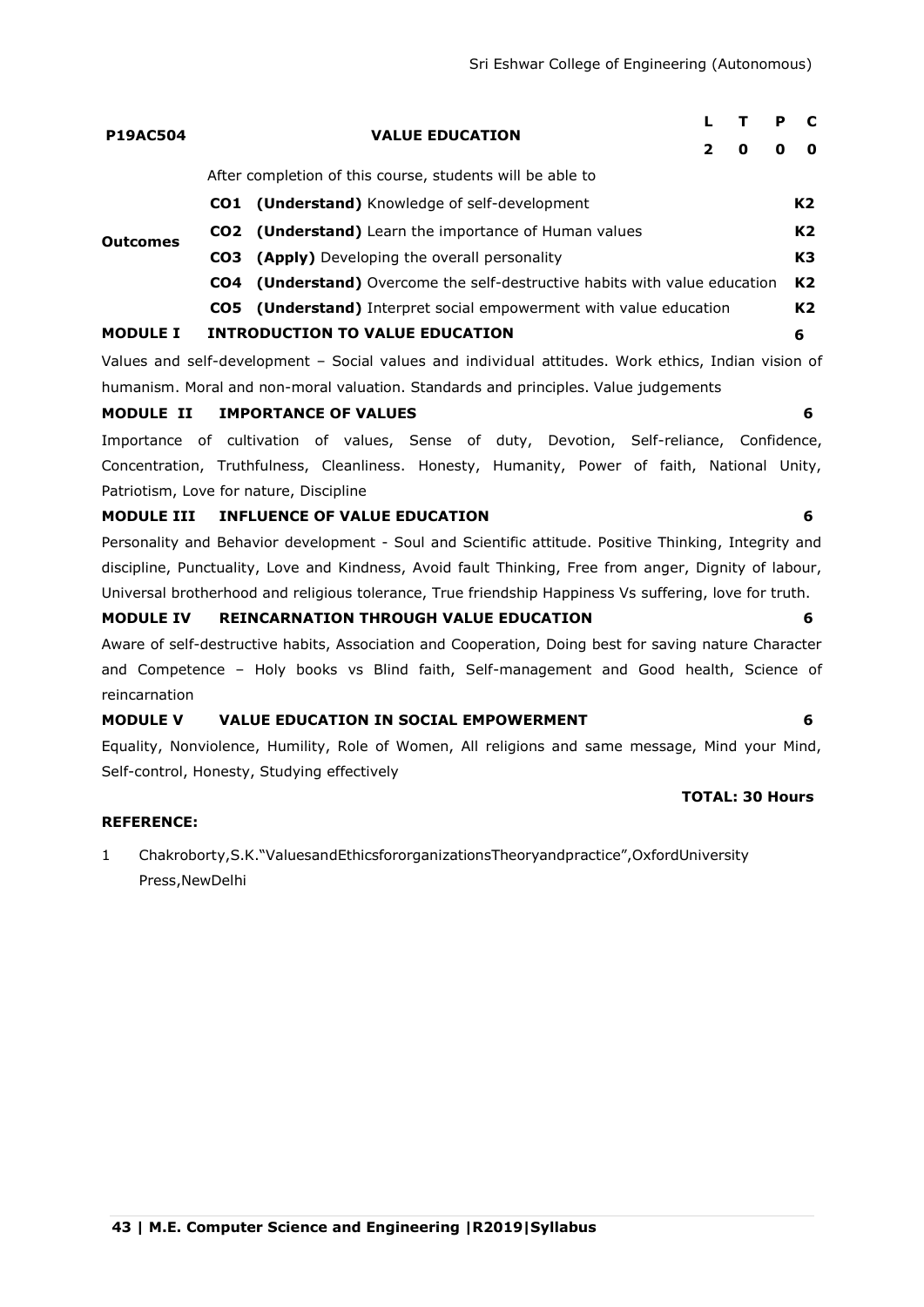**TOTAL: 30 Hours**

| <b>P19AC505</b>           |                                    | <b>CONSTITUTIONOFINDIA</b>                                                                                                                                                                                                                                                                                       | 2   | т<br>0 | P<br>0   | C<br>0               |
|---------------------------|------------------------------------|------------------------------------------------------------------------------------------------------------------------------------------------------------------------------------------------------------------------------------------------------------------------------------------------------------------|-----|--------|----------|----------------------|
|                           |                                    | After completion of this course, students will be able to                                                                                                                                                                                                                                                        |     |        |          |                      |
|                           | CO1                                | (Understand) Understand history and philosophy of Indian Constitution                                                                                                                                                                                                                                            |     |        |          | K2                   |
| <b>Outcomes</b>           | CO <sub>2</sub>                    | (Understand) Understand the premises informing the twin themes of<br>liberty and freedom from a civil rights perspective                                                                                                                                                                                         |     |        |          | K <sub>2</sub>       |
|                           | CO <sub>3</sub><br>CO <sub>4</sub> | (Understand) Understand powers and functions of Indian government<br>(Understand) Understand emergency rule                                                                                                                                                                                                      |     |        |          | K <sub>2</sub><br>K2 |
|                           | COS                                | (Understand) Understand structure and functions of local<br>administration.                                                                                                                                                                                                                                      |     |        |          | K <sub>2</sub>       |
| <b>MODULE I</b>           |                                    | <b>History of Making of the Indian Constitution</b><br>History of Making of the Indian Constitution-Drafting Committee - Composition & Working - Philosophy<br>of the Indian Constitution-Preamble-Salient Features                                                                                              |     |        |          | 6                    |
| <b>MODULE II</b>          |                                    | <b>CONTOURS OF CONSTITUTIONAL RIGHTS &amp; DUTIES</b>                                                                                                                                                                                                                                                            |     |        |          | 6                    |
|                           |                                    | Fundamental Rights-Right to Equality-Right to Freedom-Right against Exploitation Right to Freedom of                                                                                                                                                                                                             |     |        |          |                      |
|                           |                                    | Religion-Cultural and Educational Rights-Right to Constitutional Remedies Directive - Principles of State                                                                                                                                                                                                        |     |        |          |                      |
| Policy-Fundamental Duties |                                    |                                                                                                                                                                                                                                                                                                                  |     |        |          |                      |
| <b>MODULE III</b>         |                                    | <b>ORGANS OF GOVERNANCE</b>                                                                                                                                                                                                                                                                                      |     |        |          | 6                    |
|                           |                                    | Parliament-Composition-Qualifications<br>and<br>Disqualifications-Powers                                                                                                                                                                                                                                         | and |        |          | Functions-           |
|                           |                                    | ExecutivePresident-Governor-Council of<br>Ministers-Judiciary,<br>Appointment                                                                                                                                                                                                                                    | and |        | Transfer | - of                 |
|                           |                                    | Judges, Qualifications Powers and Functions                                                                                                                                                                                                                                                                      |     |        |          |                      |
| <b>MODULE IV</b>          |                                    | <b>EMERGENCY PROVISIONS</b>                                                                                                                                                                                                                                                                                      |     |        |          | 4                    |
|                           |                                    | Emergency Provisions - National Emergency, President Rule, Financial Emergency                                                                                                                                                                                                                                   |     |        |          |                      |
| <b>MODULE V</b>           |                                    | <b>LOCAL ADMINISTRATION</b>                                                                                                                                                                                                                                                                                      |     |        |          | 8                    |
|                           |                                    | District's Administration head- Role and Importance-Municipalities- Introduction- Mayor and role of<br>Elected Representative-CEO of Municipal Corporation-Pachayati raj- Introduction- PRI- ZilaPachayat-<br>Elected officials and their roles- CEO ZilaPachayat- Position and role-Block level- Organizational |     |        |          |                      |
| grass root democracy      |                                    | Hierarchy (Different departments)-Village level- Role of Elected and Appointedofficials-Importance of                                                                                                                                                                                                            |     |        |          |                      |

# **TEXT BOOKS:**

- 1 The Constitution of India, 1950(Bare Act),Government Publication.
- 2 Dr. S. N. Busi, Dr. B. R. Ambedkar framing of Indian Constitution, 1stEdition, 2015.
- 3 M.P.Jain, Indian Constitution Law, 7thEdn.,LexisNexis, 2014. D.D.Basu, Introduction to the Constitution of India, Lexis Nexis, 2015.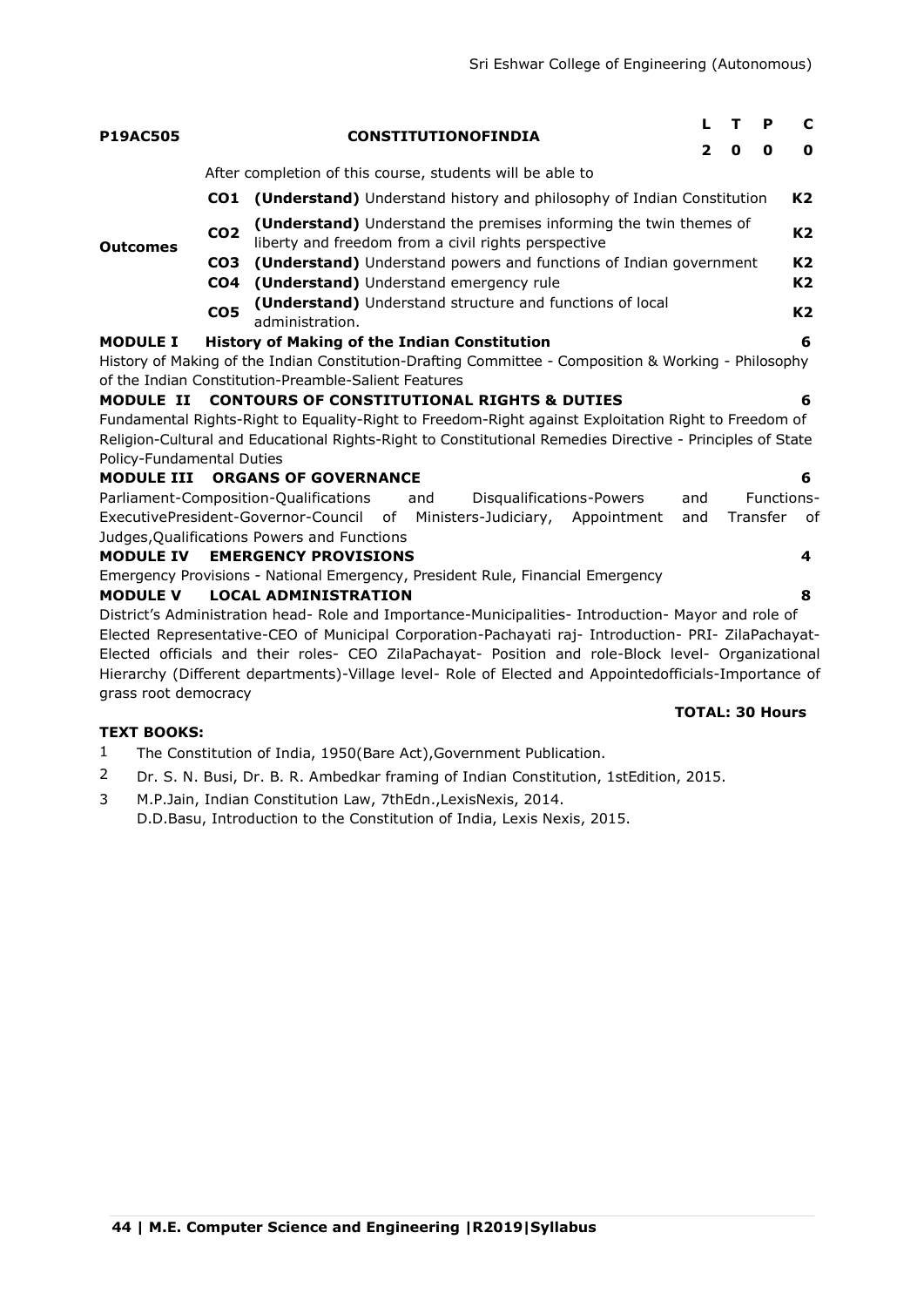|                           |                 |                                                                                                     |   |                        |   | C              |
|---------------------------|-----------------|-----------------------------------------------------------------------------------------------------|---|------------------------|---|----------------|
| <b>P19AC507</b>           |                 | <b>STRESSMANAGEMENTBY YOGA</b>                                                                      | 2 | 0                      | O | 0              |
|                           |                 | After completion of this course, students will be able to                                           |   |                        |   |                |
| <b>Outcomes</b>           | CO <sub>1</sub> | (Understand) Develop healthy mind in a healthy body thus improving<br>social health also.           |   |                        |   | K <sub>2</sub> |
|                           | CO <sub>2</sub> | <b>(Understand)</b> Learn Do's and Don'ts in life through Yam                                       |   |                        |   | K <sub>2</sub> |
|                           | CO <sub>3</sub> | (Understand) Learn Do's and Don'ts in life through Niyam                                            |   |                        |   | K <sub>2</sub> |
|                           | CO <sub>4</sub> | <b>(Understand)</b> Develop a healthy mind and body through YogAsans                                |   |                        |   | K2             |
|                           |                 | <b>CO5</b> (Understand) Learn breathing techniques through Pranayam                                 |   |                        |   | K <sub>2</sub> |
| <b>MODULE I</b>           |                 | <b>INTRODUCTION TO YOGA</b>                                                                         |   |                        |   | 6              |
|                           |                 | Definitions of Eight parts of yoga(Ashtanga)                                                        |   |                        |   |                |
| <b>MODULE II</b>          | YAM             |                                                                                                     |   |                        |   | 6              |
|                           |                 | Yamand Niyam - Do`s and Don'ts in life - i) Ahinsa, satya, astheya, bramhacharya and aparigraha ii) |   |                        |   |                |
|                           |                 | Shaucha, santosh, tapa, swadhyay, ishwarpranidhan                                                   |   |                        |   |                |
| <b>MODULE III NIYAM</b>   |                 |                                                                                                     |   |                        |   | 6              |
| Do s and Don't's in life. |                 |                                                                                                     |   |                        |   |                |
|                           |                 | Ahinsa, satya, astheya, bramhacharya and aparigraha                                                 |   |                        |   |                |
| <b>MODULE IV</b>          | <b>ASAN</b>     |                                                                                                     |   |                        |   | 6              |
|                           |                 | Various yog poses and their benefits for mind & body                                                |   |                        |   |                |
| <b>MODULE V</b>           |                 | <b>PRANAYAM</b>                                                                                     |   |                        |   | 6              |
|                           |                 | Regularization of breathing techniques and its effects-Types of pranayam                            |   |                        |   |                |
|                           |                 |                                                                                                     |   | <b>TOTAL: 30 Hours</b> |   |                |
| <b>TEXT BOOKS:</b>        |                 |                                                                                                     |   |                        |   |                |

- 1 ‗YogicAsanasfor GroupTraining-Part-I‖, JanardanSwamiYogabhyasiMandal,Nagpur
- 2 ―Rajayogaor conquering the Internal Nature‖ by Swami Vivekananda, AdvaitaAshrama(PublicationDepartment),Kolkata